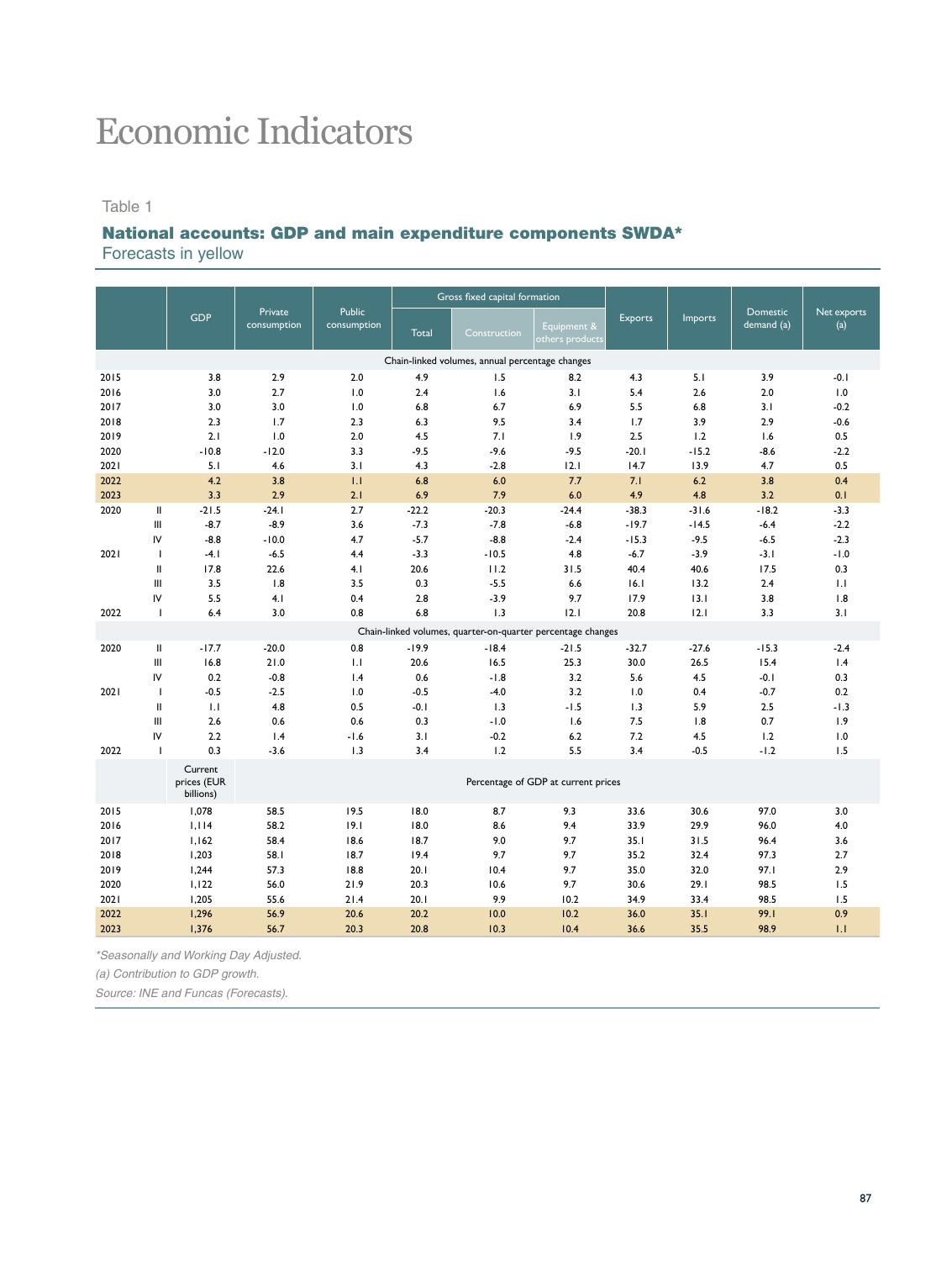**Chart 1.1 - GDP**





Percentage points

Percentage change

**Chart 1.3 - Final consumption**

-25 -20



National consumption **ICC EXECUTE:** Private consumption

**Chart 1.4 - Gross fixed capital formation**





Public consumption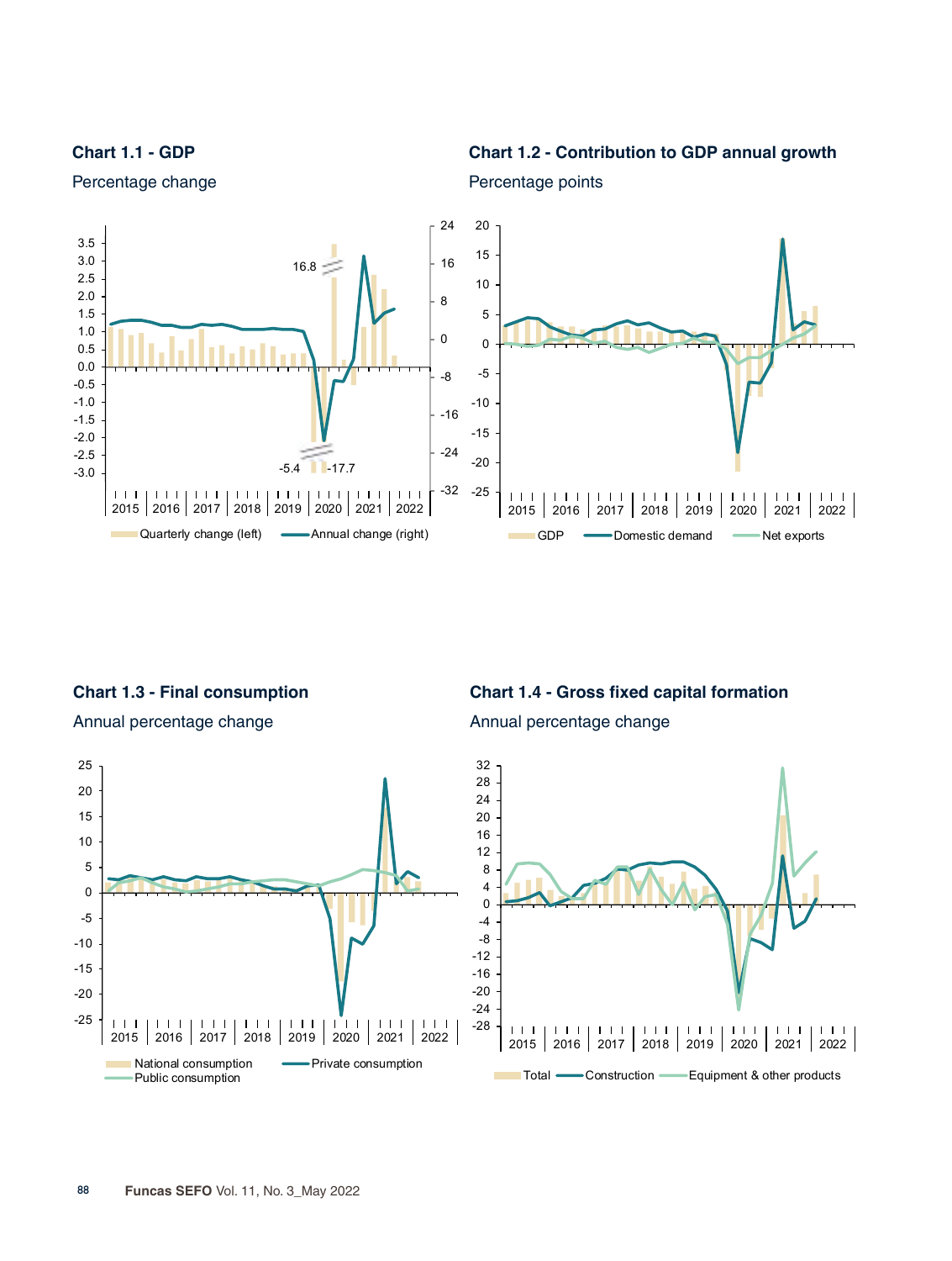# National accounts: Gross value added by economic activity SWDA\*

|      |                                                                                                                                                                                                                                                                                                                                                                                                                                                                         |                                    |                                        |         |                                                             | Gross value added at basic prices         |         |                                             |                |                                     |
|------|-------------------------------------------------------------------------------------------------------------------------------------------------------------------------------------------------------------------------------------------------------------------------------------------------------------------------------------------------------------------------------------------------------------------------------------------------------------------------|------------------------------------|----------------------------------------|---------|-------------------------------------------------------------|-------------------------------------------|---------|---------------------------------------------|----------------|-------------------------------------|
|      |                                                                                                                                                                                                                                                                                                                                                                                                                                                                         |                                    |                                        |         | Industry                                                    |                                           |         | Services                                    |                |                                     |
|      |                                                                                                                                                                                                                                                                                                                                                                                                                                                                         | Total                              | Agriculture, forestry<br>and fishing   | Total   | Manufacturing                                               | Construction                              | Total   | Public administration,<br>health, education | Other services | Taxes less subsidies<br>on products |
|      |                                                                                                                                                                                                                                                                                                                                                                                                                                                                         |                                    |                                        |         | Chain-linked volumes, annual percentage changes             |                                           |         |                                             |                |                                     |
| 2015 |                                                                                                                                                                                                                                                                                                                                                                                                                                                                         | 3.3                                | 4.7                                    | 3.0     | 4.6                                                         | 5.4                                       | 3.1     | 1.1                                         | 3.8            | 9.6                                 |
| 2016 |                                                                                                                                                                                                                                                                                                                                                                                                                                                                         | 2.8                                | 4.8                                    | 4.1     | 2.3                                                         | 3.9                                       | 2.4     | 1.4                                         | 2.7            | 5.2                                 |
| 2017 |                                                                                                                                                                                                                                                                                                                                                                                                                                                                         | 3.1                                | $-3.7$                                 | 4.0     | 5.7                                                         | 2.0                                       | 3.3     | 2.5                                         | 3.5            | 1.9                                 |
| 2018 |                                                                                                                                                                                                                                                                                                                                                                                                                                                                         | 2.3                                | 7.5                                    | 0.0     | -1.1                                                        | 2.3                                       | 2.6     | 1.7                                         | 2.9            | 2.1                                 |
| 2019 |                                                                                                                                                                                                                                                                                                                                                                                                                                                                         | 2.2                                | $-2.5$                                 | 1.4     | 0.7                                                         | 5.3                                       | 2.3     | 1.3                                         | $2.6\,$        | 1.1                                 |
| 2020 |                                                                                                                                                                                                                                                                                                                                                                                                                                                                         | $-10.8$                            | 4.3                                    | $-10.1$ | $-12.1$                                                     | $-11.3$                                   | $-11.5$ | $-0.1$                                      | $-15.1$        | $-11.0$                             |
| 2021 |                                                                                                                                                                                                                                                                                                                                                                                                                                                                         | 5.0                                | $-3.7$                                 | 5.2     | 5.9                                                         | $-3.4$                                    | 6.0     | 3.1                                         | 7.2            | 6.7                                 |
| 2020 | $\sf II$                                                                                                                                                                                                                                                                                                                                                                                                                                                                | $-21.7$                            | 6.7                                    | $-24.8$ | $-29.2$                                                     | $-25.1$                                   | $-21.8$ | $-1.2$                                      | $-28.4$        | $-19.9$                             |
|      | Ш                                                                                                                                                                                                                                                                                                                                                                                                                                                                       | $-8.7$                             | 3.1                                    | $-5.8$  | $-6.9$                                                      | $-7.4$                                    | $-9.8$  | 0.2                                         | $-13.0$        | $-8.7$                              |
|      | IV                                                                                                                                                                                                                                                                                                                                                                                                                                                                      | $-8.8$                             | 7.3                                    | $-4.4$  | $-5.3$                                                      | $-9.6$                                    | $-10.3$ | 1.8                                         | $-14.1$        | $-8.9$                              |
| 2021 | $\mathbf{I}$                                                                                                                                                                                                                                                                                                                                                                                                                                                            | $-4.4$                             | $-0.4$                                 | 0.2     | $-0.3$                                                      | $-9.7$                                    | $-5.0$  | 3.4                                         | $-7.8$         | $-1.2$                              |
|      | $\mathop{  }% \text{log}(p_{\theta}^{*})\mathop{  }% \text{log}(p_{\theta}^{*})\mathop{  }% \text{log}(p_{\theta}^{*})\mathop{  }% \text{log}(p_{\theta}^{*})\mathop{  }% \text{log}(p_{\theta}^{*})\mathop{  }% \text{log}(p_{\theta}^{*})\mathop{  }% \text{log}(p_{\theta}^{*})\mathop{  }% \text{log}(p_{\theta}^{*})\mathop{  }% \text{log}(p_{\theta}^{*})\mathop{  }% \text{log}(p_{\theta}^{*})\mathop{  }% \text{log}(p_{\theta}^{*})\mathop{  }% \text{log}($ | 17.4                               | $-5.1$                                 | 23.5    | 29.3                                                        | 11.5                                      | 17.8    | 5.0                                         | 23.5           | 21.8                                |
|      | Ш                                                                                                                                                                                                                                                                                                                                                                                                                                                                       | 3.5                                | $-4.3$                                 | $-0.3$  | 0.4                                                         | $-8.8$                                    | 5.8     | 3.2                                         | 6.8            | 2.9                                 |
|      | IV                                                                                                                                                                                                                                                                                                                                                                                                                                                                      | 5.5                                | $-4.7$                                 | 1.3     | -0.1                                                        | $-3.6$                                    | 7.7     | 0.8                                         | 10.4           | 5.4                                 |
| 2022 | $\overline{\phantom{a}}$                                                                                                                                                                                                                                                                                                                                                                                                                                                | 6.4                                | $-1.3$                                 | 1.3     | 2.0                                                         | 1.1                                       | 8.3     | 1.1                                         | 11.0           | 6.8                                 |
|      |                                                                                                                                                                                                                                                                                                                                                                                                                                                                         |                                    |                                        |         | Chain-linked volumes, quarter-on-quarter percentage changes |                                           |         |                                             |                |                                     |
| 2020 | $\,$ II                                                                                                                                                                                                                                                                                                                                                                                                                                                                 | $-18.0$                            | 3.7                                    | $-19.9$ | $-23.8$                                                     | $-22.1$                                   | $-18.1$ | 0.3                                         | $-24.3$        | $-14.2$                             |
|      | Ш                                                                                                                                                                                                                                                                                                                                                                                                                                                                       | 17.1                               | $-2.1$                                 | 25.7    | 32.0                                                        | 23.9                                      | 15.8    | 1.2                                         | 22.3           | 13.6                                |
|      | IV                                                                                                                                                                                                                                                                                                                                                                                                                                                                      | 0.4                                | 4.0                                    | 0.9     | 1.4                                                         | $-2.2$                                    | 0.3     | 1.9                                         | $-0.3$         | $-1.1$                              |
| 2021 | $\mathbf{I}$                                                                                                                                                                                                                                                                                                                                                                                                                                                            | $-0.8$                             | $-5.6$                                 | $-1.4$  | $-2.2$                                                      | $-4.4$                                    | $-0.1$  | $-0.1$                                      | $-0.2$         | 2.4                                 |
|      | $\mathop{  }% \text{log}(p_{\theta}^{*})\mathop{  }% \text{log}(p_{\theta}^{*})\mathop{  }% \text{log}(p_{\theta}^{*})\mathop{  }% \text{log}(p_{\theta}^{*})\mathop{  }% \text{log}(p_{\theta}^{*})\mathop{  }% \text{log}(p_{\theta}^{*})\mathop{  }% \text{log}(p_{\theta}^{*})\mathop{  }% \text{log}(p_{\theta}^{*})\mathop{  }% \text{log}(p_{\theta}^{*})\mathop{  }% \text{log}(p_{\theta}^{*})\mathop{  }% \text{log}(p_{\theta}^{*})\mathop{  }% \text{log}($ | 0.7                                | $-1.3$                                 | $-1.3$  | $-1.2$                                                      | $-3.8$                                    | 1.6     | 1.8                                         | 1.5            | 5.8                                 |
|      | Ш                                                                                                                                                                                                                                                                                                                                                                                                                                                                       | 3.3                                | $-1.3$                                 | 1.5     | 2.5                                                         | 1.4                                       | 4.0     | $-0.5$                                      | 5.8            | $-4.1$                              |
|      | IV                                                                                                                                                                                                                                                                                                                                                                                                                                                                      | 2.3                                | 3.6                                    | 2.6     | 0.9                                                         | 3.4                                       | 2.1     | $-0.4$                                      | 3.0            | 1.3                                 |
| 2022 | $\mathbf{I}$                                                                                                                                                                                                                                                                                                                                                                                                                                                            | 0.0                                | $-2.2$                                 | $-1.4$  | $-0.2$                                                      | 0.3                                       | 0.4     | 0.3                                         | 0.4            | 3.8                                 |
|      |                                                                                                                                                                                                                                                                                                                                                                                                                                                                         | Current<br>prices EUR<br>billions) |                                        |         |                                                             | Percentage of value added at basic prices |         |                                             |                |                                     |
| 2015 |                                                                                                                                                                                                                                                                                                                                                                                                                                                                         | 978                                | 3.0                                    | 16.4    | 12.4                                                        | 5.8                                       | 74.9    | 18.5                                        | 56.4           | 10.1                                |
| 2016 |                                                                                                                                                                                                                                                                                                                                                                                                                                                                         | 1,011                              | 3.1                                    | 16.2    | 12.4                                                        | 5.9                                       | 74.8    | 18.4                                        | 56.5           | 10.2                                |
| 2017 |                                                                                                                                                                                                                                                                                                                                                                                                                                                                         | 1,053                              | 3.1                                    | 16.2    | 12.5                                                        | 5.9                                       | 74.8    | 18.1                                        | 56.7           | 10.3                                |
| 2018 |                                                                                                                                                                                                                                                                                                                                                                                                                                                                         | 1,089                              | 3.0                                    | 16.0    | 12.2                                                        | 5.9                                       | 75.0    | 18.1                                        | 56.9           | 10.5                                |
| 2019 |                                                                                                                                                                                                                                                                                                                                                                                                                                                                         | 1,128                              | 2.9                                    | 16.0    | 12.1                                                        | 6.3                                       | 74.9    | 18.1                                        | 56.8           | 10.3                                |
| 2020 |                                                                                                                                                                                                                                                                                                                                                                                                                                                                         | 1,024                              | 3.4                                    | 16.1    | 12.1                                                        | 6.2                                       | 74.2    | 20.5                                        | 53.7           | 9.6                                 |
| 2021 |                                                                                                                                                                                                                                                                                                                                                                                                                                                                         | 1,089                              | 3.0                                    | 16.9    | 12.5                                                        | 5.7                                       | 74.3    | 20.0                                        | 54.3           | 10.6                                |
|      |                                                                                                                                                                                                                                                                                                                                                                                                                                                                         |                                    | * Seasonally and Working Day Adjusted. |         |                                                             |                                           |         |                                             |                |                                     |

Source: INE*.*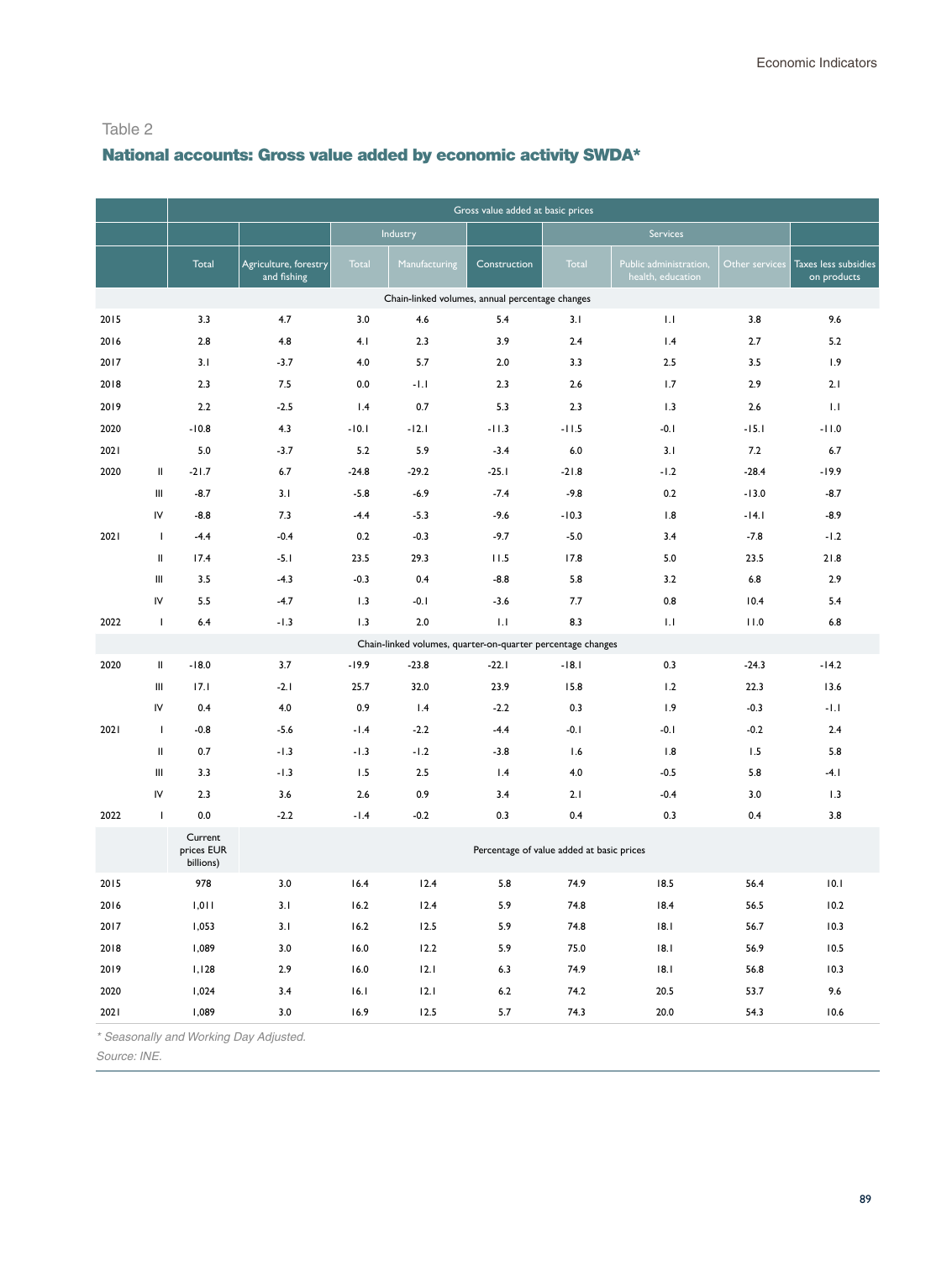**Chart 2.1 - GVA by sectors**



Annual percentage change

**Chart 2.2 - GVA, Industry**

Annual percentage change



**Chart 2.3 - GVA, services** 

Annual percentage change



**Chart 2.4 - GVA, structure by sectors** Percentage of value added at basic prices

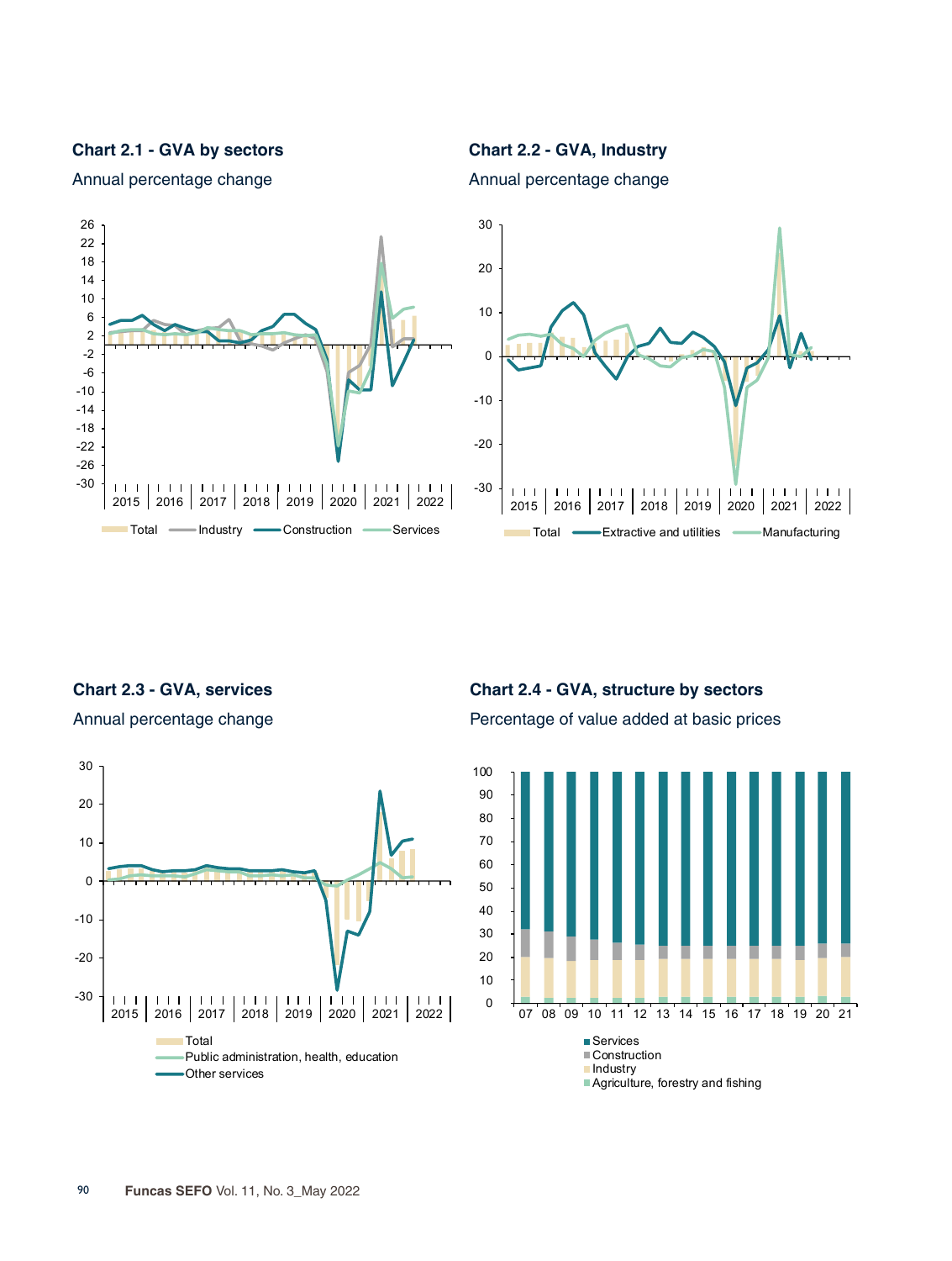# National accounts: Productivity and labour costs

Forecasts in yellow

|      |               |                            |                                                  |                            | Total economy                        |             |                              |                              |                                    |                          | Manufacturing Industry                                    |                             |                                 |
|------|---------------|----------------------------|--------------------------------------------------|----------------------------|--------------------------------------|-------------|------------------------------|------------------------------|------------------------------------|--------------------------|-----------------------------------------------------------|-----------------------------|---------------------------------|
|      |               | GDP.<br>constant<br>prices | Employment<br>(jobs, full<br>time<br>equivalent) | Employment<br>productivity | Compensation Nominal unit<br>per job | labour cost | Real unit<br>labour cost (a) | added,<br>constant<br>prices | (jobs,<br>full time<br>equivalent) | productivity             | Gross value Employment Employment Compensation<br>per job | Nominal unit<br>labour cost | Real unit<br>labour cost<br>(a) |
|      |               | т                          | $\overline{2}$                                   | $3 = 1/2$                  | $\overline{\mathbf{4}}$              | $5 = 4/3$   | $\boldsymbol{6}$             | $\overline{7}$               | 8                                  | $9 = 7/8$                | 10                                                        | $11 = 10/9$                 | 12                              |
|      |               |                            |                                                  |                            |                                      |             | Indexes, 2015 = 100, SWDA    |                              |                                    |                          |                                                           |                             |                                 |
| 2015 |               | 100.0                      | 100.0                                            | 100.0                      | 100.0                                | 100.0       | 100.0                        | 100.0                        | 100.0                              | 100.0                    | 100.0                                                     | 100.0                       | 100.0                           |
| 2016 |               | 103.0                      | 102.8                                            | 100.2                      | 99.4                                 | 99.2        | 98.9                         | 102.3                        | 103.5                              | 98.9                     | 100.1                                                     | 101.2                       | 100.4                           |
| 2017 |               | 106.1                      | 105.8                                            | 100.3                      | 100.1                                | 99.8        | 98.2                         | 108.1                        | 106.6                              | 101.4                    | 101.5                                                     | 100.1                       | 100.1                           |
| 2018 |               | 108.5                      | 108.1                                            | 100.4                      | 101.9                                | 101.5       | 98.6                         | 106.9                        | 108.7                              | 98.3                     | 102.7                                                     | 104.5                       | 102.4                           |
| 2019 |               | 110.8                      | 110.9                                            | 99.9                       | 104.5                                | 104.6       | 100.3                        | 107.6                        | 110.0                              | 97.8                     | 104.3                                                     | 106.6                       | 102.5                           |
| 2020 |               | 98.8                       | 102.5                                            | 96.4                       | 105.8                                | 109.8       | 104.2                        | 94.6                         | 101.5                              | 93.2                     | 101.8                                                     | 109.2                       | 101.6                           |
| 2021 |               | 103.9                      | 109.3                                            | 95.0                       | 105.1                                | 110.7       | 102.8                        | 100.2                        | 103.4                              | 96.8                     | 102.1                                                     | 105.4                       | 94.2                            |
| 2022 |               | 108.2                      | 111.9                                            | 96.7                       | 107.2                                | 110.9       | 99.8                         |                              | --                                 | --                       | $\overline{\phantom{a}}$                                  | --                          | --                              |
| 2023 |               | 111.8                      | 113.5                                            | 98.5                       | 109.9                                | 111.6       | 97.7                         | $\overline{\phantom{a}}$     | $\overline{\phantom{a}}$           | $\overline{\phantom{a}}$ | $\overline{\phantom{a}}$                                  | Ξ.                          | $\overline{\phantom{a}}$        |
| 2020 | Ш             | 86.8                       | 90.0                                             | 96.5                       | 107.9                                | 111.8       | 106.4                        | 76.1                         | 92.3                               | 82.4                     | 100.4                                                     | 121.8                       | 111.1                           |
|      | Ш             | 101.4                      | 104.7                                            | 96.8                       | 105.7                                | 109.1       | 103.1                        | 100.5                        | 101.0                              | 99.5                     | 100.7                                                     | 101.2                       | 94.4                            |
|      | IV            | 101.6                      | 105.9                                            | 96.0                       | 105.5                                | 109.9       | 103.6                        | 101.9                        | 103.2                              | 98.7                     | 101.0                                                     | 102.2                       | 92.9                            |
| 2021 | $\mathbf{I}$  | 101.1                      | 107.0                                            | 94.5                       | 106.0                                | 112.2       | 106.1                        | 99.6                         | 102.3                              | 97.3                     | 103.0                                                     | 105.9                       | 97.0                            |
|      | Ш             | 102.2                      | 107.0                                            | 95.6                       | 103.9                                | 108.7       | 102.4                        | 98.4                         | 102.6                              | 95.9                     | 101.6                                                     | 106.0                       | 96.7                            |
|      | Ш             | 104.9                      | 111.3                                            | 94.3                       | 105.1                                | 111.5       | 103.3                        | 100.9                        | 102.9                              | 98.0                     | 103.9                                                     | 106.0                       | 95.6                            |
|      | IV            | 107.2                      | 112.0                                            | 95.7                       | 105.5                                | 110.2       | 99.6                         | 101.8                        | 105.8                              | 96.2                     | 99.9                                                      | 103.8                       | 88.1                            |
| 2022 | $\mathbf{I}$  | 107.6                      | 112.7                                            | 95.5                       | 107.1                                | 112.1       | 102.2                        | 101.6                        | 104.6                              | 97.I                     | 103.7                                                     | 106.8                       | 94.8                            |
|      |               |                            |                                                  |                            |                                      |             | Annual percentage changes    |                              |                                    |                          |                                                           |                             |                                 |
| 2015 |               | 3.8                        | 3.2                                              | 0.6                        | 0.6                                  | $-0.1$      | $-0.6$                       | 4.6                          | 2.4                                | 2.2                      | $-0.7$                                                    | $-2.9$                      | $-2.6$                          |
| 2016 |               | 3.0                        | 2.8                                              | 0.2                        | $-0.6$                               | $-0.8$      | $-1.1$                       | 2.3                          | 3.5                                | $-1.1$                   | 0.1                                                       | 1.2                         | 0.4                             |
| 2017 |               | 3.0                        | 2.9                                              | 0.1                        | 0.7                                  | 0.6         | $-0.7$                       | 5.7                          | 3.0                                | 2.5                      | 1.4                                                       | $-1.1$                      | $-0.4$                          |
| 2018 |               | 2.3                        | 2.2                                              | 0.1                        | 1.8                                  | 1.7         | 0.5                          | $-1.1$                       | 2.0                                | $-3.1$                   | 1.1                                                       | 4.4                         | 2.3                             |
| 2019 |               | 2.1                        | 2.6                                              | $-0.5$                     | 2.5                                  | 3.1         | 1.7                          | 0.7                          | 1.1                                | $-0.5$                   | 1.6                                                       | 2.1                         | 0.1                             |
| 2020 |               | $-10.8$                    | $-7.6$                                           | $-3.5$                     | 1.3                                  | 5.0         | 3.8                          | $-12.1$                      | $-7.7$                             | $-4.7$                   | $-2.4$                                                    | 2.4                         | $-0.9$                          |
| 2021 |               | 5.1                        | 6.6                                              | $-1.4$                     | $-0.6$                               | 0.8         | $-1.4$                       | 5.9                          | 1.9                                | 3.9                      | 0.3                                                       | $-3.5$                      | $-7.2$                          |
| 2022 |               | 4.2                        | 2.3                                              | 1.8                        | 2.0                                  | 0.2         | $-2.9$                       | н.                           | н.                                 | --                       | $\overline{\phantom{a}}$                                  | --                          | --                              |
| 2023 |               | 3.3                        | 1.5                                              | 1.8                        | 2.5                                  | 0.7         | $-2.1$                       | --                           | $\overline{a}$                     | --                       | $\overline{\phantom{a}}$                                  | $\overline{\phantom{a}}$    | $\overline{\phantom{a}}$        |
| 2020 | Ш             | $-21.5$                    | $-18.8$                                          | $-3.4$                     | 3.3                                  | 6.9         | 5.8                          | $-29.2$                      | $-16.1$                            | $-15.6$                  | $-3.8$                                                    | 14.0                        | 7.8                             |
|      | Ш             | $-8.7$                     | $-5.6$                                           | $-3.2$                     | 0.7                                  | 4.1         | 2.5                          | $-6.9$                       | $-8.6$                             | 1.9                      | $-3.4$                                                    | $-5.1$                      | $-8.2$                          |
|      | IV            | $-8.8$                     | $-5.2$                                           | $-3.8$                     | 0.4                                  | 4.4         | 3.3                          | $-5.3$                       | $-5.9$                             | 0.7                      | $-3.5$                                                    | $-4.2$                      | $-7.6$                          |
| 2021 | $\mathbf{I}$  | $-4.1$                     | $-2.3$                                           | $-1.8$                     | 1.4                                  | 3.3         | 2.0                          | $-0.3$                       | $-6.5$                             | $6.6$                    | $-1.7$                                                    | $-7.8$                      | $-12.9$                         |
|      | $\mathbf{II}$ | 17.8                       | 18.9                                             | $-1.0$                     | $-3.7$                               | $-2.8$      | $-3.7$                       | 29.3                         | 11.1                               | 16.3                     | 1.2                                                       | $-13.0$                     | $-12.9$                         |
|      | Ш             | 3.5                        | 6.3                                              | $-2.6$                     | $-0.5$                               | 2.2         | 0.2                          | 0.4                          | 1.9                                | $-1.5$                   | 3.2                                                       | 4.8                         | 1.3                             |
|      | IV            | 5.5                        | 5.8                                              | $-0.3$                     | 0.0                                  | 0.3         | $-3.8$                       | $-0.1$                       | 2.5                                | $-2.6$                   | $-1.0$                                                    | 1.6                         | $-5.1$                          |
| 2022 | ı             | 6.4                        | 5.3                                              | 1.1                        | 1.0                                  | $-0.1$      | $-3.6$                       | 2.0                          | 2.2                                | $-0.2$                   | 0.7                                                       | 0.9                         | $-2.3$                          |

*(a) Nominal ULC deflated by GDP/GVA deflator.*

*Source: INE and Funcas (Forecasts).*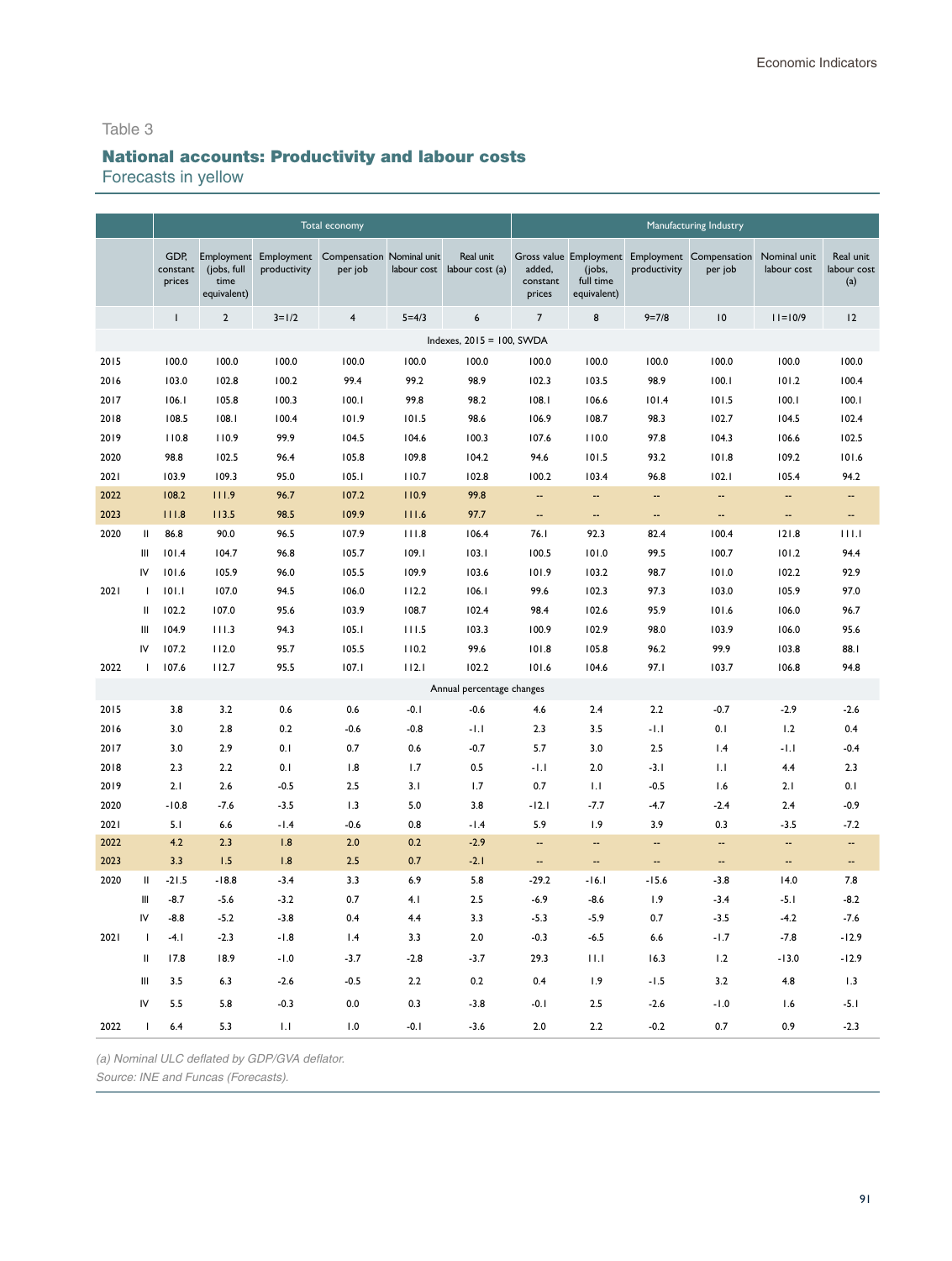

**Chart 3.1 - Nominal ULC, total economy**

Index, 2000=100

**Chart 3.2 - Real ULC, total economy**

Index, 2000=100

*(1) Nominal ULC deflated by GDP deflator.*

**Chart 3.3 - Nominal ULC, manufacturing industry** Index, 2000=100

**Chart 3.4 - Real ULC, manufacturing industry**

 2022 Compensation per job Employment productivity Nominal unit labour cost

Index, 2000=100



*(1) Nominal ULC deflated by manufacturing GVA deflator.*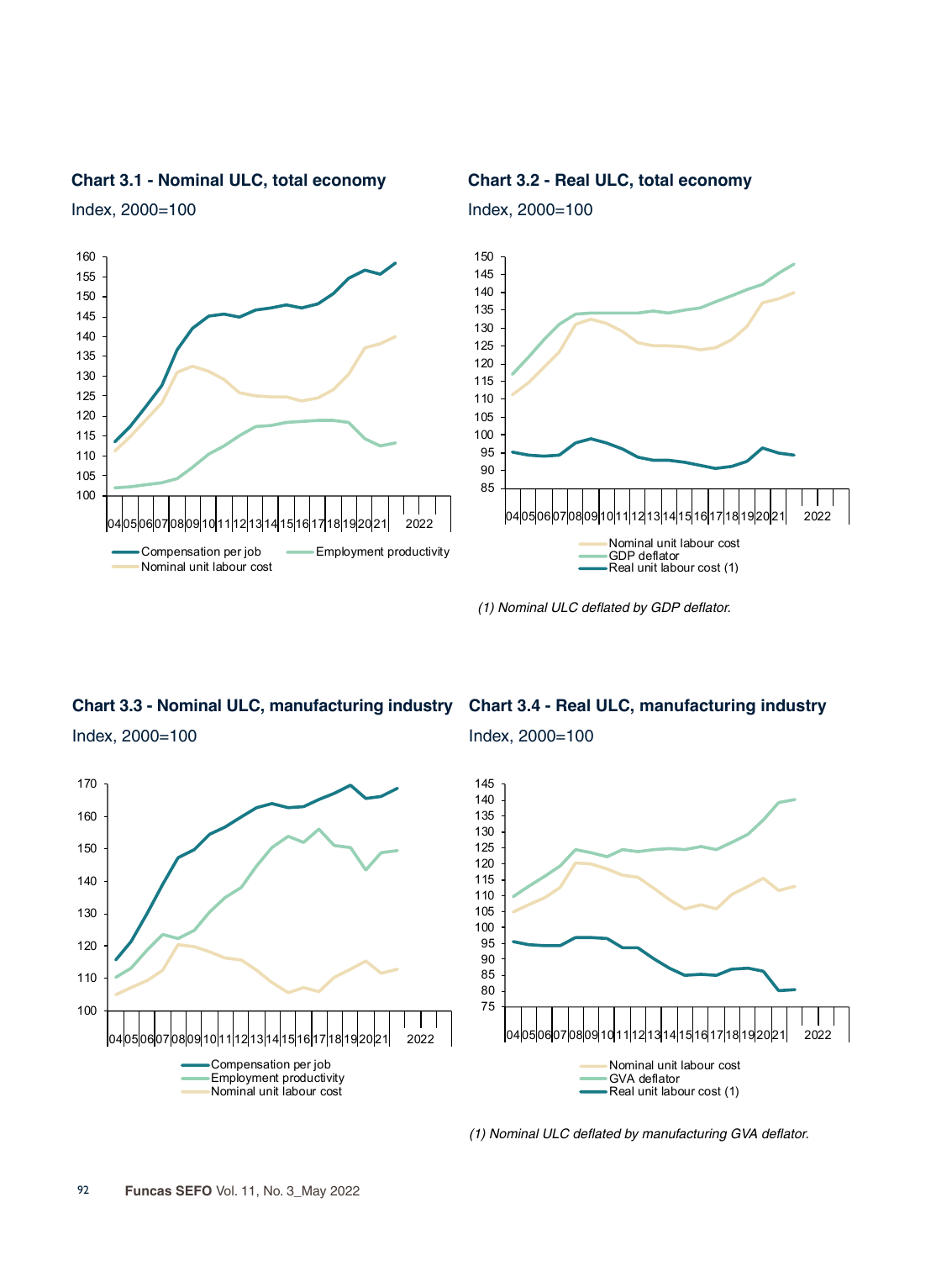# National accounts: National income, distribution and disposition

Forecasts in yellow

|      |               | <b>Gross</b><br>domestic<br>product | Compen-<br>sation of<br>employees | Gross<br>operating<br>surplus | <b>Gross national</b><br>disposable<br>income  | Final national<br>consum-<br>ption | <b>Gross</b><br>national saving<br>(a) | Gross capital<br>formation | Compen-<br>sation of<br>employees | <b>Gross</b><br>operating<br>surplus | Saving rate Investment       | rate   | Current<br>account<br>balance | <b>Net</b><br>lending or<br>borrowing |
|------|---------------|-------------------------------------|-----------------------------------|-------------------------------|------------------------------------------------|------------------------------------|----------------------------------------|----------------------------|-----------------------------------|--------------------------------------|------------------------------|--------|-------------------------------|---------------------------------------|
|      |               |                                     |                                   |                               | EUR Billions, 4-quarter cumulated transactions |                                    |                                        |                            |                                   |                                      | Percentage of GDP            |        |                               |                                       |
| 2015 |               | 1,077.6                             | 492.9                             | 472.6                         | 1,066.7                                        | 840.1                              | 226.5                                  | 204.7                      | 45.7                              | 43.9                                 | 21.0                         | 19.0   | 2.0                           | 2.7                                   |
| 2016 |               | 1,113.8                             | 503.7                             | 495.8                         | 1,104.8                                        | 860.5                              | 244.3                                  | 208.9                      | 45.2                              | 44.5                                 | 21.9                         | 18.8   | 3.2                           | 3.4                                   |
| 2017 |               | 1,161.9                             | 523.7                             | 518.4                         | 1,152.2                                        | 894.4                              | 257.7                                  | 225.5                      | 45.1                              | 44.6                                 | 22.2                         | 19.4   | 2.8                           | 3.0                                   |
| 2018 |               | 1,203.3                             | 545.7                             | 531.4                         | 1,193.2                                        | 924.2                              | 269.0                                  | 246.4                      | 45.4                              | 44.2                                 | 22.4                         | 20.5   | 1.9                           | 2.4                                   |
| 2019 |               | 1,244.4                             | 575.9                             | 540.9                         | 1,234.1                                        | 948.0                              | 286.I                                  | 259.9                      | 46.3                              | 43.5                                 | 23.0                         | 20.9   | 2.1                           | 2.4                                   |
| 2020 |               | 1,121.9                             | 543.9                             | 476.4                         | 1,114.7                                        | 873.3                              | 241.4                                  | 232.1                      | 48.5                              | 42.5                                 | 21.5                         | 20.7   | 0.8                           | 1.2                                   |
| 2021 |               | 1,205.1                             | 573.0                             | 507.3                         | 1,198.4                                        | 927.8                              | 270.6                                  | 259.1                      | 47.5                              | 42.1                                 | 22.5                         | 21.5   | 1.0                           | 1.9                                   |
| 2022 |               | 1,295.5                             | 596.9                             | 555.1                         | 1,288.2                                        | 1,004.2                            | 284.0                                  | 279.8                      | 46.1                              | 42.8                                 | 21.9                         | 21.6   | 0.3                           | 2.5                                   |
| 2023 |               | 1,376.0                             | 621.8                             | 596.5                         | 1,372.2                                        | 1,060.5                            | 311.7                                  | 300.7                      | 45.2                              | 43.3                                 | 22.7                         | 21.9   | 0.8                           | 2.6                                   |
| 2020 | Ш             | 1,169.2                             | 558.1                             | 501.5                         | 1,162.1                                        | 902.2                              | 260.0                                  | 243.0                      | 47.7                              | 42.9                                 | 22.2                         | 20.8   | 1.4                           | 1.9                                   |
|      | Ш             | 1,146.7                             | 550.9                             | 491.9                         | 1,139.5                                        | 888.6                              | 250.9                                  | 238.0                      | 48.0                              | 42.9                                 | 21.9                         | 20.8   | 1.1                           | 1.4                                   |
|      | IV            | 1,121.9                             | 543.9                             | 476.4                         | 1,114.7                                        | 873.3                              | 241.4                                  | 232.1                      | 48.5                              | 42.5                                 | 21.5                         | 20.7   | 0.8                           | 1.2                                   |
| 2021 | J.            | 1,113.3                             | 541.3                             | 471.5                         | 1,105.0                                        | 866.3                              | 238.7                                  | 231.8                      | 48.6                              | 42.4                                 | 21.4                         | 20.8   | 0.6                           | 1.2                                   |
|      | $\mathbf{II}$ | 1,160.0                             | 556.6                             | 488.5                         | 1,153.4                                        | 902.I                              | 251.3                                  | 243.2                      | 48.0                              | 42.1                                 | 21.7                         | 21.0   | 0.7                           | 1.3                                   |
|      | Ш             | 1,175.8                             | 564.9                             | 489.4                         | 1,169.0                                        | 911.5                              | 257.4                                  | 247.8                      | 48.0                              | 41.6                                 | 21.9                         | 21.1   | 0.8                           | 1.7                                   |
|      | IV            | 1,205.1                             | 573.0                             | 507.3                         | 1,198.4                                        | 927.8                              | 270.6                                  | 259.I                      | 47.5                              | 42.1                                 | 22.5                         | 21.5   | 1.0                           | 1.9                                   |
| 2022 | $\mathbf{I}$  | 1,234.8                             | 583.2                             | 521.9                         | --                                             | 945.6                              | --                                     | 267.3                      | 47.2                              | 42.3                                 | Ξ.                           | 21.6   | $\sim$                        | $\sim$                                |
|      |               |                                     |                                   |                               | Annual percentage changes                      |                                    |                                        |                            |                                   |                                      | Difference from one year ago |        |                               |                                       |
| 2015 |               | 4.4                                 | 4.1                               | 3.8                           | 4.8                                            | 3.0                                | 12.0                                   | 10.8                       | $-0.1$                            | $-0.3$                               | 1.4                          | 1.1    | 0.3                           | $-1.8$                                |
| 2016 |               | 3.4                                 | 2.2                               | 4.9                           | 3.6                                            | 2.4                                | 7.8                                    | 2.0                        | $-0.5$                            | 0.7                                  | 0.9                          | $-0.2$ | 1.1                           | 0.7                                   |
| 2017 |               | 4.3                                 | 4.0                               | 4.6                           | 4.3                                            | 3.9                                | 5.5                                    | 8.0                        | $-0.2$                            | 0.1                                  | 0.3                          | 0.7    | $-0.4$                        | $-0.4$                                |
| 2018 |               | 3.6                                 | 4.2                               | 2.5                           | 3.6                                            | 3.3                                | 4.4                                    | 9.3                        | 0.3                               | $-0.5$                               | 0.2                          | 1.1    | $-0.9$                        | $-0.7$                                |
| 2019 |               | 3.4                                 | 5.5                               | 1.8                           | 3.4                                            | 2.6                                | 6.4                                    | 5.5                        | 0.9                               | $-0.7$                               | 0.6                          | 0.4    | 0.2                           | 0.1                                   |
| 2020 |               | $-9.8$                              | $-5.6$                            | $-11.9$                       | $-9.7$                                         | $-7.9$                             | $-15.6$                                | $-10.7$                    | 2.2                               | $-1.0$                               | $-1.5$                       | $-0.2$ | $-1.3$                        | $-1.2$                                |
| 2021 |               | 7.4                                 | 5.4                               | 6.5                           | 7.5                                            | 6.2                                | 12.1                                   | 11.6                       | $-0.9$                            | $-0.4$                               | 0.9                          | 0.8    | 0.1                           | 0.7                                   |
| 2022 |               | 7.5                                 | 4.2                               | 9.4                           | 7.5                                            | 8.2                                | 5.0                                    | 8.0                        | $-1.5$                            | 0.7                                  | $-0.5$                       | 0.1    | $-0.6$                        | 0.7                                   |
| 2023 |               | 6.2                                 | 4.2                               | 7.5                           | 6.5                                            | 5.6                                | 9.8                                    | 7.5                        | $-0.9$                            | 0.5                                  | 0.7                          | 0.3    | 0.5                           | 0.0                                   |
| 2020 | $\sf II$      | $-4.6$                              | $-0.7$                            | $-6.5$                        | 8.0                                            | $-3.6$                             | 85.5                                   | 17.1                       | 1.9                               | $-0.9$                               | 10.8                         | 3.9    | 6.9                           | $-0.4$                                |
|      | Ш             | $-7.2$                              | $-3.2$                            | $-8.6$                        | 4.9                                            | $-5.6$                             | 72.8                                   | 14.3                       | 2.0                               | $-0.7$                               | 10.1                         | 3.9    | 6.2                           | $-1.2$                                |
|      | IV            | $-9.8$                              | $-5.6$                            | $-11.9$                       | 1.7                                            | $-7.9$                             | 63.5                                   | 11.5                       | 2.2                               | $-1.0$                               | 9.7                          | 4.0    | 5.7                           | $-1.5$                                |
| 2021 | $\mathbf{I}$  | $-9.7$                              | $-6.4$                            | $-11.0$                       | $-9.8$                                         | $-8.2$                             | $-15.4$                                | $-10.2$                    | 1.7                               | $-0.6$                               | $-1.4$                       | $-0.1$ | $-1.3$                        | $-1.3$                                |
|      | $\sf II$      | $-0.8$                              | $-0.3$                            | $-2.6$                        | $-0.8$                                         | 0.0                                | $-3.3$                                 | 0.1                        | 0.3                               | $-0.8$                               | $-0.6$                       | 0.2    | $-0.7$                        | $-0.6$                                |
|      | Ш             | 2.5                                 | 2.5                               | $-0.5$                        | 2.6                                            | 2.6                                | 2.6                                    | 4.1                        | 0.0                               | $-1.3$                               | 0.0                          | 0.3    | $-0.3$                        | 0.3                                   |
|      | IV            | 7.4                                 | 5.4                               | 6.5                           | 7.5                                            | 6.2                                | 12.1                                   | 11.6                       | $-0.9$                            | $-0.4$                               | 0.9                          | 0.8    | 0.1                           | 0.7                                   |
| 2022 | I             | 10.9                                | 7.7                               | 10.7                          | $\overline{a}$                                 | 9.2                                |                                        | 15.3                       | $-1.4$                            | $-0.1$                               | -−                           | 0.8    | $\overline{\phantom{a}}$      |                                       |

*(a) Including change in net equity in pension funds reserves.*

*Source: INE* and Funcas *(Forecasts).*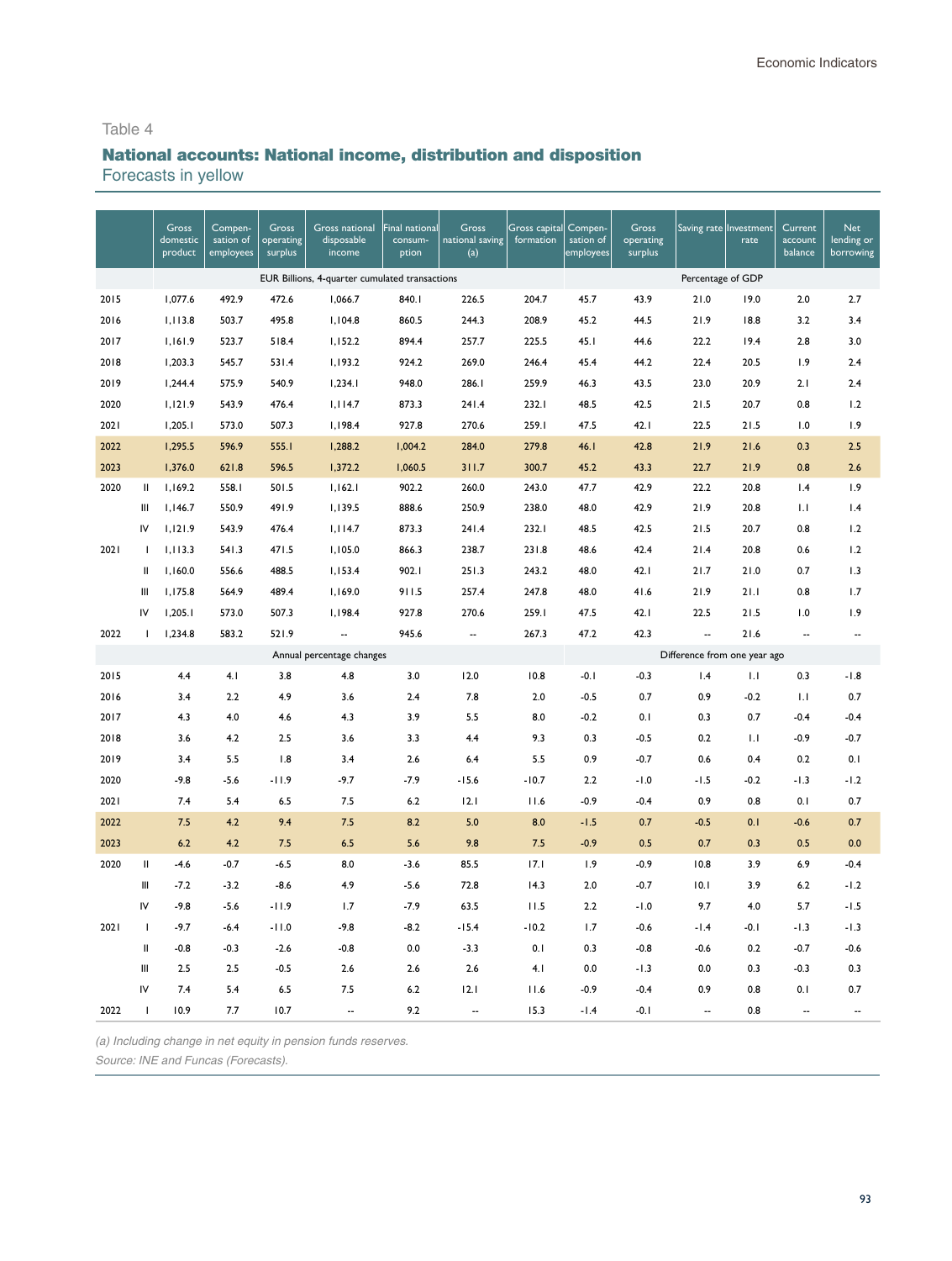## **Chart 4.1 - National income, consumption and saving**



EUR Billions, 4-quarter cumulated

#### **Chart 4.2 - National income, consumption and saving rate**

Annual percentage change and percentage of GDP, 4-quarter moving averages



# **Chart 4.3 - Components of National Income**  Percentage of GDP, 4-quarter moving averages



# **Chart 4.4 - Saving, Investment and Current Account Balance**

Percentage of GDP, 4-quarter moving averages

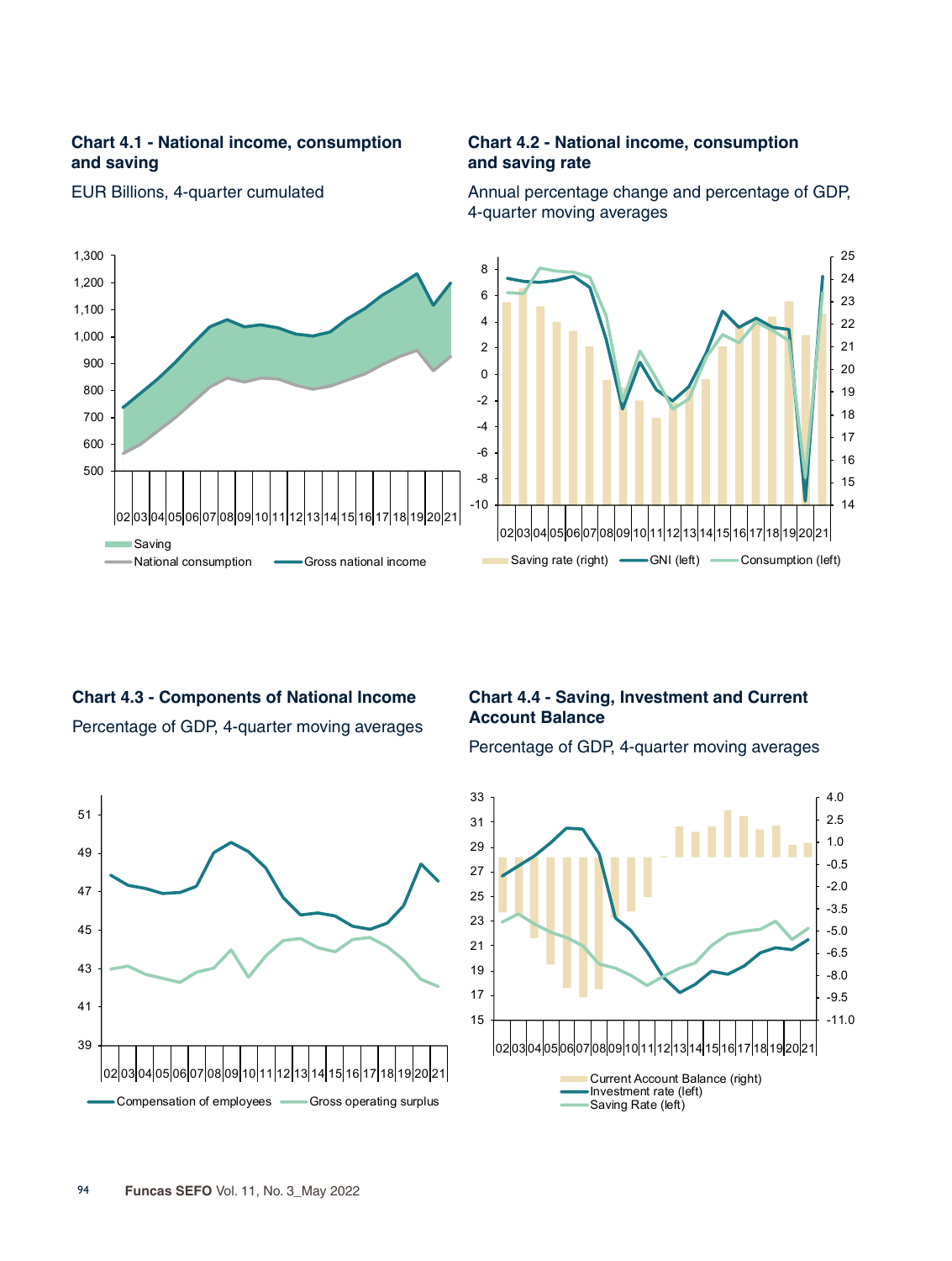# National accounts: Household and non-financial corporations accounts

Forecasts in yellow

|      |               |                                        |                                              |                 | Households                 |                      |                                        |                                       |                  |                                                 |                               | Non-financial corporations |                                     |                                                       |
|------|---------------|----------------------------------------|----------------------------------------------|-----------------|----------------------------|----------------------|----------------------------------------|---------------------------------------|------------------|-------------------------------------------------|-------------------------------|----------------------------|-------------------------------------|-------------------------------------------------------|
|      |               | Gross<br>disposable<br>income<br>(GDI) | Final con-<br>sumption<br>expen-<br>diture   | Gross<br>saving | Gross capital<br>formation | Saving rate          | Gross capital<br>formation             | Net lending<br>or borrowing operating | Gross<br>surplus | Gross saving                                    | Gross<br>capital<br>formation |                            | formation                           | Saving rate Gross capital Net lending or<br>borrowing |
|      |               |                                        | EUR Billions, 4-quarter cumulated operations |                 |                            | Percentage<br>of GDI | Percentage of GDP                      |                                       |                  | EUR Billions, 4-quarter cumulated<br>operations |                               |                            | Percentage of GDP                   |                                                       |
| 2015 |               | 682.2                                  | 630.2                                        | 49.0            | 30.5                       | 7.2                  | 2.8                                    | 1.7                                   | 241.0            | 185.1                                           | 140.4                         | 17.2                       | 13.0                                | 4.4                                                   |
| 2016 |               | 700.6                                  | 648.3                                        | 49.2            | 31.8                       | 7.0                  | 2.9                                    | 1.4                                   | 255.3            | 196.2                                           | 149.2                         | 17.6                       | 13.4                                | 4.4                                                   |
| 2017 |               | 722.9                                  | 678.I                                        | 41.8            | 36.8                       | 5.8                  | 3.2                                    | 0.2                                   | 267.0            | 200.8                                           | 160.6                         | 17.3                       | 13.8                                | 3.6                                                   |
| 2018 |               | 743.6                                  | 699.5                                        | 41.3            | 40.7                       | 5.5                  | 3.4                                    | $-0.1$                                | 271.2            | 200.4                                           | 177.2                         | 16.7                       | 14.7                                | 2.1                                                   |
| 2019 |               | 780.9                                  | 713.6                                        | 64.5            | 42.0                       | 8.3                  | 3.4                                    | 1.7                                   | 274.4            | 203.0                                           | 189.2                         | 16.3                       | 15.2                                | 1.3                                                   |
| 2020 |               | 742.5                                  | 628.0                                        | 110.7           | 41.2                       | 14.9                 | 3.7                                    | 6.1                                   | 224.6            | 180.7                                           | 154.7                         | 16.1                       | 13.8                                | 2.8                                                   |
| 2021 |               | 758.7                                  | 669.7                                        | 86.5            | 69.6                       | 11.4                 | 5.8                                    | 1.6                                   | 250.4            | 192.6                                           | 153.3                         | 16.0                       | 12.7                                | 3.9                                                   |
| 2022 |               | 799.6                                  | 736.8                                        | 60.4            | 73.1                       | 7.6                  | 5.6                                    | $-1.1$                                | 280.5            | 212.3                                           | 163.1                         | 16.4                       | 12.6                                | 5.0                                                   |
| 2023 |               | 837.I                                  | 780.7                                        | 53.9            | 80.1                       | 6.4                  | 5.8                                    | $-2.0$                                | 306.7            | 226.9                                           | 177.0                         | 16.5                       | 12.9                                | 4.6                                                   |
| 2020 | $\mathbf{I}$  | 782.I                                  | 703.8                                        | 75.4            | 42.6                       | 9.6                  | 3.4                                    | 2.5                                   | 263.8            | 193.8                                           | 183.8                         | 15.7                       | 14.9                                | 0.9                                                   |
|      | Ш             | 758.5                                  | 662.0                                        | 93.6            | 40.1                       | 12.3                 | 3.4                                    | 4.4                                   | 242.9            | 191.7                                           | 169.8                         | 16.4                       | 14.5                                | 2.0                                                   |
|      | Ш             | 753.8                                  | 648.4                                        | 102.0           | 41.4                       | 13.5                 | 3.6                                    | 5.2                                   | 234.9            | 184.1                                           | 162.1                         | 16.1                       | 4.1                                 | 2.1                                                   |
|      | IV            | 742.5                                  | 628.0                                        | 110.7           | 41.2                       | 14.9                 | 3.7                                    | 6.1                                   | 224.6            | 180.7                                           | 154.7                         | 16.1                       | 13.8                                | 2.8                                                   |
| 2021 | -1            | 740.7                                  | 616.1                                        | 120.9           | 46.1                       | 16.3                 | 4.1                                    | 6.6                                   | 222.6            | 178.3                                           | 152.5                         | 16.0                       | 13.7                                | 2.9                                                   |
|      | Ш             | 750.4                                  | 648.6                                        | 97.7            | 52.5                       | 13.0                 | 4.5                                    | 3.8                                   | 236.8            | 185.3                                           | 156.5                         | 16.0                       | 13.5                                | 3.0                                                   |
|      | Ш             | 752.0                                  | 654.3                                        | 94.9            | 58.6                       | 12.6                 | 5.0                                    | 3.1                                   | 237.8            | 186.3                                           | 152.2                         | 15.8                       | 12.9                                | 3.4                                                   |
|      | IV            | 758.7                                  | 669.7                                        | 86.5            | 69.6                       | 11.4                 | 5.8                                    | 1.6                                   | 250.4            | 192.6                                           | 153.3                         | 16.0                       | 12.7                                | 3.9                                                   |
| 2015 |               | 4.0                                    | Annual percentage changes<br>2.9             | 18.1            | 1.1                        | 0.9                  | Difference from one year ago<br>$-0.1$ | 0.7                                   | 5.4              | Annual percentage changes<br>7.8                | 10.0                          | 0.5                        | Difference from one year ago<br>0.7 | $-0.3$                                                |
| 2016 |               | 2.7                                    | 2.9                                          | 0.5             | 4.2                        | $-0.2$               | 0.0                                    | $-0.3$                                | 5.9              | 6.0                                             | 6.2                           | 0.4                        | 0.4                                 | 0.0                                                   |
| 2017 |               | 3.2                                    | 4.6                                          | $-15.2$         | 15.7                       | $-1.3$               | 0.3                                    | $-1.2$                                | 4.6              | 2.3                                             | 7.7                           | $-0.3$                     | 0.4                                 | $-0.8$                                                |
| 2018 |               | 2.9                                    | 3.2                                          | $-1.2$          | 10.6                       | $-0.2$               | 0.2                                    | $-0.3$                                | 1.6              | $-0.2$                                          | 10.3                          | $-0.6$                     | 0.9                                 | $-1.5$                                                |
| 2019 |               | 5.0                                    | 2.0                                          | 56.4            | 3.3                        | 2.7                  | 0.0                                    | 1.8                                   | 1.2              | 1.3                                             | 6.7                           | $-0.3$                     | 0.5                                 | $-0.8$                                                |
| 2020 |               | $-4.9$                                 | $-12.0$                                      | 71.6            | $-1.9$                     | 6.6                  | 0.3                                    | 4.5                                   | $-18.2$          | $-11.0$                                         | $-18.2$                       | $-0.2$                     | $-1.4$                              | 1.4                                                   |
| 2021 |               | 2.2                                    | 6.6                                          | $-21.8$         | 68.7                       | $-3.5$               | 2.1                                    | $-4.5$                                | 11.5             | 6.6                                             | $-0.9$                        | $-0.1$                     | -1.1                                | 1.1                                                   |
| 2022 |               | 5.4                                    | 10.0                                         | $-30.2$         | 5.1                        | $-3.9$               | $-0.1$                                 | $-2.7$                                | 12.0             | 10.2                                            | 6.4                           | 0.4                        | $-0.1$                              | 1.2                                                   |
| 2023 |               | 4.7                                    | 6.0                                          | $-10.8$         | 9.5                        | $-1.1$               | 0.2                                    | $-0.9$                                | 9.3              | 6.9                                             | 8.5                           | 0.1                        | 0.3                                 | $-0.5$                                                |
| 2020 | $\mathbf{I}$  | 4.0                                    | 0.0                                          | 64.5            | 2.5                        | 3.5                  | 0.0                                    | 2.3                                   | $-2.8$           | $-3.7$                                          | 1.3                           | $-0.8$                     | 0.0                                 | $-0.9$                                                |
|      | $\mathbf{II}$ | $-1.0$                                 | $-6.3$                                       | 62.6            | $-3.3$                     | 4.8                  | 0.0                                    | 3.3                                   | $-10.9$          | $-3.7$                                          | $-8.7$                        | 0.1                        | $-0.7$                              | 0.7                                                   |
|      | Ш             | $-2.5$                                 | $-8.7$                                       | 71.0            | $-1.2\,$                   | 5.8                  | 0.2                                    | 3.9                                   | $-13.8$          | $-7.9$                                          | $-13.4$                       | $-0.1$                     | $-1.0$                              | 0.8                                                   |
|      | IV            | $-4.9$                                 | $-12.0$                                      | 71.6            | $-1.9$                     | 6.6                  | 0.3                                    | 4.5                                   | $-18.2$          | $-11.0$                                         | $-18.2$                       | $-0.2$                     | $-1.4$                              | 1.4                                                   |
| 2021 | $\mathbf{I}$  | $-5.3$                                 | $-12.5$                                      | 60.3            | 8.4                        | $6.7$                | 0.7                                    | 4.1                                   | $-15.6$          | $-8.0$                                          | $-17.1$                       | 0.3                        | $-1.2$                              | 1.9                                                   |
|      | Ш             | $-1.1$                                 | $-2.0$                                       | 4.3             | 31.2                       | 0.7                  | 1.1                                    | $-0.7$                                | $-2.5$           | $-3.3$                                          | $-7.8$                        | $-0.4$                     | $-1.0$                              | 1.0                                                   |
|      | Ш             | $-0.2$                                 | 0.9                                          | $-6.9$          | 41.6                       | $-0.9$               | 1.4                                    | $-2.1$                                | 1.2              | 1.2                                             | $-6.1$                        | $-0.2$                     | $-1.2$                              | 1.4                                                   |
|      | IV            | 2.2                                    | $6.6\,$                                      | $-21.8$         | 68.7                       | $-3.5$               | 2.1                                    | $-4.5$                                | 11.5             | $6.6$                                           | $-0.9$                        | $-0.1$                     | $-1.1$                              | 1.1                                                   |
|      |               |                                        | Source: INE and Funcas (Forecasts).          |                 |                            |                      |                                        |                                       |                  |                                                 |                               |                            |                                     |                                                       |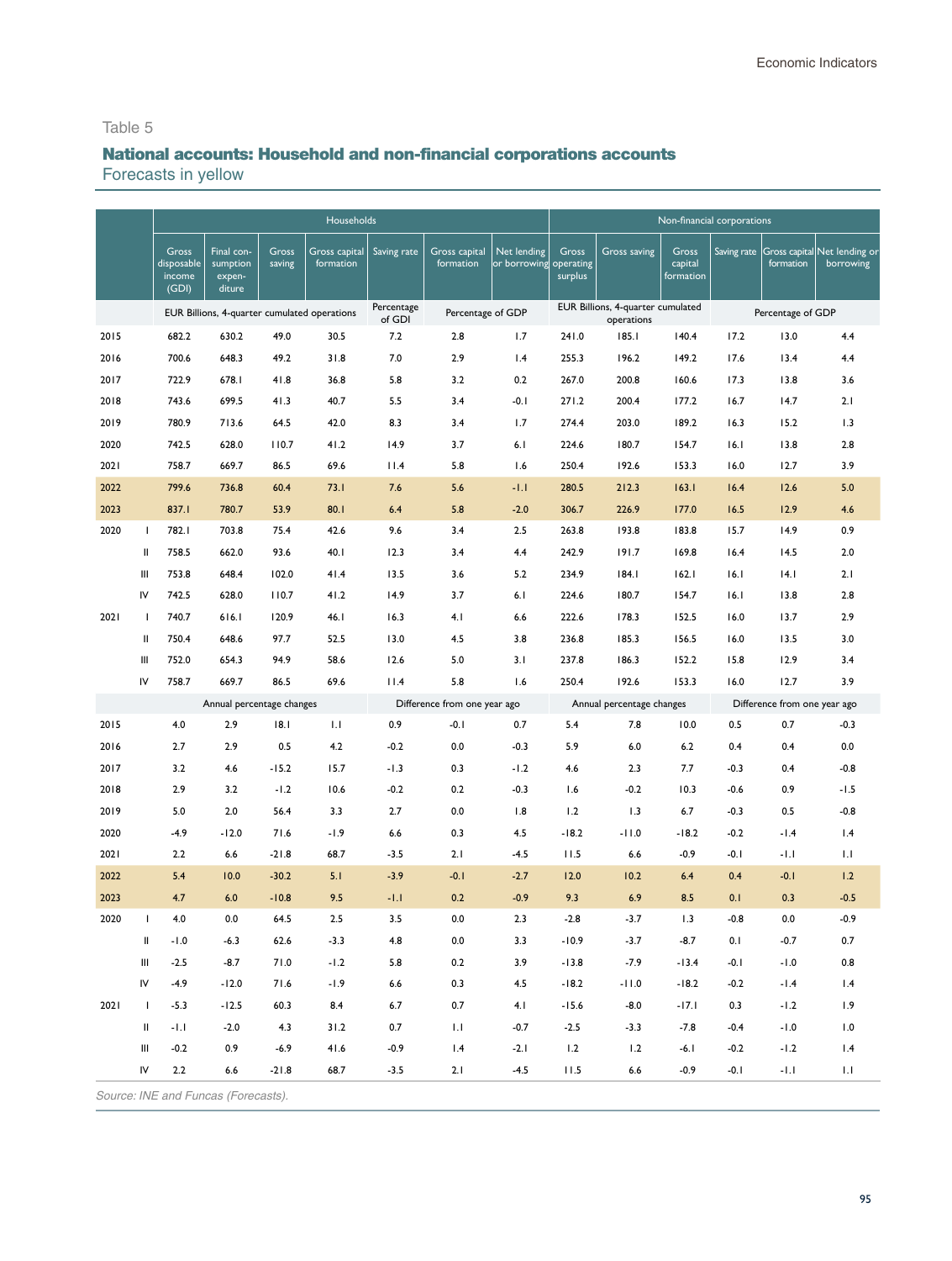**Chart 5.1 - Households: Net lending or borrowing**





#### **Chart 5.2 - Non-financial corporations: Net lending or borrowing**

Percentage of GDP, 4-quarter moving averages

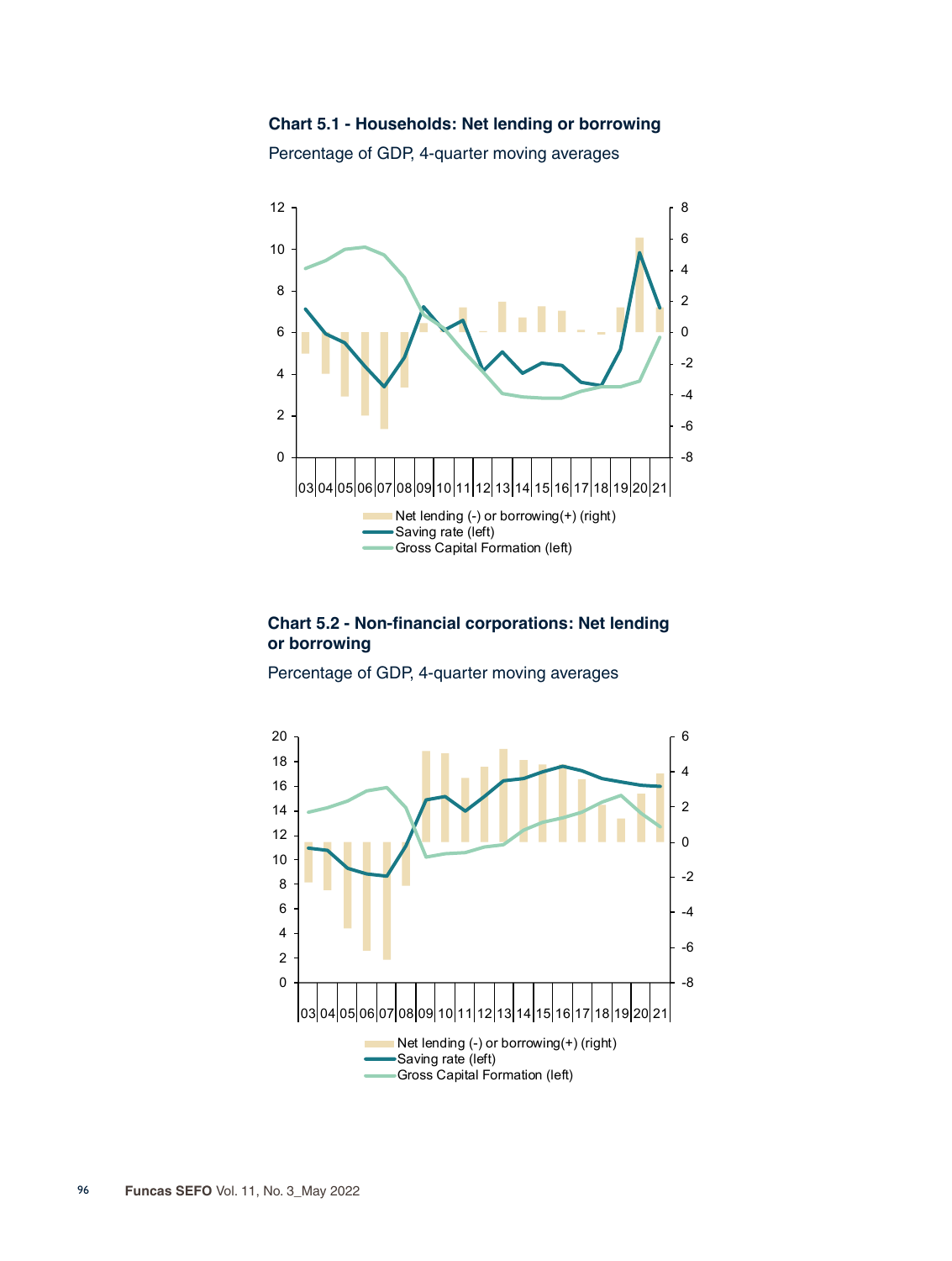# National accounts: Public revenue, expenditure and deficit Forecasts in yellow

|      |              |                      |                                      | Non financial revenue |                         |             |                                                   |                        |           | Non financial expenditures         |                                     |                   |                                | <b>Net</b><br>$lending(+)/$ | Net<br>$lending(+)/$                        |
|------|--------------|----------------------|--------------------------------------|-----------------------|-------------------------|-------------|---------------------------------------------------|------------------------|-----------|------------------------------------|-------------------------------------|-------------------|--------------------------------|-----------------------------|---------------------------------------------|
|      |              | Taxes on <br>produc- | Taxes on<br>ncome and                | Social<br>contribu-   | Capital<br>and other    | Total       | Compen-<br>sation of                              | Interme-<br>diate con- | Interests | Social<br>benefits                 | Gross capital<br>formation          | Other<br>expendi- | Total                          | net<br>borrowing(-)         | net borrowing<br>(-) excluding<br>financial |
|      |              | tion and<br>imports  | wealth                               | tions                 | revenue                 |             | employees                                         | sumption               |           | and social<br>transfers in<br>kind | and other<br>capital<br>expenditure | ture              |                                |                             | entities<br>bail-out<br>expenditures        |
|      |              | L                    | $\overline{2}$                       | 3                     | $\overline{\mathbf{4}}$ | $5=1+2+3+4$ | 6                                                 | $\overline{7}$         | 8         | 9                                  | 10                                  | П                 | $12 = 6 + 7 + 8$<br>$+9+10+11$ | $13 = 5 - 12$               | 4                                           |
|      |              |                      |                                      |                       |                         |             | EUR Billions, 4-quarter cumulated operations      |                        |           |                                    |                                     |                   |                                |                             |                                             |
| 2015 |              | 126.4                | 107.1                                | 131.5                 | 52.5                    | 417.6       | 119.2                                             | 59.0                   | 32.8      | 198.6                              | 36.9                                | 28.3              | 474.8                          | $-57.2$                     | $-55.2$                                     |
| 2016 |              | 128.9                | 110.0                                | 135.6                 | 50.8                    | 425.3       | 121.5                                             | 58.7                   | 30.7      | 203.0                              | 30.8                                | 28.4              | 473.I                          | $-47.9$                     | $-45.6$                                     |
| 2017 |              | 135.1                | 116.9                                | 142.4                 | 49.5                    | 444.0       | 123.5                                             | 59.9                   | 29.3      | 207.4                              | 31.8                                | 28.1              | 480.0                          | $-36.1$                     | $-34.8$                                     |
| 2018 |              | 141.2                | 127.3                                | 149.5                 | 54.2                    | 472.I       | 127.6                                             | 62.1                   | 29.3      | 216.6                              | 37.9                                | 29.8              | 503.3                          | $-31.2$                     | $-30.0$                                     |
| 2019 |              | 143.0                | 129.1                                | 160.7                 | 55.7                    | 488.5       | 134.7                                             | 64.7                   | 28.4      | 229.6                              | 37.7                                | 31.6              | 526.6                          | $-38.1$                     | $-35.7$                                     |
| 2020 |              | 126.5                | 125.3                                | 162.2                 | 51.5                    | 465.5       | 140.5                                             | 66.5                   | 25.2      | 262.2                              | 44.8                                | 41.5              | 580.7                          | $-115.2$                    | $-113.1$                                    |
| 2021 |              | 146.2                | 143.5                                | 172.5                 | 64.8                    | 527.0       | 147.4                                             | 71.3                   | 26.1      | 264.0                              | 58.8                                | 42.2              | 609.8                          | $-82.8$                     | $-81.5$                                     |
| 2022 |              | 157.1                | 147.5                                | 176.7                 | 77.6                    | 558.9       | 150.5                                             | 74.5                   | 27.9      | 270.2                              | 61.8                                | 38.8              | 623.7                          | $-64.8$                     | $-64.8$                                     |
| 2023 |              | 166.4                | 159.0                                | 183.3                 | 74.4                    | 583.I       | 152.7                                             | 79.7                   | 32.4      | 287.7                              | 58.7                                | 33.9              | 645.I                          | $-61.9$                     | $-61.9$                                     |
| 2020 | $\mathbf{L}$ | 141.9                | 130.6                                | 161.6                 | 56.4                    | 490.5       | 135.9                                             | 64.6                   | 27.9      | 234.2                              | 39.8                                | 32.1              | 534.5                          | $-44.1$                     | $-41.8$                                     |
|      | Ш            | 131.9                | 126.6                                | 161.6                 | 53.7                    | 473.8       | 137.0                                             | 65.0                   | 26.6      | 250.3                              | 40.4                                | 37.5              | 556.8                          | $-83.1$                     | $-80.9$                                     |
|      | Ш            | 128.4                | 126.7                                | 161.5                 | 52.4                    | 469.0       | 138.4                                             | 65.4                   | 26.0      | 255.9                              | 40.8                                | 38.8              | 565.4                          | $-96.4$                     | $-94.2$                                     |
|      | IV           | 126.5                | 125.3                                | 162.2                 | 51.5                    | 465.5       | 140.5                                             | 66.5                   | 25.2      | 262.2                              | 44.8                                | 41.5              | 580.7                          | $-115.2$                    | $-113.1$                                    |
| 2021 | $\mathbf{L}$ | 126.5                | 126.1                                | 164.1                 | 50.4                    | 467.I       | 142.4                                             | 67.7                   | 25.4      | 267.4                              | 46.7                                | 43.0              | 592.6                          | $-125.5$                    | $-123.3$                                    |
|      | Ш            | 136.3                | 132.2                                | 166.5                 | 53.8                    | 488.9       | 144.8                                             | 68.9                   | 25.5      | 260.8                              | 46.9                                | 39.9              | 586.8                          | $-97.9$                     | $-96.2$                                     |
|      | Ш            | 141.7                | 133.6                                | 169.7                 | 58.7                    | 503.8       | 146.4                                             | 70.1                   | 25.3      | 261.6                              | 52.3                                | 40.3              | 595.9                          | $-92.1$                     | $-90.8$                                     |
|      | IV           | 146.2                | 143.5                                | 172.5                 | 64.8                    | 527.0       | 147.4                                             | 71.3                   | 26.1      | 264.0                              | 58.8                                | 42.2              | 609.8                          | $-82.8$                     | $-81.5$                                     |
|      |              |                      |                                      |                       |                         |             | Percentage of GDP, 4-quarter cumulated operations |                        |           |                                    |                                     |                   |                                |                             |                                             |
| 2015 |              | 11.7                 | 9.9                                  | 12.2                  | 4.9                     | 38.8        | 11.1                                              | 5.5                    | 3.0       | 18.4                               | 3.4                                 | 2.6               | 44. I                          | $-5.3$                      | $-5.1$                                      |
| 2016 |              | 11.6                 | 9.9                                  | 12.2                  | 4.6                     | 38.2        | 10.9                                              | 5.3                    | 2.8       | 18.2                               | 2.8                                 | 2.6               | 42.5                           | $-4.3$                      | -4. I                                       |
| 2017 |              | 11.6                 | 10.1                                 | 12.3                  | 4.3                     | 38.2        | 10.6                                              | 5.2                    | 2.5       | 17.9                               | 2.7                                 | 2.4               | 41.3                           | -3. I                       | $-3.0$                                      |
| 2018 |              | 11.7                 | 10.6                                 | 12.4                  | 4.5                     | 39.2        | 10.6                                              | 5.2                    | 2.4       | 18.0                               | 3.1                                 | 2.5               | 41.8                           | $-2.6$                      | $-2.5$                                      |
| 2019 |              | 11.5                 | 10.4                                 | 12.9                  | 4.5                     | 39.3        | 10.8                                              | 5.2                    | 2.3       | 18.5                               | 3.0                                 | 2.5               | 42.3                           | $-3.1$                      | $-2.9$                                      |
| 2020 |              | 11.3                 | 11.2                                 | 14.5                  | 4.6                     | 41.5        | 12.5                                              | 5.9                    | 2.3       | 23.4                               | 4.0                                 | 3.7               | 51.8                           | $-10.3$                     | -10.1                                       |
| 2021 |              | 12.1                 | 11.9                                 | 14.3                  | 5.4                     | 43.7        | 12.2                                              | 5.9                    | 2.2       | 21.9                               | 4.9                                 | 3.5               | 50.6                           | -6.9                        | $-6.8$                                      |
| 2022 |              | 12.1                 | 11.4                                 | 13.6                  | 6.0                     | 43.1        | 11.6                                              | 5.8                    | 2.2       | 20.9                               | 4.8                                 | 3.0               | 48.1                           | $-5.0$                      | $-5.0$                                      |
| 2023 |              | 12.1                 | 11.6                                 | 13.3                  | 5.4                     | 42.4        | 11.1                                              | 5.8                    | 2.4       | 20.9                               | 4.3                                 | 2.5               | 46.9                           | $-4.5$                      | $-4.5$                                      |
| 2020 | $\mathbf{I}$ | 11.5                 | 10.6                                 | 13.1                  | 4.6                     | 39.7        | 11.0                                              | 5.2                    | 2.3       | 19.0                               | 3.2                                 | 2.6               | 43.3                           | $-3.6$                      | $-3.4$                                      |
|      | Ш            | 11.3                 | 10.8                                 | 13.8                  | 4.6                     | 40.5        | 11.7                                              | 5.6                    | 2.3       | 21.4                               | 3.5                                 | 3.2               | 47.6                           | $-7.1$                      | $-6.9$                                      |
|      | Ш            | 11.2                 | 11.1                                 | 4.1                   | 4.6                     | 40.9        | 12.1                                              | 5.7                    | 2.3       | 22.3                               | 3.6                                 | 3.4               | 49.3                           | $-8.4$                      | $-8.2$                                      |
|      | IV           | 11.3                 | 11.2                                 | 14.5                  | 4.6                     | 41.5        | 12.5                                              | 5.9                    | 2.3       | 23.4                               | 4.0                                 | 3.7               | 51.8                           | $-10.3$                     | $-10.1$                                     |
| 2021 | J.           | 11.4                 | 11.3                                 | 14.8                  | 4.5                     | 42.0        | 12.8                                              | 6.1                    | 2.3       | 24.0                               | 4.2                                 | 3.9               | 53.3                           | $-11.3$                     | $-11.1$                                     |
|      | Ш            | 11.7                 | 11.4                                 | 14.3                  | 4.6                     | 42.1        | 12.5                                              | 5.9                    | 2.2       | 22.5                               | 4.0                                 | 3.4               | 50.5                           | $-8.4$                      | $-8.3$                                      |
|      | Ш            | 12.0                 | 11.4                                 | 14.4                  | 5.0                     | 42.8        | 12.4                                              | 6.0                    | 2.1       | 22.2                               | 4.4                                 | 3.4               | 50.6                           | $-7.8$                      | $-7.7$                                      |
|      | IV           | 12.1                 | 11.9                                 | 14.3                  | 5.4                     | 43.7        | 12.2                                              | 5.9                    | 2.2       | 21.9                               | 4.9                                 | 3.5               | 50.6                           | $-6.9$                      | $-6.8$                                      |
|      |              |                      | Source: IGAE and Funcas (Forecasts). |                       |                         |             |                                                   |                        |           |                                    |                                     |                   |                                |                             |                                             |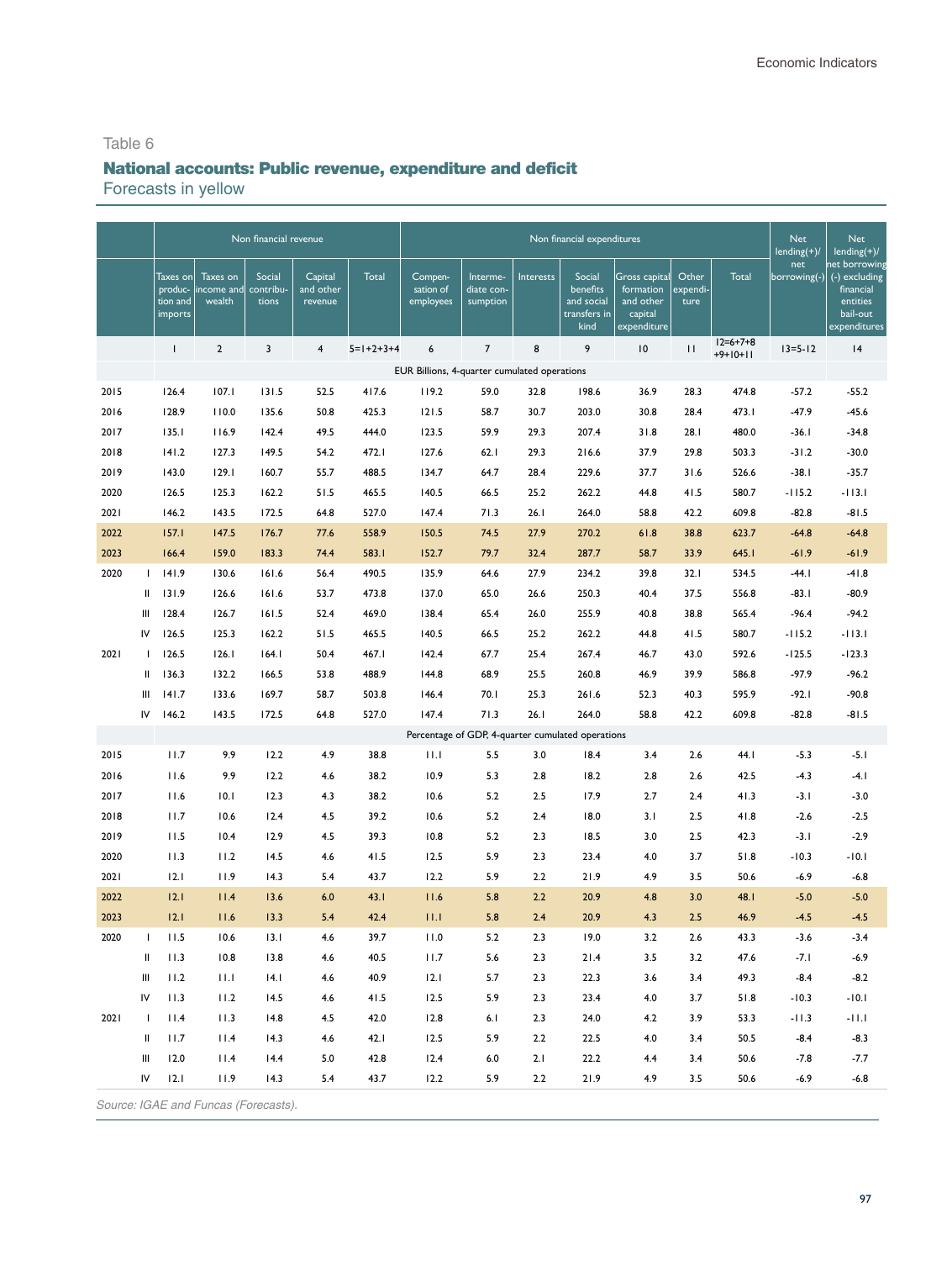## **Chart 6.1 - Public sector: Revenue, expenditure and deficit (a)**



Percentage of GDP, 4-quarter moving averages

# **Chart 6.2 - Public sector: Main expenditures**

Percentage of GDP, 4-quarter moving averages



*<sup>(</sup>a) Excluding financial entities bail-out expenditures.*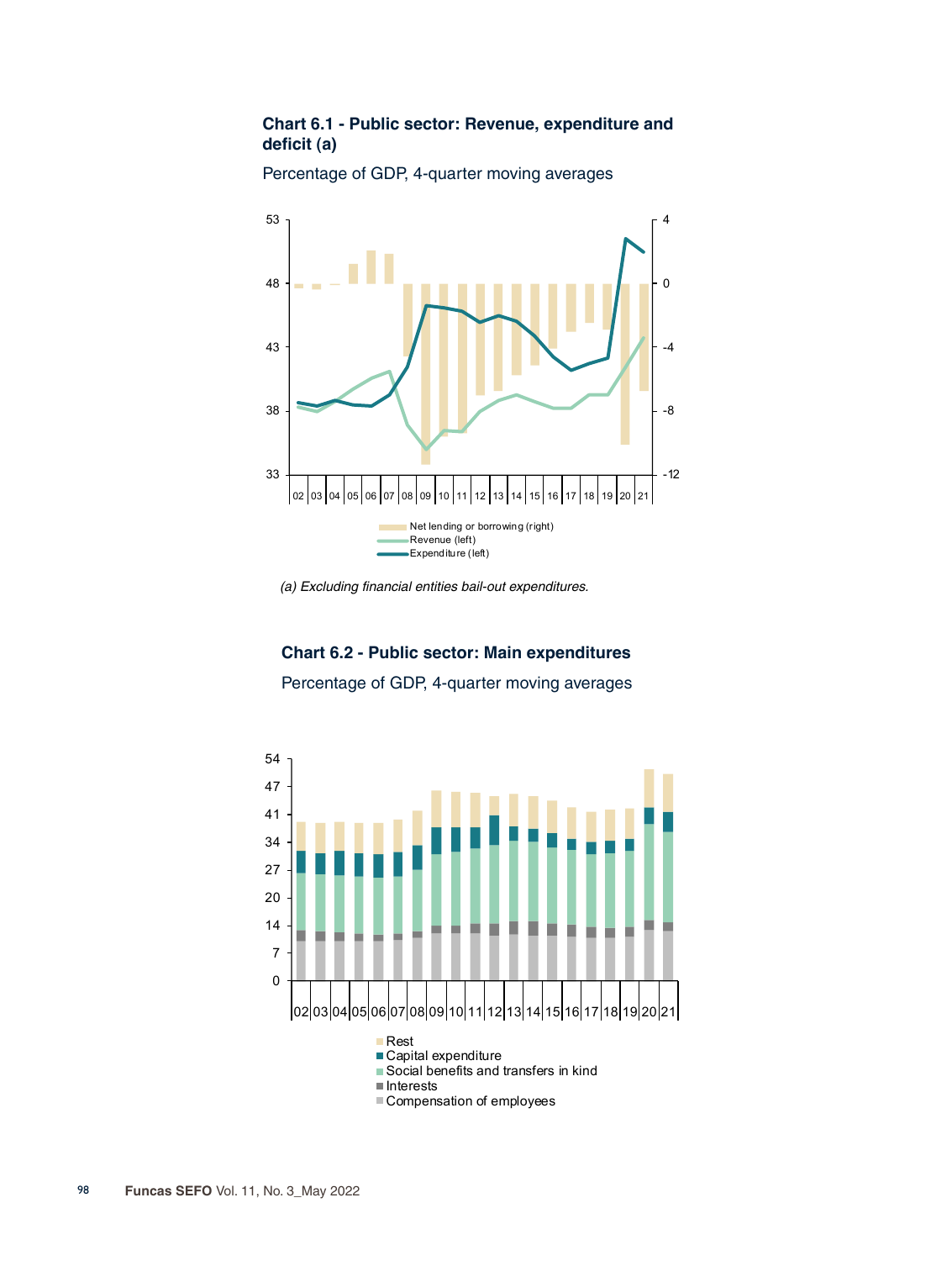# Table 7 Public sector balances, by level of Government

Forecasts in yellow

|      |               |                          |                                                   | Net lending (+)/ net borrowing (-) (a) |                          |                            |                          |                          | <b>Debt</b>                 |                          |                                           |
|------|---------------|--------------------------|---------------------------------------------------|----------------------------------------|--------------------------|----------------------------|--------------------------|--------------------------|-----------------------------|--------------------------|-------------------------------------------|
|      |               | Central<br>Government    | Regional<br>Governments                           | Local<br>Governments                   | <b>Social Security</b>   | <b>TOTAL</b><br>Government | Central<br>Government    | Regional<br>Governments  | Local<br>Governments        | <b>Social Security</b>   | <b>Total Government</b><br>(consolidated) |
|      |               |                          | EUR Billions, 4-quarter cumulated operations      |                                        |                          |                            |                          |                          | EUR Billions, end of period |                          |                                           |
| 2015 |               | $-28.2$                  | $-18.9$                                           | 4.6                                    | $-12.9$                  | $-55.2$                    | 982.9                    | 263.3                    | 35.1                        | 17.2                     | 1,113.7                                   |
| 2016 |               | $-25.7$                  | $-9.5$                                            | 7.0                                    | $-17.4$                  | $-45.6$                    | 1,008.9                  | 277.0                    | 32.2                        | 17.2                     | 1,145.1                                   |
| 2017 |               | $-20.6$                  | $-4.2$                                            | 6.7                                    | $-16.8$                  | $-34.8$                    | 1,049.8                  | 288.I                    | 29.0                        | 27.4                     | 1,183.4                                   |
| 2018 |               | $-15.7$                  | $-3.3$                                            | 6.3                                    | $-17.3$                  | $-30.0$                    | 1,082.8                  | 293.4                    | 25.8                        | 41.2                     | 1,208.9                                   |
| 2019 |               | $-16.4$                  | $-7.3$                                            | 3.8                                    | $-15.9$                  | $-35.7$                    | 1,095.8                  | 295.I                    | 23.2                        | 55.0                     | 1,223.4                                   |
| 2020 |               | $-84.2$                  | $-2.4$                                            | 2.9                                    | $-29.3$                  | $-113.1$                   | 1,206.6                  | 304.0                    | 22.0                        | 85.4                     | 1,345.8                                   |
| 2021 |               | $-72.1$                  | $-0.3$                                            | 3.3                                    | $-12.3$                  | $-81.5$                    | 1,280.0                  | 312.6                    | 22.1                        | 97.2                     | 1,427.2                                   |
| 2022 |               | $\overline{\phantom{a}}$ | $\overline{\phantom{a}}$                          | $\overline{a}$                         | $\overline{\phantom{a}}$ | $-64.8$                    | $\overline{\phantom{a}}$ | $\overline{a}$           | $\overline{a}$              | $\overline{\phantom{a}}$ | 1,489.2                                   |
| 2023 |               | $\overline{\phantom{a}}$ | 4                                                 | --                                     | $\overline{\phantom{a}}$ | $-61.9$                    | --                       | $\overline{\phantom{a}}$ | $\overline{\phantom{a}}$    | н,                       | 1,547.8                                   |
| 2020 | $\mathbf{I}$  | $-15.1$                  | $-8.2$                                            | 3.8                                    | $-22.3$                  | $-41.8$                    | 1,129.2                  | 298.3                    | 22.9                        | 55.0                     | 1,258.7                                   |
|      | Ш             | $-54.5$                  | $-6.6$                                            | 2.5                                    | $-22.2$                  | $-80.9$                    | 1,193.3                  | 305.7                    | 25.0                        | 68.9                     | 1,325.1                                   |
|      | Ш             | $-64.7$                  | $-2.0$                                            | 3.5                                    | $-30.9$                  | $-94.2$                    | 1,211.9                  | 301.9                    | 23.7                        | 74.9                     | 1,342.4                                   |
|      | IV            | $-84.2$                  | $-2.4$                                            | 2.9                                    | $-29.3$                  | $-113.1$                   | 1,206.6                  | 304.0                    | 22.0                        | 85.4                     | 1,345.8                                   |
| 2021 | T             | $-94.0$                  | $-3.3$                                            | 3.2                                    | $-29.3$                  | $-123.3$                   | 1,247.8                  | 307.7                    | 22.1                        | 85.4                     | 1,393.1                                   |
|      | $\mathbf{II}$ | $-74.6$                  | $-2.2$                                            | 3.8                                    | $-23.2$                  | $-96.2$                    | 1,273.4                  | 312.0                    | 22.7                        | 91.9                     | 1,424.7                                   |
|      | Ш             | $-84.3$                  | 4.6                                               | 3.7                                    | $-14.7$                  | $-90.8$                    | 1,281.4                  | 312.3                    | 22.3                        | 91.9                     | 1,432.3                                   |
|      | IV            | $-72.1$                  | $-0.3$                                            | 3.3                                    | $-12.3$                  | $-81.5$                    | 1,280.0                  | 312.6                    | 22.1                        | 97.2                     | 1,427.2                                   |
|      |               |                          | Percentage of GDP, 4-quarter cumulated operations |                                        |                          |                            |                          |                          | Percentage of GDP           |                          |                                           |
| 2015 |               | $-2.6$                   | $-1.8$                                            | 0.4                                    | $-1.2$                   | $-5.1$                     | 91.2                     | 24.4                     | 3.3                         | 1.6                      | 103.3                                     |
| 2016 |               | $-2.3$                   | $-0.9$                                            | 0.6                                    | $-1.6$                   | $-4.1$                     | 90.6                     | 24.9                     | 2.9                         | 1.5                      | 102.8                                     |
| 2017 |               | $-1.8$                   | $-0.4$                                            | 0.6                                    | $-1.4$                   | $-3.0$                     | 90.4                     | 24.8                     | 2.5                         | 2.4                      | 101.9                                     |
| 2018 |               | $-1.3$                   | $-0.3$                                            | 0.5                                    | $-1.4$                   | $-2.5$                     | 90.0                     | 24.4                     | 2.1                         | 3.4                      | 100.5                                     |
| 2019 |               | $-1.3$                   | $-0.6$                                            | 0.3                                    | $-1.3$                   | $-2.9$                     | 88.1                     | 23.7                     | 1.9                         | 4.4                      | 98.3                                      |
| 2020 |               | $-7.5$                   | $-0.2$                                            | 0.3                                    | $-2.6$                   | $-10.1$                    | 107.5                    | 27.1                     | 2.0                         | 7.6                      | 120.0                                     |
| 2021 |               | $-6.0$                   | 0.0                                               | 0.3                                    | $-1.0$                   | $-6.8$                     | 106.2                    | 25.9                     | 1.8                         | 8.1                      | 118.4                                     |
| 2022 |               | --                       | --                                                | Ш,                                     | н.                       | $-5.0$                     | --                       | --                       | --                          | --                       | 114.9                                     |
| 2023 |               | $\overline{\phantom{a}}$ | $\overline{\phantom{a}}$                          | $\overline{\phantom{a}}$               | $\overline{\phantom{a}}$ | $-4.5$                     | $\overline{\phantom{a}}$ | $\overline{\phantom{a}}$ | $\overline{\phantom{a}}$    | $\overline{\phantom{a}}$ | 112.5                                     |
| 2020 | $\mathbf{I}$  | $-1.2$                   | $-0.7$                                            | 0.3                                    | $-1.8$                   | $-3.4$                     | 91.6                     | 24.2                     | 1.9                         | 4.5                      | 102.1                                     |
|      | Ш             | $-4.7$                   | $-0.6$                                            | 0.2                                    | $-1.9$                   | $-6.9$                     | 102.1                    | 26.1                     | 2.1                         | 5.9                      | 113.3                                     |
|      | Ш             | $-5.6$                   | $-0.2$                                            | 0.3                                    | $-2.7$                   | $-8.2$                     | 105.7                    | 26.3                     | 2.1                         | 6.5                      | 117.1                                     |
|      | IV            | $-7.5$                   | $-0.2$                                            | 0.3                                    | $-2.6$                   | $-10.1$                    | 107.5                    | 27.1                     | 2.0                         | 7.6                      | 120.0                                     |
| 2021 | $\mathbf{I}$  | $-8.4$                   | $-0.3$                                            | 0.3                                    | $-2.6$                   | $-11.1$                    | 112.1                    | 27.6                     | 2.0                         | 7.7                      | 125.1                                     |
|      | Ш             | $-6.4$                   | $-0.2$                                            | 0.3                                    | $-2.0$                   | $-8.3$                     | 109.8                    | 26.9                     | 2.0                         | 7.9                      | 122.8                                     |
|      | Ш             | $-7.2$                   | 0.4                                               | 0.3                                    | $-1.3$                   | $-7.7$                     | 109.0                    | 26.6                     | 1.9                         | 7.8                      | 121.8                                     |
|      | IV            | $-6.0$                   | 0.0                                               | 0.3                                    | $-1.0$                   | $-6.8$                     | 106.2                    | 25.9                     | 1.8                         | 8.1                      | 118.4                                     |

*(a) Excluding financial entities bail-out expenditures.*

*Sources: National Statistics Institute, Bank of Spain (Financial Accounts of the Spanish Economy), and* Funcas *(Forecasts).*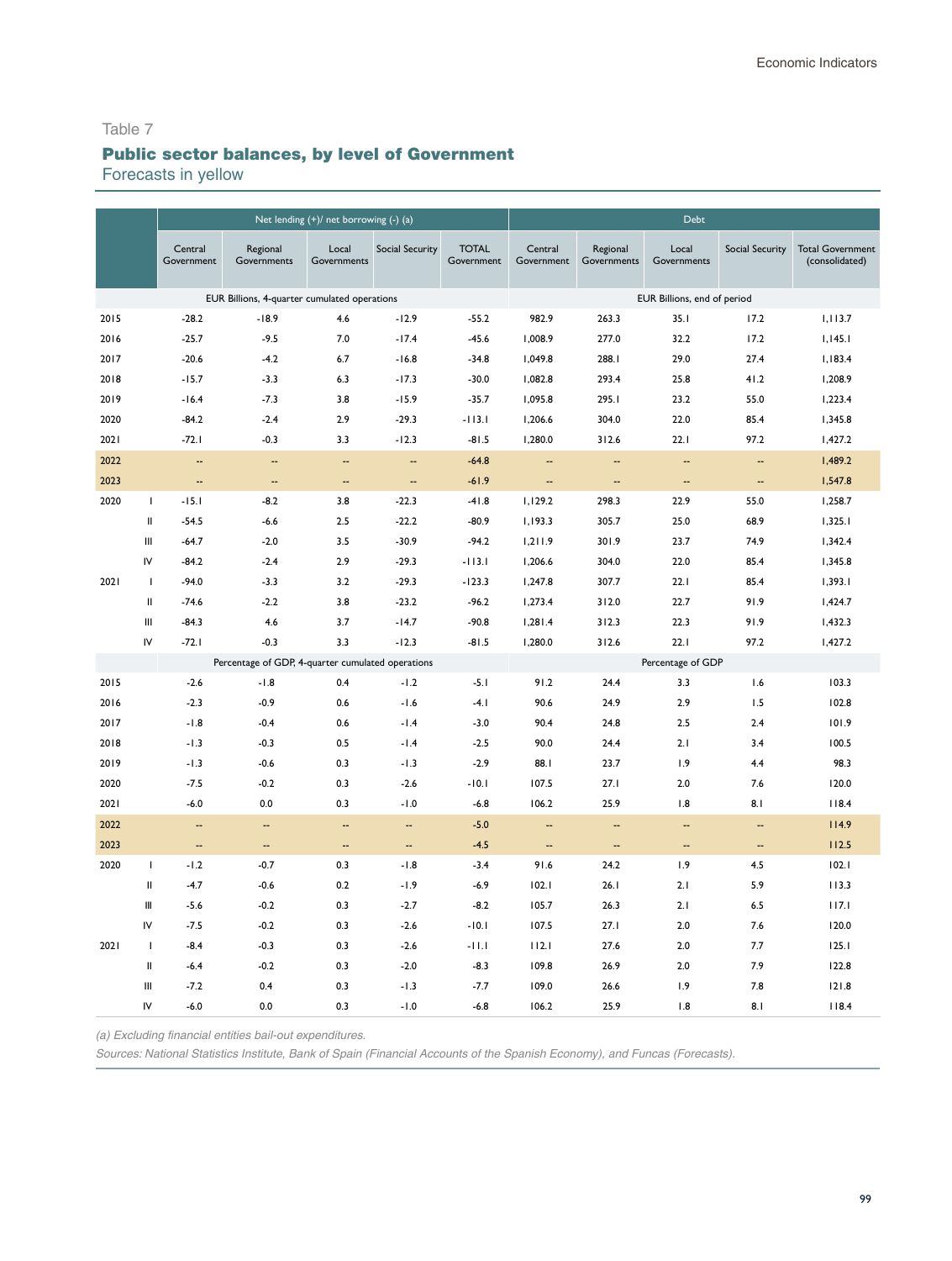#### **Chart 7.1 - Government deficit**

Percent of GDP, 4-quarter cumulated operations



**Chart 7.2 - Government debt**

Percent of GDP

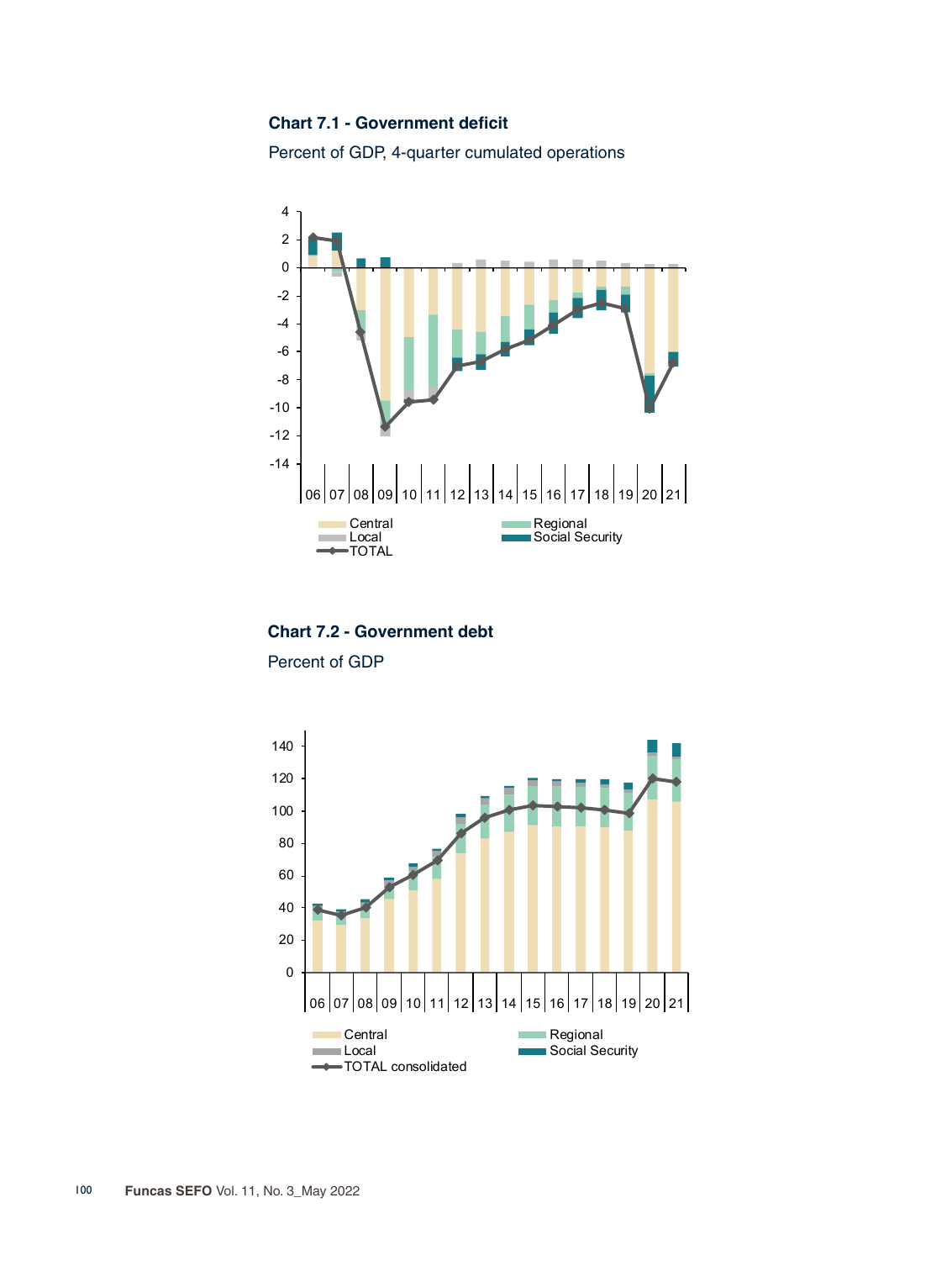## General activity and industrial sector indicators (a)

|         |                          |                                |                               | General activity indicators              |                                                         |                                   |                           |                                            | Industrial sector indicators   |                                             |                                |
|---------|--------------------------|--------------------------------|-------------------------------|------------------------------------------|---------------------------------------------------------|-----------------------------------|---------------------------|--------------------------------------------|--------------------------------|---------------------------------------------|--------------------------------|
|         |                          | Economic<br>Sentiment<br>Index | <b>Composite PMI</b><br>index | <b>Social Security</b><br>Affiliates (f) | Electricity<br>consumption<br>(temperature<br>adjusted) | Industrial<br>production<br>index | Affiliates in<br>industry | Social Security Manufacturing<br>PMI index | Industrial<br>confidence index | Manufacturing<br>Turnover index<br>deflated | Industrial orders              |
|         |                          | Index                          | Index                         | Thousands                                | 1,000 GWH                                               | $2015 = 100$                      | Thousands                 | Index                                      | <b>Balance</b> of<br>responses | $2015 = 100$<br>(smoothed)                  | <b>Balance</b> of<br>responses |
| 2014    |                          | 99.9                           | 55.1                          | 16, 111.1                                | 247.2                                                   | 96.8                              | 2,022.8                   | 53.2                                       | $-7.5$                         | 95.3                                        | $-16.3$                        |
| 2015    |                          | 107.7                          | 56.7                          | 16,641.8                                 | 251.4                                                   | 100.0                             | 2,067.3                   | 53.6                                       | $-0.6$                         | 100.0                                       | $-5.4$                         |
| 2016    |                          | 106.0                          | 54.9                          | 17,157.5                                 | 252.I                                                   | 101.8                             | 2,124.7                   | 53.1                                       | $-2.1$                         | 102.7                                       | $-5.4$                         |
| 2017    |                          | 109.2                          | 56.2                          | 17,789.6                                 | 256.4                                                   | 105.1                             | 2,191.0                   | 54.8                                       | 1.4                            | 107.1                                       | 2.2                            |
| 2018    |                          | 107.9                          | 54.6                          | 18,364.5                                 | 257.9                                                   | 105.3                             | 2,250.9                   | 53.3                                       | $-0.5$                         | 108.4                                       | $-0.2$                         |
| 2019    |                          | 104.7                          | 52.7                          | 18,844.1                                 | 251.2                                                   | 106.1                             | 2,283.2                   | 49.I                                       | $-3.6$                         | 108.9                                       | $-5.1$                         |
| 2020    |                          | 90.0                           | 41.5                          | 18,440.5                                 | 239.1                                                   | 95.9                              | 2,239.3                   | 47.5                                       | $-13.6$                        | 98.8                                        | $-30.0$                        |
| 2021    |                          | 105.1                          | 55.3                          | 18,910.0                                 | 244.3                                                   | 102.9                             | 2,270.4                   | 57.0                                       | 0.6                            | 104.3                                       | $-1.5$                         |
| 2022(b) |                          | 106.4                          | 53.3                          | 19,347.2                                 | 86.5                                                    | 104.9                             | 2,299.4                   | 55.2                                       | 4.9                            | 100.3                                       | 10.8                           |
| 2020    | Ш                        | 90.9                           | 48.5                          | 18,321.9                                 | 59.7                                                    | 99.8                              | 2,227.3                   | 51.4                                       | $-10.4$                        | 102.8                                       | $-38.8$                        |
|         | IV                       | 92.2                           | 44.8                          | 18,592.5                                 | 61.8                                                    | 102.9                             | 2,244.1                   | 51.1                                       | $-8.4$                         | 107.1                                       | $-20.2$                        |
| 2021    | T                        | 97.4                           | 46.I                          | 18,634.2                                 | 61.4                                                    | 103.1                             | 2,245.5                   | 53.1                                       | $-4.6$                         | 104.1                                       | $-12.7$                        |
|         | II                       | 105.2                          | 58.9                          | 18,666.3                                 | 61.3                                                    | 102.7                             | 2,258.5                   | 59.2                                       | $-0.2$                         | 102.8                                       | $-0.9$                         |
|         | Ш                        | 108.8                          | 59.6                          | 19,018.8                                 | 60.1                                                    | 101.7                             | 2,280.7                   | 58.8                                       | 2.3                            | 103.9                                       | $-0.5$                         |
|         | IV                       | 109.2                          | 56.6                          | 19,320.5                                 | 61.1                                                    | 104.4                             | 2,296.9                   | 56.9                                       | 4.9                            | 106.4                                       | 8.0                            |
| 2022    | $\mathbf{I}$             | 108.4                          | 52.5                          | 19,494.7                                 | 59.7                                                    | 104.7                             | 2,311.0                   | 55.8                                       | 6.9                            | 105.3                                       | 11.6                           |
|         | II(b)                    | 100.2                          | 55.7                          | 19,542.3                                 | 19.7                                                    | $\overline{\phantom{a}}$          | 2,314.1                   | 53.3                                       | -1.1                           | $\overline{\phantom{a}}$                    | 8.2                            |
| 2022    | Feb                      | 111.7                          | 56.5                          | 19,495.8                                 | 20.0                                                    | 105.7                             | 2,311.8                   | 56.9                                       | 9.6                            | 104.5                                       | 13.3                           |
|         | Mar                      | 104.7                          | 53.1                          | 19,509.6                                 | 19.9                                                    | 103.7                             | 2,314.4                   | 54.2                                       | 4.5                            |                                             | 13.6                           |
|         | Apr                      | 100.2                          | 55.7                          | 19,542.3                                 | 19.8                                                    | $\overline{\phantom{a}}$          | 2,314.1                   | 53.3                                       | $-1.1$                         | --                                          | 8.2                            |
|         |                          |                                |                               |                                          |                                                         | Percentage changes (c)            |                           |                                            |                                |                                             |                                |
| 2014    |                          | $\overline{\phantom{a}}$       | $\overline{\phantom{a}}$      | 1.6                                      | $-0.1$                                                  | 1.3                               | 0.1                       | --                                         | $\overline{\phantom{a}}$       | 2.3                                         | $\overline{\phantom{a}}$       |
| 2015    |                          | $\overline{\phantom{a}}$       | $\overline{\phantom{a}}$      | 3.3                                      | 1.7                                                     | 3.4                               | 2.2                       | $\overline{\phantom{a}}$                   | $\overline{\phantom{a}}$       | 4.9                                         | $\overline{\phantom{a}}$       |
| 2016    |                          | $\overline{\phantom{a}}$       | --                            | 3.1                                      | 0.3                                                     | 1.8                               | 2.8                       | --                                         | --                             | 2.8                                         | $\overline{\phantom{a}}$       |
| 2017    |                          | $\overline{\phantom{a}}$       | --                            | 3.7                                      | 1.7                                                     | 3.2                               | 3.1                       | --                                         | $\overline{\phantom{a}}$       | 4.2                                         | $\overline{\phantom{a}}$       |
| 2018    |                          | $\overline{\phantom{a}}$       | $\overline{a}$                | 3.2                                      | 0.6                                                     | 0.2                               | 2.7                       | ٠.                                         | $\overline{\phantom{a}}$       | 1.2                                         | $\overline{\phantom{a}}$       |
| 2019    |                          | $\overline{\phantom{a}}$       | $\overline{\phantom{a}}$      | 2.6                                      | $-2.6$                                                  | 0.7                               | 1.4                       | ٠.                                         | $\overline{\phantom{a}}$       | 0.5                                         | $\overline{\phantom{a}}$       |
| 2020    |                          | $\overline{\phantom{a}}$       | --                            | $-2.1$                                   | $-4.8$                                                  | $-9.6$                            | $-1.9$                    | --                                         | --                             | $-9.3$                                      | $\overline{\phantom{a}}$       |
| 2021    |                          | $\overline{\phantom{a}}$       | --                            | 2.5                                      | 2.2                                                     | 7.3                               | 1.4                       | --                                         | $\overline{\phantom{a}}$       | 5.5                                         | $\overline{a}$                 |
| 2022(d) |                          | $\overline{\phantom{a}}$       | $\overline{\phantom{a}}$      | 4.8                                      | $-2.9$                                                  | 1.9                               | 2.9                       | --                                         | $\overline{\phantom{a}}$       | 1.7                                         | $\overline{\phantom{a}}$       |
| 2020    | Ш                        | $\overline{\phantom{a}}$       | $\overline{\phantom{a}}$      | 2.0                                      | 8.6                                                     | 23.6                              | 1.2                       | --                                         | $\overline{\phantom{a}}$       | 24.9                                        | $\overline{\phantom{a}}$       |
|         | IV                       | $\overline{\phantom{a}}$       | --                            | 1.5                                      | 3.5                                                     | 3.0                               | 0.8                       | --                                         | ٠.                             | 4.2                                         |                                |
| 2021    | J.                       | $\overline{a}$                 | --                            | 0.2                                      | $-0.6$                                                  | 0.2                               | 0.1                       | --                                         | ٠.                             | $-2.8$                                      | $\overline{\phantom{a}}$       |
|         | Ш                        |                                |                               | 0.2                                      | $-0.2$                                                  | $-0.4$                            | 0.6                       |                                            |                                | $-1.3$                                      |                                |
|         | Ш                        |                                |                               | 1.9                                      | $-1.8$                                                  | $-0.9$                            | 1.0                       |                                            |                                | 1.1                                         |                                |
|         | IV                       |                                |                               | 1.6                                      | 1.5                                                     | $2.6$                             | 0.7                       |                                            |                                | $2.4$                                       |                                |
| 2022    | $\overline{\phantom{a}}$ |                                |                               | 0.9                                      | $-2.2$                                                  | 0.3                               | 0.6                       |                                            |                                | $-1.1$                                      |                                |
|         | II(e)                    |                                |                               | 0.2                                      | $-0.9$                                                  | $\overline{\phantom{a}}$          | 0.1                       |                                            |                                |                                             |                                |
|         | 2022 Feb                 |                                |                               | 0.1                                      | $-0.2$                                                  | 0.9                               | 0.2                       |                                            |                                | $-1.5$                                      |                                |
|         | Mar                      |                                |                               | 0.1                                      | $-2.8$                                                  | $-1.8$                            | 0.1                       |                                            |                                |                                             |                                |
|         | Apr                      |                                |                               | 0.2                                      | $1.1\,$                                                 | $\overline{\phantom{a}}$          | 0.0                       |                                            |                                |                                             |                                |

*(a) Seasonally adjusted, except for annual data. (b) Period with available data. (c) Percent change from the previous quarter for quarterly data, from the previous month for monthly data, unless otherwise indicated. (d) Growth of available period over the same period of the previous year. (e) Growth of the average of available months over the monthly average of the previous quarter. (f) Excluding domestic service workers and nonprofessional caregivers.*

Sources: European Commision, Markit Economics Ltd., M. of Labour, M. of Industry, National Statistics Institute, REE and Funcas.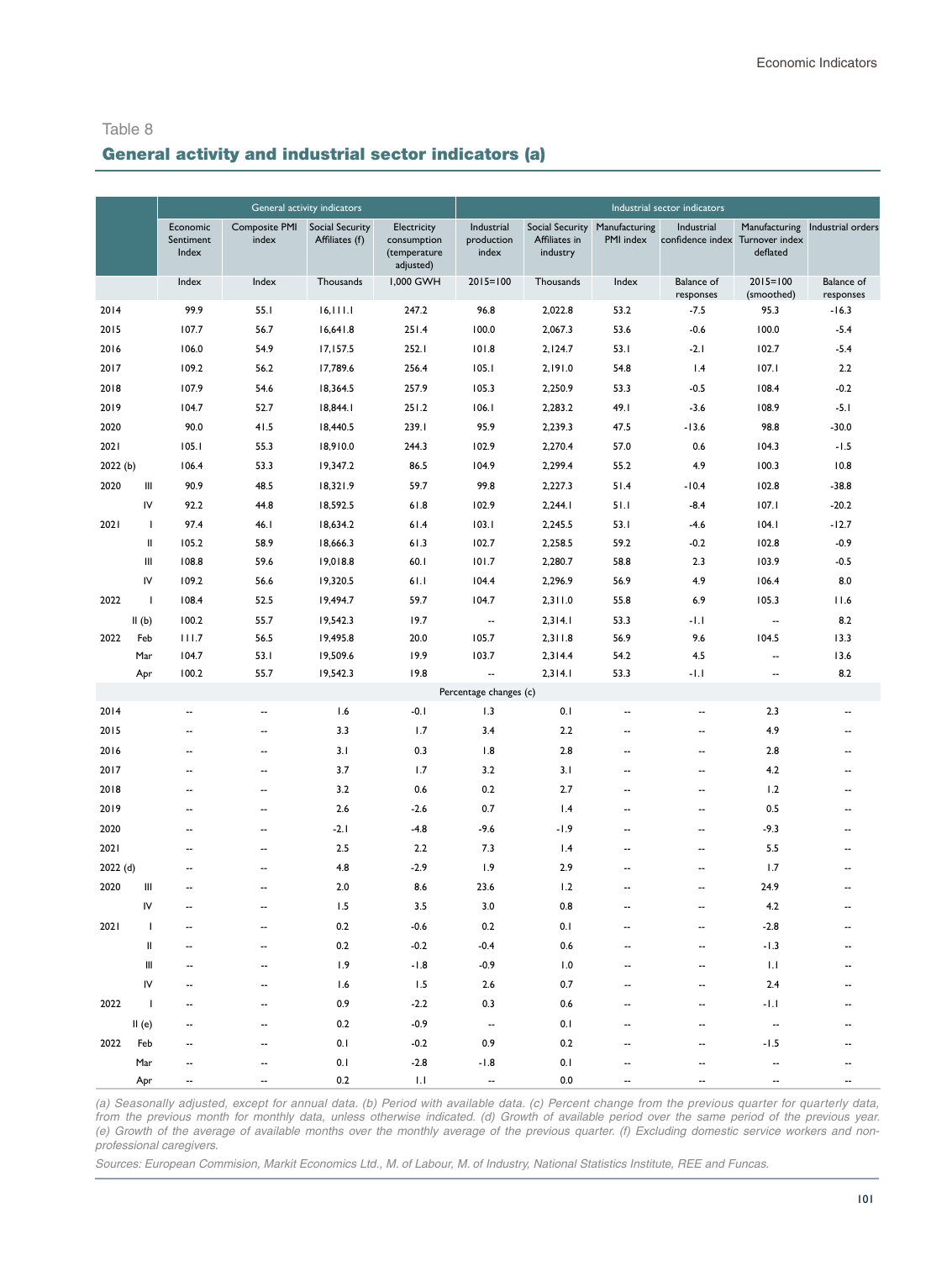



Annual percentage changes



Index



**Chart 8.3 - Industrial sector indicators (I)** Annual percentage changes



**Chart 8.4 - Industrial sector indicators (II)** Index

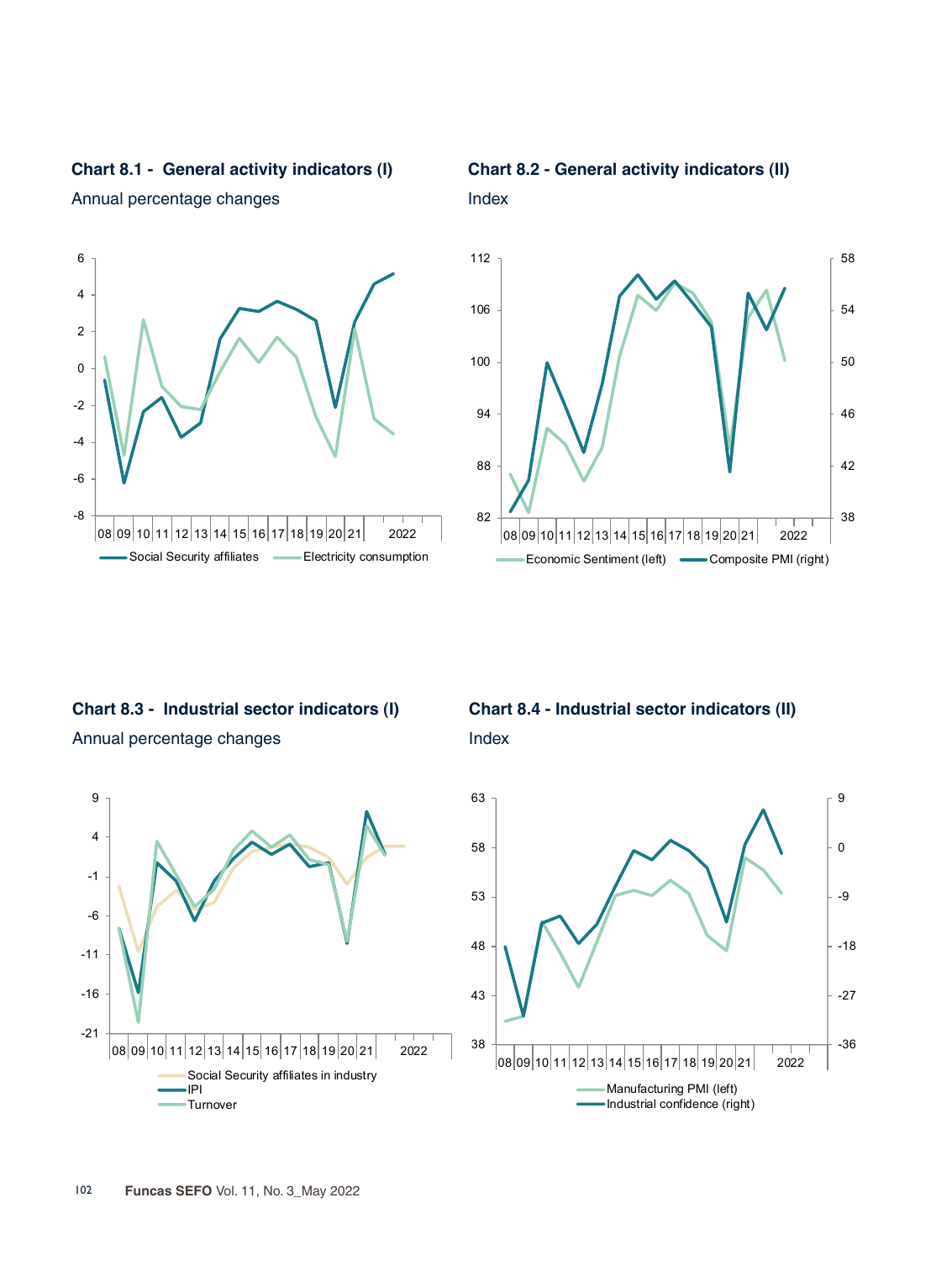#### Construction and services sector indicators (a)

|         |                          |                                                         |                                                                | <b>Construction indicators</b>      |                                   |                          |                                                         |                                | Service sector indicators |                          |                            |                                 |
|---------|--------------------------|---------------------------------------------------------|----------------------------------------------------------------|-------------------------------------|-----------------------------------|--------------------------|---------------------------------------------------------|--------------------------------|---------------------------|--------------------------|----------------------------|---------------------------------|
|         |                          | <b>Social Security</b><br>Affiliates in<br>construction | Industrial<br>production<br>index<br>construction<br>materials | Construction<br>confidence<br>index | Official<br>tenders (f)           | Housing<br>permits (f)   | <b>Social Security</b><br>Affiliates in<br>services (g) | Turnover<br>index<br>(nominal) | Services PMI<br>index     | Hotel<br>overnight stays | Passenger air<br>transport | Services<br>confidence<br>index |
|         |                          | Thousands                                               | $2015 = 100$<br>(smoothed)                                     | <b>Balance</b> of<br>responses      | <b>EUR Billions</b><br>(smoothed) | Million $m2$             | Thousands                                               | $2015 = 100$<br>(smoothed)     | Index                     | Million<br>(smoothed)    | Million<br>(smoothed)      | <b>Balance</b> of<br>responses  |
| 2014    |                          | 980.3                                                   | 92.8                                                           | $-40.8$                             | 13.1                              | 6.9                      | 11,995.5                                                | 95.3                           | 55.2                      | 295.3                    | 194.9                      | 8.8                             |
| 2015    |                          | 1,026.7                                                 | 100.0                                                          | $-26.6$                             | 9.4                               | 9.9                      | 12,432.3                                                | 100.0                          | 57.3                      | 308.2                    | 206.6                      | 18.9                            |
| 2016    |                          | 1,053.9                                                 | 102.6                                                          | $-39.1$                             | 9.2                               | 12.7                     | 12,851.6                                                | 104.2                          | 55.0                      | 331.2                    | 229.4                      | 18.2                            |
| 2017    |                          | 1,118.8                                                 | 111.5                                                          | $-25.1$                             | 12.7                              | 15.9                     | 13,338.2                                                | 111.1                          | 56.4                      | 340.6                    | 248.4                      | 22.9                            |
| 2018    |                          | 1,194.1                                                 | 114.2                                                          | $-6.0$                              | 16.6                              | 19.8                     | 13,781.3                                                | 117.5                          | 54.8                      | 340.0                    | 262.9                      | 21.2                            |
| 2019    |                          | 1,254.9                                                 | 124.8                                                          | $-7.7$                              | 18.2                              | 20.0                     | 14,169.1                                                | 122.2                          | 53.9                      | 343.0                    | 276.9                      | 13.9                            |
| 2020    |                          | 1,233.1                                                 | 110.7                                                          | $-17.4$                             | 4.1                               | 16.1                     | 13,849.2                                                | 102.9                          | 40.3                      | 92.2                     | 75.6                       | $-25.6$                         |
| 2021    |                          | 1,288.6                                                 | 124.2                                                          | $-1.9$                              | 23.7                              | 19.7                     | 14,235.1                                                | 119.2                          | 55.0                      | 172.3                    | 119.4                      | 8.3                             |
| 2022(b) |                          | 1,310.9                                                 | 122.0                                                          | 5.1                                 | 6.1                               | 3.3                      | 14,637.3                                                | 122.0                          | 53.4                      | 41.8                     | 58.0                       | 15.9                            |
| 2020    | Ш                        | 1,250.3                                                 | 117.8                                                          | $-24.4$                             | 2.9                               | 3.9                      | 13,728.1                                                | 104.4                          | 47.3                      | 24.3                     | 16.9                       | $-32.5$                         |
|         | IV                       | 1,263.5                                                 | 119.4                                                          | $-9.7$                              | 4.9                               | 4.2                      | 13,958.9                                                | 108.8                          | 43.0                      | 14.9                     | 12.7                       | $-23.4$                         |
| 2021    | $\mathbf{I}$             | 1,261.4                                                 | 120.7                                                          | $-7.2$                              | 4.2                               | 4.5                      | 14,000.3                                                | 110.9                          | 44.3                      | 12.9                     | 10.6                       | $-15.8$                         |
|         | Ш                        | 1,281.0                                                 | 125.5                                                          | 1.0                                 | 6.4                               | 5.0                      | 14,008.1                                                | 115.9                          | 58.8                      | 22.8                     | 16.4                       | 8.4                             |
|         | Ш                        | 1,300.4                                                 | 124.3                                                          | $-2.4$                              | 6.4                               | 5.1                      | 14,327.0                                                | 120.2                          | 59.6                      | 57.8                     | 39.4                       | 19.1                            |
|         | IV                       | 1,312.3                                                 | 125.7                                                          | 1.1                                 | 6.8                               | 5.2                      | 14,604.4                                                | 129.6                          | 57.4                      | 68.9                     | 49.4                       | 21.6                            |
| 2022    | $\mathbf{I}$             | 1,321.7                                                 | 125.7                                                          | 3.8                                 | 6.1                               | 4.9                      | 14,769.3                                                | 134.4                          | 52.2                      | 66.6                     | 48.7                       | 15.9                            |
|         | II(b)                    | 1,311.9                                                 | $\overline{\phantom{a}}$                                       | 8.9                                 | --                                | $\overline{\phantom{a}}$ | 14,828.8                                                | $\overline{\phantom{a}}$       | 57.1                      | --                       | 18.3                       | 15.8                            |
| 2022    | Feb                      | 1,324.3                                                 | 130.3                                                          | 5.1                                 | 1.8                               | 1.5                      | 14,768.8                                                | 138.4                          | 56.6                      | 22.9                     | 16.3                       | 15.1                            |
|         | Mar                      | 1,317.4                                                 | 120.0                                                          | 8.8                                 | 1.9                               | $\overline{\phantom{a}}$ | 14,785.2                                                | ۰.                             | 53.4                      | 24.3                     | 18.1                       | 17.2                            |
|         | Apr                      | 1,311.9                                                 | --                                                             | 8.9                                 | $\overline{\phantom{a}}$          | $\overline{\phantom{a}}$ | 14,828.8                                                | --                             | 57.1                      | --                       | 18.3                       | 15.8                            |
|         |                          |                                                         |                                                                |                                     |                                   | Percentage changes (c)   |                                                         |                                |                           |                          |                            |                                 |
| 2014    |                          | $-1.7$                                                  | $-0.9$                                                         | ٠.                                  | 42.6                              | 2.2                      | 2.3                                                     | 2.6                            | ۰.                        | 3.2                      | 4.6                        |                                 |
| 2015    |                          | 4.7                                                     | 7.8                                                            | $\overline{\phantom{a}}$            | $-28.2$                           | 42.6                     | 3.6                                                     | 4.9                            | ۰.                        | 4.4                      | 6.0                        | $\overline{\phantom{a}}$        |
| 2016    |                          | 2.6                                                     | 2.6                                                            | $\overline{\phantom{a}}$            | $-1.7$                            | 29.0                     | 3.4                                                     | 4.2                            | ۰.                        | 7.4                      | 11.0                       | $\overline{\phantom{a}}$        |
| 2017    |                          | 6.2                                                     | 8.6                                                            | ۰.                                  | 37.1                              | 24.8                     | 3.8                                                     | 6.6                            | --                        | 2.8                      | 8.3                        | --                              |
| 2018    |                          | 6.7                                                     | 2.5                                                            | ۰.                                  | 30.8                              | 24.5                     | 3.3                                                     | 5.8                            | --                        | $-0.2$                   | 5.8                        | --                              |
| 2019    |                          | 5.1                                                     | 9.2                                                            | $\overline{\phantom{a}}$            | 10.1                              | 1.3                      | 2.8                                                     | 4.0                            | ۰.                        | 0.9                      | 5.3                        | $\overline{\phantom{a}}$        |
| 2020    |                          | $-1.7$                                                  | $-11.3$                                                        | $\overline{\phantom{a}}$            | $-22.8$                           | $-19.8$                  | $-2.3$                                                  | $-15.8$                        | --                        | $-73.1$                  | $-72.7$                    | $\overline{a}$                  |
| 2021    |                          | 4.5                                                     | 12.2                                                           | $\overline{\phantom{a}}$            | 68.1                              | 22.7                     | 2.8                                                     | 15.9                           | --                        | 86.8                     | 57.8                       | $\overline{\phantom{a}}$        |
| 2022(d) |                          | 4.3                                                     | 3.8                                                            | $\overline{\phantom{a}}$            | 45.8                              | 12.9                     | 5.7                                                     | 23.2                           | --                        | 396.5                    | 391.I                      | $\overline{\phantom{a}}$        |
| 2020    | Ш                        | 7.2                                                     | 28.0                                                           | --                                  | $-36.3$                           | $-18.9$                  | 1.9                                                     | 24.4                           | --                        | 1,190.7                  | 1,295.7                    |                                 |
|         | IV                       | 1.1                                                     | 1.4                                                            | --                                  | 16.1                              | $-7.8$                   | 1.7                                                     | 4.2                            | ۰.                        | $-38.5$                  | $-24.9$                    | --                              |
| 2021    | $\overline{\phantom{a}}$ | $-0.2$                                                  | 1.1                                                            | --                                  | 24.3                              | $-4.1$                   | 0.3                                                     | 2.0                            | --                        | $-13.6$                  | $-16.6$                    | ۰.                              |
|         | Ш                        | 1.6                                                     | 4.0                                                            | --                                  | 118.1                             | 48.9                     | 0.1                                                     | 4.4                            | Ξ.                        | 77.1                     | 54.5                       |                                 |
|         | Ш                        | 1.5                                                     | $-1.0$                                                         |                                     | 118.1                             | 31.4                     | 2.3                                                     | 3.8                            |                           | 153.4                    | 140.6                      |                                 |
|         | IV                       | 0.9                                                     | 1.1                                                            |                                     | 38.3                              | 23.8                     | 1.9                                                     | 7.8                            |                           | 19.2                     | 25.5                       |                                 |
| 2022    | $\mathbf{I}$             | 0.7                                                     | 0.1                                                            | --                                  | 45.8                              | 13.4                     | 1.1                                                     | 3.7                            |                           | $-3.4$                   | $-1.5$                     |                                 |
|         | II(e)                    | $-0.7$                                                  | $\overline{\phantom{a}}$                                       | --                                  | $\overline{\phantom{a}}$          | $\overline{\phantom{a}}$ | 0.4                                                     | --                             |                           | $\overline{\phantom{a}}$ | 12.9                       |                                 |
| 2022    | Feb                      | 0.1                                                     | 2.7                                                            | --                                  | 32.0                              | 2.2                      | 0.1                                                     | 6.1                            | --                        | 18.6                     | 14.3                       |                                 |
|         | Mar                      | $-0.5$                                                  | $-7.9$                                                         |                                     | 38.6                              |                          | 0.1                                                     | --                             |                           | 5.9                      | 10.5                       |                                 |
|         | Apr                      | $-0.4$                                                  | $\ddotsc$                                                      |                                     | $\overline{\phantom{a}}$          |                          | 0.3                                                     |                                |                           | $\overline{\phantom{a}}$ | 1.4                        |                                 |

*(a) Seasonally adjusted, except for annual data and (f). (b) Period with available data. (c) Percent change from the previous quarter for quarterly*  data, from the previous month for monthly data, unless otherwise indicated. (d) Growth of available period over the same period of the previous year. *(e) Growth of the average of available months over the monthly average of the previous quarter. (f) Percent changes are over the same period of the previous year. (g) Excluding domestic service workers and non-professional caregivers.*

Sources: European Commision, Markit Economics Ltd., M. of Labour, M. of Public Works, National Statistics Institute, AENA, OFICEMEN, SEOPAN and Funcas.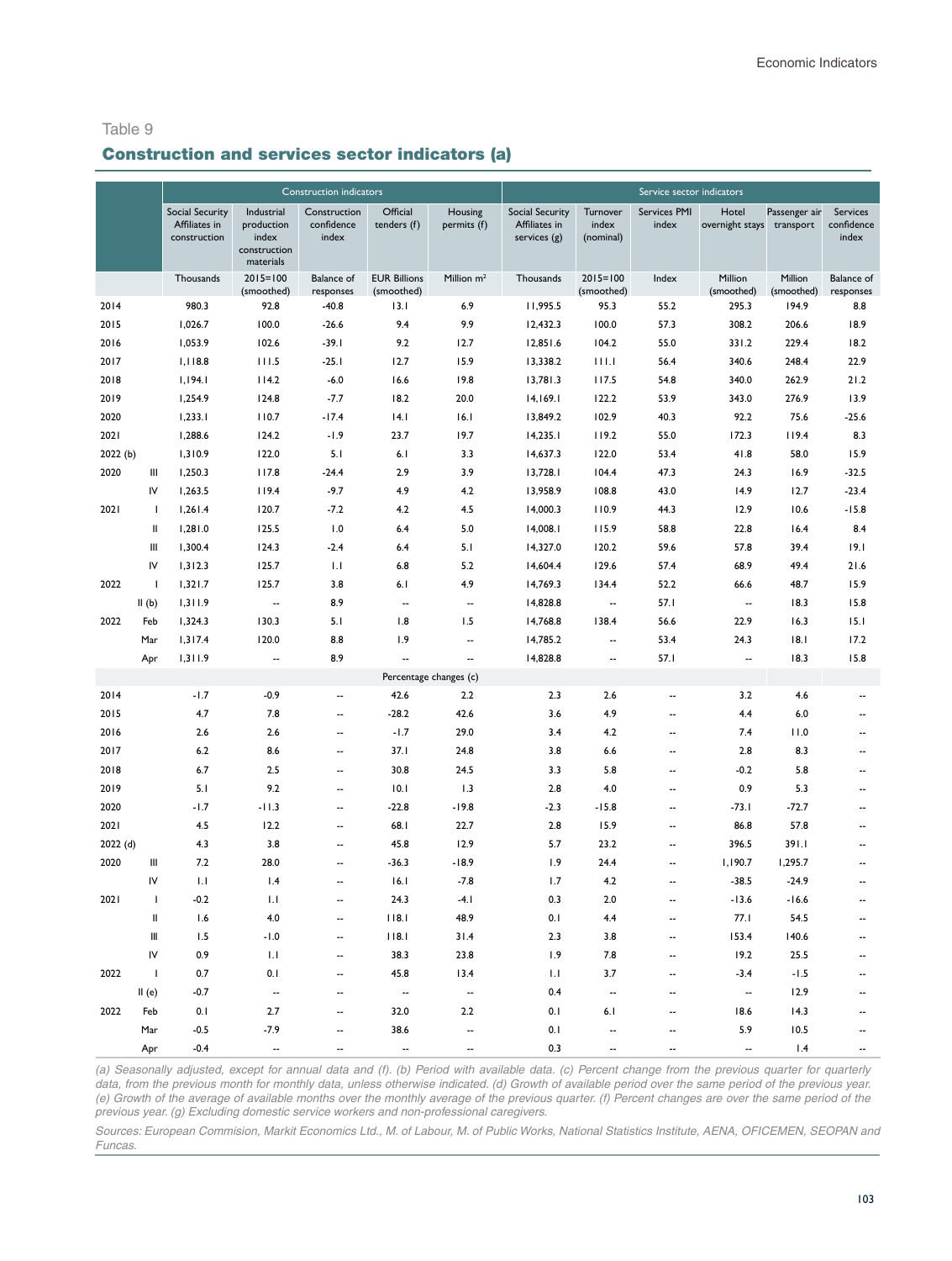**Chart 9.1 - Construction indicators (I)**



Annual percentage changes and index





**Chart 9.3 - Services indicators (I)**

Annual percentage changes



**Chart 9.4 - Services indicators (II)**

Index

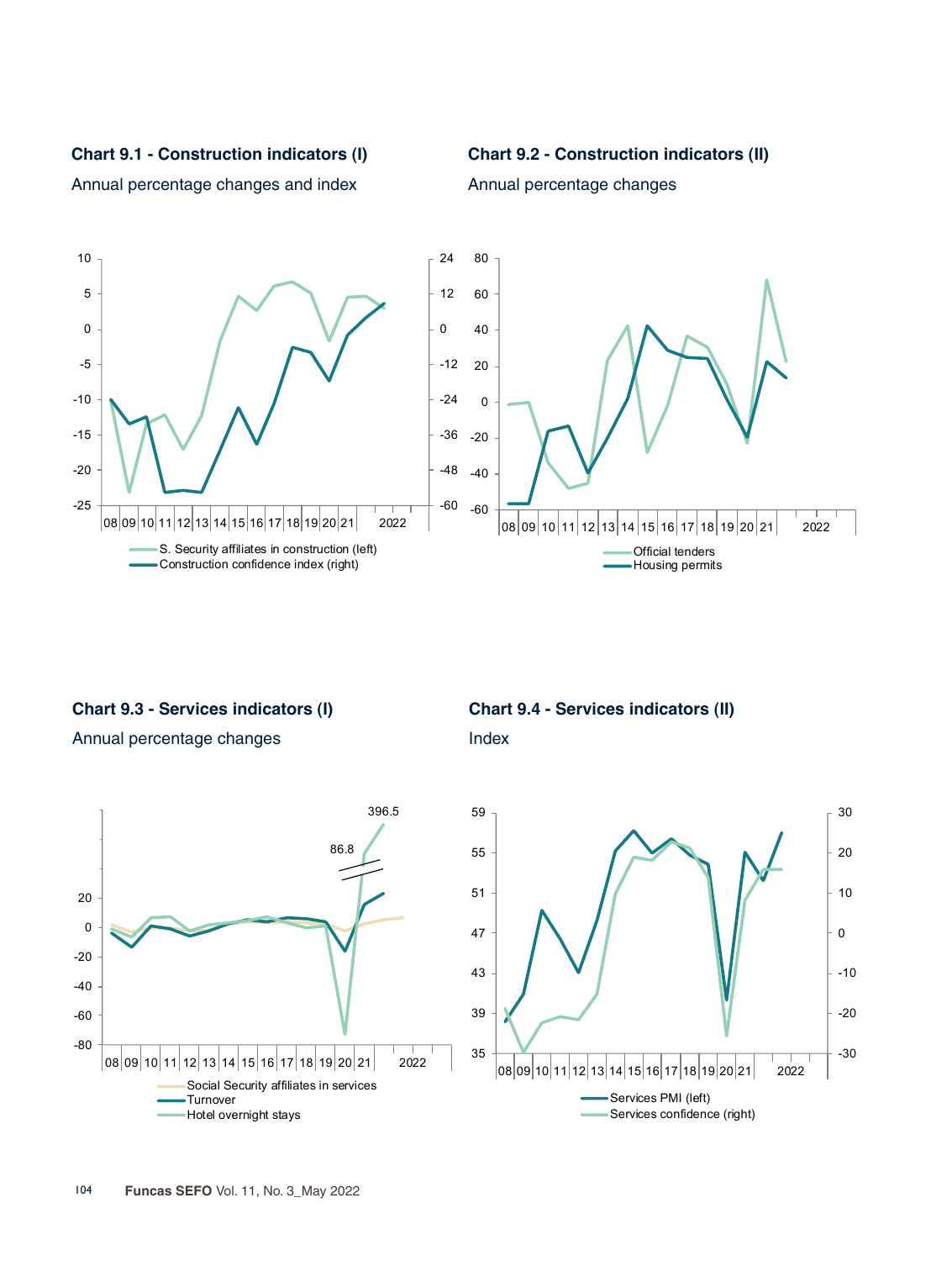#### Consumption indicators **Investment in equipment indicators** Retail sales deflated Car registrations Consumer confidence index Hotel overnight stays by residents in Spain Industrial orders for consumer goods Cargo vehicles registrations Industrial orders Imports of capital for investment goods goods (volume) 2015=100 (smoothed) Thousands (smoothed) Balance of responses Million (smoothed) Balance of responses Thousands (smoothed) Balance of responses 2005=100 (smoothed) 2014 96.0 890.1 -15.5 104.7 -9.1 137.5 -16.5 81.6 2015 100.0 1,094.0 -4.9 110.3 -3.1 180.3 0.2 93.3 2016 103.9 1,230.1 -6.2 114.2 -1.4 191.3 -0.2 97.2 2017 104.7 1,341.6 -2.8 115.8 2.2 207.6 4.9 103.3 2018 105.4 1,424.0 -4.4 116.5 -5.6 230.0 12.4 105.4 2019 107.9 1,375.6 -6.4 119.6 -2.9 220.9 8.8 105.6 2020 100.4 939.1 -22.8 51.2 -25.5 170.8 -22.7 100.0 2021 103.9 953.7 -12.8 90.6 -11.5 186.9 4.7 111.1 2022 (b) 96.9 190.1 -19.9 17.6 1.0 36.7 32.0 118.9 2020 III 104.5 302.9 -26.4 17.0 -32.8 52.7 -28.9 101.3 IV 105.1 301.5 -24.7 9.5 -23.7 52.7 -9.6 107.7 2021 I 102.1 199.0 -18.8 8.8 -18.4 50.4 -13.7 110.4 II 104.1 250.7 -10.0 15.5 -15.1 49.2 11.4 110.9 III 104.1 244.3 -9.1 30.7 -10.7 43.6 6.4 111.7 IV 105.7 256.6 -13.1 28.0 -1.8 43.1 14.7 114.9 2022 I 102.3 188.6 -17.4 25.8 1.2 39.2 33.8 120.2 II (b) -- -- -27.1 -- 0.2 -- 26.6 -- 2022 Feb 103.9 72.3 -10.6 9.1 0.0 14.2 35.6 120.2 Mar 99.9 55.4 -28.3 8.6 7.7 11.5 35.8 122.1 Apr -- -- -- - -27.1 -- - 0.2 -- - 26.6 --Percentage changes (c) 2014 1.1 19.9 -- 4.1 -- 27.8 -- 18.4 2015 4.2 22.9 -- 5.3 -- 31.1 -- 14.4 2016 3.9 12.4 -- 3.6 -- 6.1 -- 4.1 2017 0.8 9.1 -- 1.4 -- 8.5 -- 6.4 2018 0.7 6.1 -- 0.6 -- 10.8 -- 2.0 2019 2.3 -3.4 -- 2.7 -- -4.0 -- 0.2 2020 -6.9 -31.7 -- - -57.2 -- - - - -22.6 -- - - - -5.3 2021 3.5 1.6 -- 77.0 -- 9.4 -- 11.1 2022 (d) 0.2 -7.8 -- 193.3 -- -23.6 -- 11.0 2020 II -14.7 -57.6 -- -93.5 -- -40.8 -- - -0.6 III 18.8 179.6 -- 965.7 -- 110.0 -- 32.7 IV 0.6 -0.5 -- -44.1 -- 0.0 -- 27.6 2021 I -2.9 -34.0 -- - -7.8 -- - - -4.2 -- 10.7 II 1.9 26.0 -- 76.8 -- -2.4 -- 1.6 III 0.1 -2.6 -- 97.5 -- - - -11.4 -- - 2.8 IV 1.6 5.0 -- -8.8 -- -1.2 -- 12.2 2022 I(e) -3.2 -26.5 -- - -7.9 -- - - -8.9 -- - - 19.8 2022 Jan -0.3 -31.6 -- - -11.3 -- - -- --- -- -1.6 -- - 1.6 Feb 0.7 18.6 -- 13.3 -- 4.9 -- 1.6

## Consumption and investment indicators (a)

*(a) Seasonally adjusted, except for annual data. (b) Period with available data. (c) Percent change from the previous quarter for quarterly data, from the previous month for monthly data, unless otherwise indicated. (d) Growth of available period over the same period of the previous year. (e) Growth of the average of available months over the monthly average of the previous quarter.* 

Mar -3.8 -23.3 -- -5.8 -- -18.7 -- 1.5

*Sources: European Commision, M. of Economy, M. of Industry, National Statistics Institute, DGT, ANFAC and Funcas.*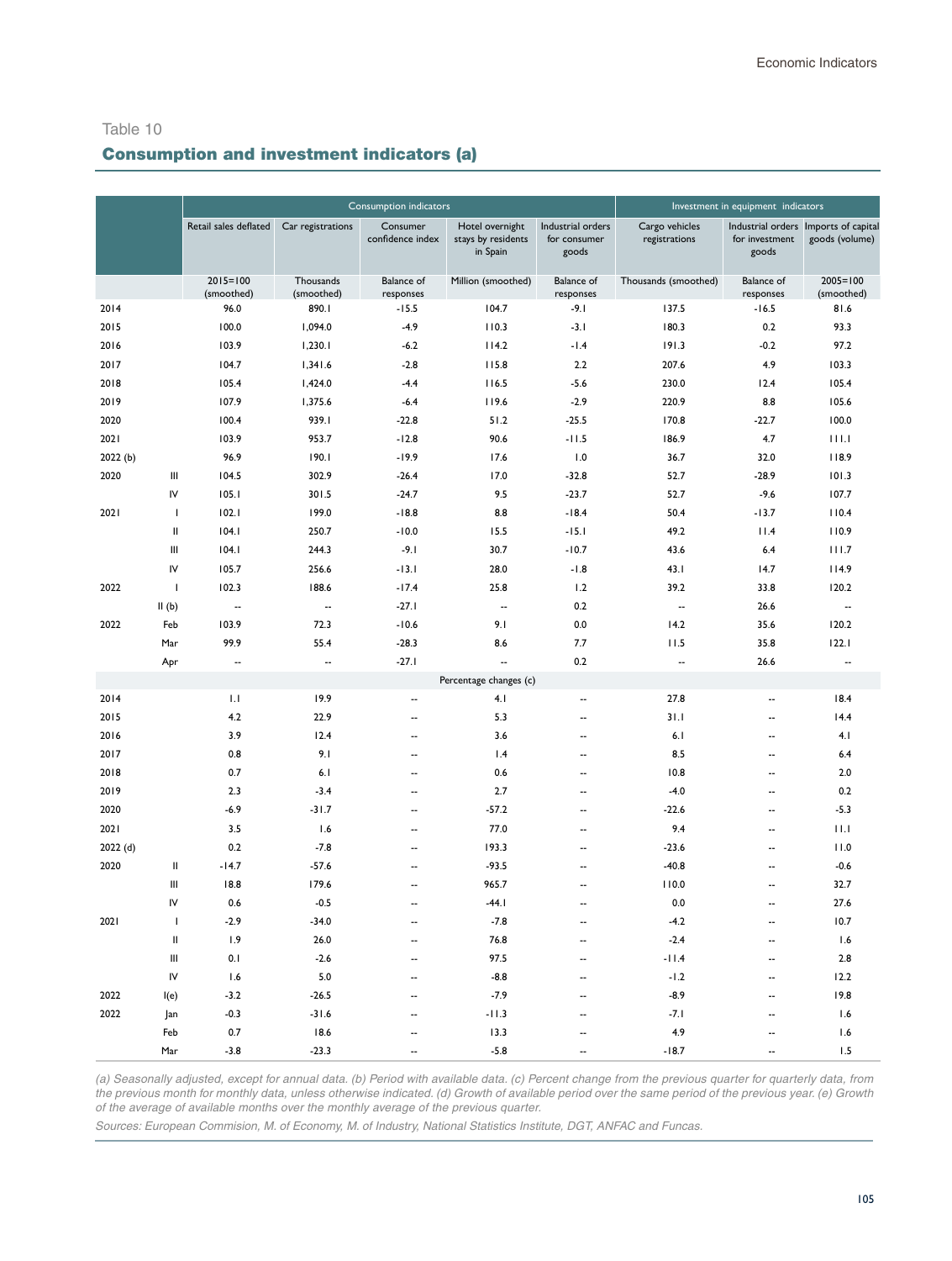#### **Chart 10.1 - Consumption indicators**

Annual percentage changes and balance of responses



#### **Chart 10.2 - Investment indicators**

Annual percentage changes and balance of responses

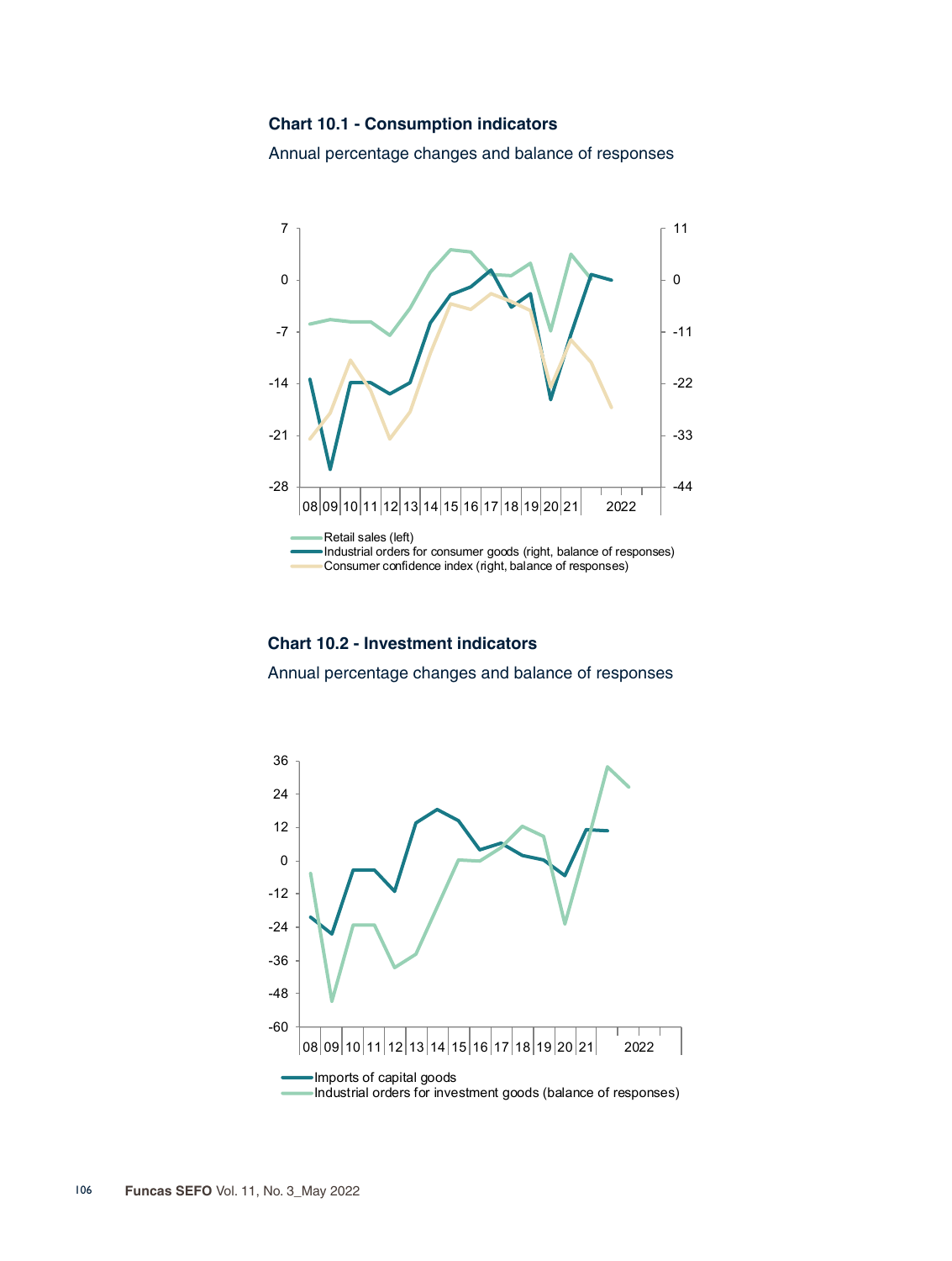#### Table 11a

# Labour market (I)

Forecasts in yellow

|      |                |                          |          |                          |          |                          |          | Participation            | Employment                  |                             | Unemployment rate (c) |                                                                  |          |                          |
|------|----------------|--------------------------|----------|--------------------------|----------|--------------------------|----------|--------------------------|-----------------------------|-----------------------------|-----------------------|------------------------------------------------------------------|----------|--------------------------|
|      |                | Population<br>aged 16 or |          | Labour force             |          | Employment               |          | Unemployment             | rate aged 16 or<br>more (a) | rate aged 16 or<br>more (b) | Total                 | <b>Aged 16-24</b>                                                | Spanish  | Foreign                  |
|      |                | more                     | Original | Seasonally<br>adjusted   | Original | Seasonally<br>adjusted   | Original | Seasonally<br>adjusted   |                             | Seasonally adjusted         |                       |                                                                  | Original |                          |
|      |                | $\mathsf{I}$             | $2=4+6$  | $3 = 5 + 7$              | 4        | 5                        | 6        | $\overline{7}$           | 8                           | 9                           | $10=7/3$              | $\mathsf{H}% _{T}=\mathsf{H}_{T}\left( \mathcal{M}_{T}\right) ,$ | 12       | 3                        |
|      |                |                          |          | Million                  |          |                          |          |                          |                             |                             | Percentage            |                                                                  |          |                          |
| 2015 |                | 38.5                     | 22.9     | $\overline{\phantom{a}}$ | 17.9     | $\overline{\phantom{a}}$ | 5.1      | --                       | 59.6                        | 46.4                        | 22.1                  | 48.3                                                             | 20.9     | 30.5                     |
| 2016 |                | 38.5                     | 22.8     | --                       | 18.3     | $\ddotsc$                | 4.5      | $\overline{\phantom{a}}$ | 59.2                        | 47.6                        | 19.6                  | 44.4                                                             | 18.7     | 26.6                     |
| 2017 |                | 38.7                     | 22.7     | $\overline{a}$           | 18.8     | $\overline{a}$           | 3.9      | $\overline{\phantom{a}}$ | 58.8                        | 48.7                        | 17.2                  | 38.6                                                             | 16.3     | 23.8                     |
| 2018 |                | 38.9                     | 22.8     | Ξ.                       | 19.3     | $\overline{\phantom{a}}$ | 3.5      | --                       | 58.7                        | 49.7                        | 15.3                  | 34.4                                                             | 14.3     | 21.9                     |
| 2019 |                | 39.3                     | 23.0     | Ξ.                       | 19.8     | $\overline{\phantom{a}}$ | 3.2      | $\overline{\phantom{a}}$ | 58.6                        | 50.4                        | 4.1                   | 32.6                                                             | 13.2     | 20.1                     |
| 2020 |                | 39.6                     | 22.7     | $\overline{a}$           | 19.2     | $\ddotsc$                | 3.5      | $\overline{a}$           | 57.4                        | 48.5                        | 15.5                  | 38.3                                                             | 4.1      | 24.6                     |
| 2021 |                | 39.7                     | 23.2     | Ξ.                       | 19.8     | Ξ.                       | 3.4      | $\overline{\phantom{a}}$ | 58.5                        | 49.9                        | 14.8                  | 34.9                                                             | 13.5     | 23.1                     |
| 2022 |                | 39.8                     | 23.4     |                          | 20.3     |                          | 3.1      | Ξ.                       | 58.7                        | 50.8                        | 13.4                  | Ξ.                                                               |          | --                       |
| 2023 |                | 40.0                     | 23.6     |                          | 20.6     |                          | 3.0      |                          | 59.0                        | 51.4                        | 12.9                  | $\overline{\phantom{a}}$                                         | н,       | $\overline{\phantom{a}}$ |
| 2020 | $\mathbf{I}$   | 39.6                     | 22.0     | 21.9                     | 18.6     | 18.6                     | 3.4      | 3.4                      | 55.5                        | 46.9                        | 15.4                  | 38.8                                                             | 13.9     | 24.9                     |
|      | Ш              | 39.6                     | 22.9     | 22.8                     | 19.2     | 19.0                     | 3.7      | 3.7                      | 57.5                        | 48.I                        | 16.3                  | 41.2                                                             | 14.8     | 25.7                     |
|      | IV             | 39.6                     | 23.1     | 23.0                     | 19.3     | 19.3                     | 3.7      | 3.7                      | 58.1                        | 48.7                        | 16.2                  | 40.9                                                             | 14.5     | 26.6                     |
| 2021 | $\mathbf{I}$   | 39.6                     | 22.9     | 23.1                     | 19.2     | 19.4                     | 3.7      | 3.7                      | 58.3                        | 49.0                        | 15.8                  | 38.7                                                             | 14.4     | 26.2                     |
|      | Ш              | 39.6                     | 23.2     | 23.2                     | 19.7     | 19.6                     | 3.5      | 3.6                      | 58.5                        | 49.5                        | 15.3                  | 37.6                                                             | 13.9     | 23.8                     |
|      | Ш              | 39.6                     | 23.4     | 23.3                     | 20.0     | 19.9                     | 3.4      | 3.4                      | 58.7                        | 50.2                        | 14.5                  | 31.6                                                             | 13.5     | 21.7                     |
|      | IV             | 39.7                     | 23.3     | 23.3                     | 20.2     | 20.1                     | 3.1      | 3.1                      | 58.6                        | 50.7                        | 13.4                  | 31.5                                                             | 12.2     | 20.9                     |
| 2022 | $\mathbf{I}$   | 39.8                     | 23.3     | 23.4                     | 20.1     | 20.4                     | 3.2      | 3.1                      | 59.0                        | 51.2                        | 13.2                  | 28.9                                                             | 12.5     | 21.3                     |
|      |                |                          |          | Percentage changes (d)   |          |                          |          |                          |                             |                             |                       | Difference from one year ago                                     |          |                          |
| 2015 |                | 0.0                      | $-0.2$   | --                       | 3.0      |                          | $-9.9$   | $\overline{\phantom{a}}$ | $-0.1$                      | 1.4                         | $-2.4$                | $-4.9$                                                           | $-2.1$   | $-4.0$                   |
| 2016 |                | 0.1                      | $-0.5$   | $\ddotsc$                | 2.7      | $\ddotsc$                | $-11.5$  | $\ddot{\phantom{a}}$     | $-0.3$                      | 1.2                         | $-2.4$                | $-3.9$                                                           | $-2.2$   | $-3.8$                   |
| 2017 |                | 0.3                      | $-0.3$   | $\overline{\phantom{a}}$ | 2.6      | $\sim$                   | $-12.5$  | $\overline{\phantom{a}}$ | $-0.4$                      | 1.1                         | $-2.4$                | $-5.9$                                                           | $-2.4$   | $-2.8$                   |
| 2018 |                | 0.6                      | 0.3      | $\overline{\phantom{a}}$ | 2.7      | $\overline{\phantom{a}}$ | $-11.2$  | $\overline{\phantom{a}}$ | $-0.2$                      | 1.0                         | $-2.0$                | $-4.2$                                                           | $-2.0$   | $-1.9$                   |
| 2019 |                | 1.0                      | 0.9      | --                       | 2.3      | $\overline{\phantom{a}}$ | $-6.8$   | $\ddot{\phantom{a}}$     | 0.0                         | 0.7                         | $-1.2$                | $-1.8$                                                           | $-1.1$   | $-1.8$                   |
| 2020 |                | 0.8                      | $-1.3$   | $\overline{\phantom{a}}$ | $-2.9$   | $\overline{\phantom{a}}$ | 8.8      | $\sim$                   | -1.2                        | -1.9                        | 1.4                   | 5.7                                                              | 0.9      | 4.5                      |
| 2021 |                | 0.2                      | 2.1      | $\overline{\phantom{a}}$ | 3.0      | $\overline{\phantom{a}}$ | $-2.8$   | $\overline{\phantom{a}}$ | 1.1                         | 1.3                         | $-0.7$                | $-3.4$                                                           | $-0.6$   | $-1.5$                   |
| 2022 |                | 0.5                      | 0.8      | ц,                       | 2.5      | Ξ.                       | $-8.6$   | $\sim$                   | 0.2                         | 1.0                         | $-1.4$                | Ξ.                                                               | ц.       | Ξ.                       |
| 2023 |                | 0.4                      | 0.8      | --                       | 1.5      | $\overline{\phantom{a}}$ | $-3.1$   | --                       | 0.3                         | 0.5                         | $-0.5$                | 4                                                                | --       | --                       |
| 2020 | Ш              | 0.9                      | $-4.6$   | $-4.6$                   | $-6.0$   | $-6.0$                   | 4.3      | 4.3                      | $-3.2$                      | $-3.5$                      | 1.3                   | 6.4                                                              | 0.8      | 4.7                      |
|      | III            | 0.7                      | $-0.8$   | $-1.0$                   | $-3.5$   | $-3.6$                   | 15.8     | 14.6                     | $-1.0$                      | $-2.1$                      | 2.2                   | 8.6                                                              | 1.7      | 6.3                      |
|      | IV             | 0.5                      | $-0.4$   | $-0.5$                   | $-3.1$   | $-3.2$                   | 16.5     | 16.0                     | $-0.6$                      | $-1.9$                      | 2.3                   | 9.6                                                              | 1.6      | 6.6                      |
| 2021 | $\mathbf{I}$   | 0.3                      | $-0.6$   | $-0.4$                   | $-2.4$   | $-2.4$                   | 10.3     | 11.2                     | $-0.4$                      | $-1.3$                      | 1.7                   | 6.6                                                              | 1.1      | 5.0                      |
|      | Ш              | 0.2                      | 5.6      | 5.7                      | 5.7      | 5.8                      | 5.2      | 5.1                      | 3.0                         | 2.6                         | $-0.1$                | $-1.3$                                                           | 0.1      | $-1.2$                   |
|      | Ш              | 0.1                      | 2.4      | 2.3                      | 4.5      | 4.4                      | $-8.2$   | $-8.9$                   | 1.2                         | 2.1                         | $-1.8$                | $-9.6$                                                           | $-1.3$   | $-3.9$                   |
|      | IV             | 0.2                      | 1.0      | 0.9                      | 4.3      | 4.3                      | $-16.6$  | $-16.4$                  | 0.4                         | 2.0                         | $-2.8$                | $-9.5$                                                           | $-2.3$   | $-5.7$                   |
| 2022 | $\overline{1}$ | 0.3                      | 1.7      | 1.5                      | 4.6      | 4.7                      | $-13.1$  | $-15.3$                  | 0.7                         | 2.1                         | $-2.6$                | $-9.8$                                                           | $-2.0$   | $-4.9$                   |

*(a) Labour force aged 16 or more over population aged 16 or more. (b) Employed aged 16 or more over population aged 16 or more. (c) Unemployed in each group over labour force in that group. (d) Annual percentage changes for original data; quarterly percentage changes for S.A. data. Source: INE (*Labour Force Survey*) and Funcas.*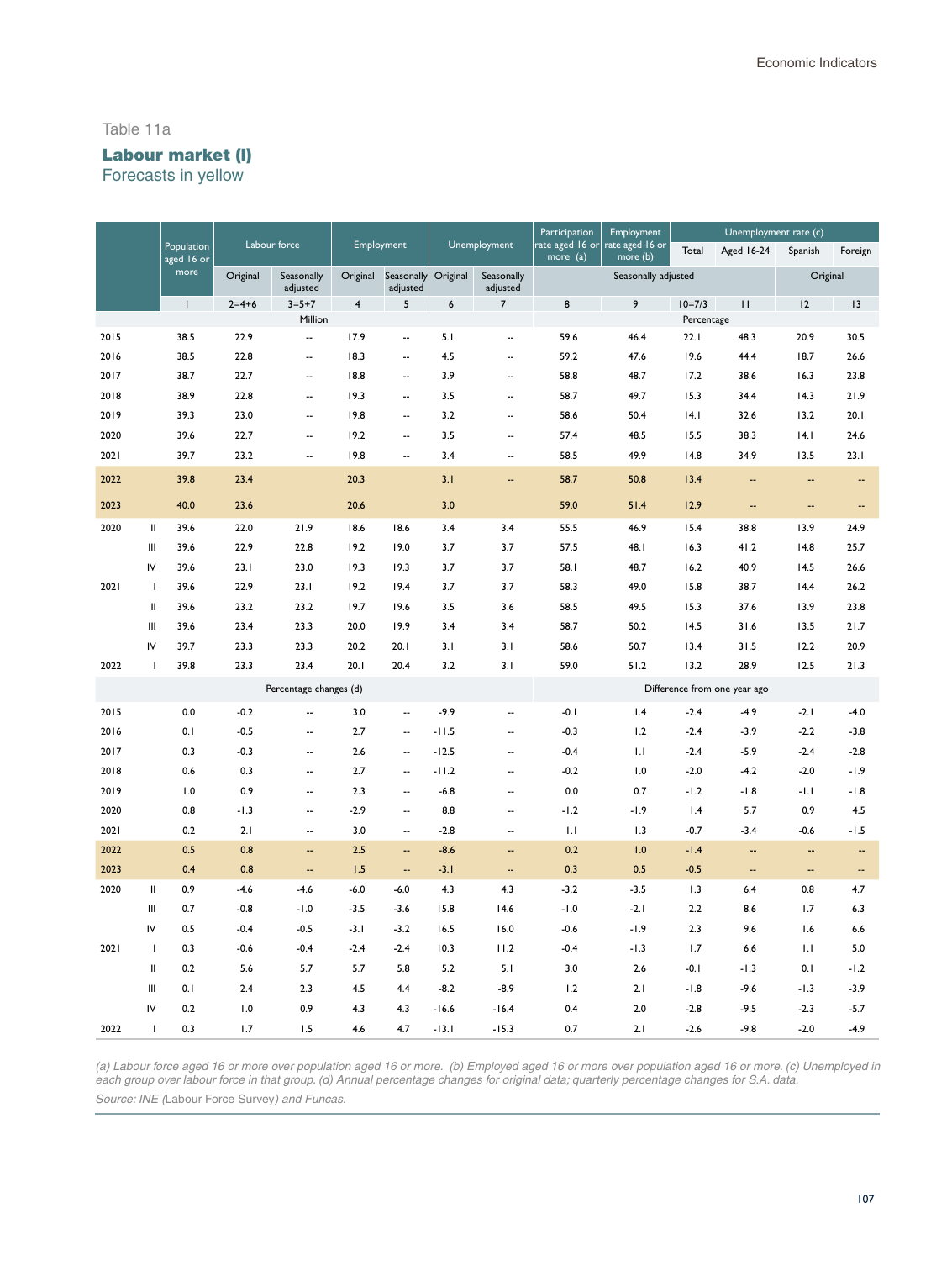## **Chart 11a.1 - Labour force, employment and unemployment, SA**

Annual growth rates and percentage of active population



**Chart 11a.2 - Unemployment rates**

Percentage

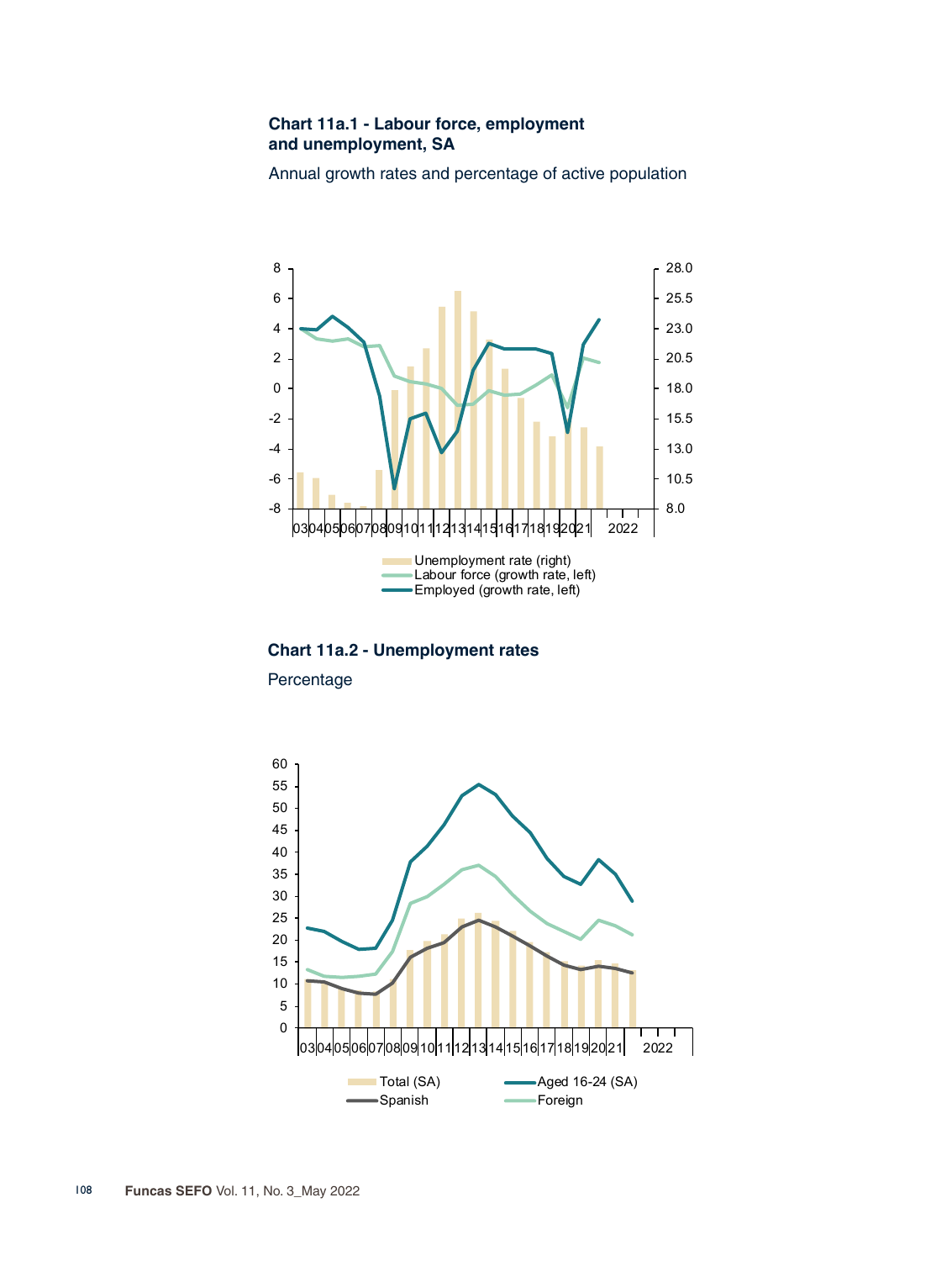#### Table 11b

## Labour market (II)

|         |                |                |                | Employed by sector        |                         |             |                |                         | Employed by professional situation  |               |                           |           | Employed by duration of the working-day |
|---------|----------------|----------------|----------------|---------------------------|-------------------------|-------------|----------------|-------------------------|-------------------------------------|---------------|---------------------------|-----------|-----------------------------------------|
|         |                |                |                |                           |                         |             |                | Employees               |                                     |               |                           |           |                                         |
|         |                |                |                |                           |                         |             |                | By type of contract     |                                     |               |                           |           | Part-time                               |
|         |                | Agriculture    | Industry       | Construction              | Services                | Total       | Tempo-<br>rary | Indefinite              | Temporary<br>employment<br>rate (a) | Self employed | Full-time                 | Part-time | employment<br>rate (b)                  |
|         |                | $\overline{1}$ | $\overline{2}$ | 3                         | $\overline{\mathbf{4}}$ | $5 = 6 + 7$ | 6              | $\overline{7}$          | $8 = 6/5$                           | 9             | $\overline{10}$           | П         | 12                                      |
|         |                |                |                |                           |                         |             |                | Million (original data) |                                     |               |                           |           |                                         |
| 2014    |                | 0.74           | 2.38           | 0.99                      | 13.23                   | 14.29       | 3.43           | 10.86                   | 24.0                                | 3.06          | 14.59                     | 2.76      | 15.91                                   |
| 2015    |                | 0.74           | 2.48           | 1.07                      | 13.57                   | 14.77       | 3.71           | 11.06                   | 25.1                                | 3.09          | 15.05                     | 2.81      | 15.74                                   |
| 2016    |                | 0.77           | 2.52           | 1.07                      | 13.97                   | 15.23       | 3.97           | 11.26                   | 26.1                                | 3.11          | 15.55                     | 2.79      | 15.21                                   |
| 2017    |                | 0.82           | 2.65           | 1.13                      | 14.23                   | 15.72       | 4.19           | 11.52                   | 26.7                                | 3.11          | 16.01                     | 2.82      | 14.97                                   |
| 2018    |                | 0.81           | 2.71           | 1.22                      | 14.59                   | 16.23       | 4.35           | 11.88                   | 26.8                                | 3.09          | 16.56                     | 2.76      | 14.31                                   |
| 2019    |                | 0.80           | 2.76           | 1.28                      | 14.94                   | 16.67       | 4.38           | 12.29                   | 26.3                                | 3.11          | 16.95                     | 2.83      | 14.30                                   |
| 2020    |                | 0.77           | 2.70           | 1.24                      | 14.49                   | 16.11       | 3.88           | 12.23                   | 24.1                                | 3.09          | 16.51                     | 2.70      | 14.05                                   |
| 2021    |                | 0.80           | 2.70           | 1.29                      | 14.98                   | 16.63       | 4.17           | 12.46                   | 25.1                                | 3.15          | 17.03                     | 2.74      | 13.87                                   |
| 2022(c) |                | 0.83           | 2.70           | 1.32                      | 15.24                   | 16.93       | 4.10           | 12.83                   | 24.2                                | 3.16          | 17.28                     | 2.81      | 13.99                                   |
| 2020    | Ш              | 0.76           | 2.64           | 1.17                      | 14.03                   | 15.53       | 3.47           | 12.06                   | 22.4                                | 3.08          | 16.12                     | 2.49      | 13.36                                   |
|         | Ш              | 0.73           | 2.69           | 1.25                      | 14.51                   | 16.11       | 3.89           | 12.21                   | 24.2                                | 3.07          | 16.52                     | 2.65      | 13.84                                   |
|         | IV             | 0.78           | 2.69           | 1.28                      | 14.59                   | 16.24       | 4.00           | 12.24                   | 24.6                                | 3.10          | 16.55                     | 2.80      | 14.47                                   |
| 2021    | J.             | 0.80           | 2.64           | 1.26                      | 14.50                   | 16.10       | 3.83           | 12.27                   | 23.8                                | 3.10          | 16.51                     | 2.70      | 14.04                                   |
|         | Ш              | 0.81           | 2.67           | 1.32                      | 14.87                   | 16.51       | 4.14           | 12.37                   | 25.1                                | 3.16          | 16.84                     | 2.84      | 14.41                                   |
|         | Ш              | 0.76           | 2.73           | 1.29                      | 15.25                   | 16.92       | 4.40           | 12.52                   | 26.0                                | 3.11          | 17.33                     | 2.70      | 13.46                                   |
|         | IV             | 0.84           | 2.77           | 1.29                      | 15.29                   | 16.97       | 4.31           | 12.67                   | 25.4                                | 3.21          | 17.45                     | 2.74      | 13.56                                   |
| 2022    | $\overline{1}$ | 0.83           | 2.70           | 1.32                      | 15.24                   | 16.93       | 4.10           | 12.83                   | 24.2                                | 3.16          | 17.28                     | 2.81      | 13.99                                   |
|         |                |                |                | Annual percentage changes |                         |             |                |                         | Difference from<br>one year ago     |               | Annual percentage changes |           | Difference from<br>one year ago         |
| 2014    |                | $-0.1$         | 1.0            | $-3.5$                    | 1.7                     | 1.5         | 5.3            | 0.4                     | 0.9                                 | $-0.4$        | 1.1                       | 1.9       | 0.1                                     |
| 2015    |                | 0.1            | 4.3            | 8.1                       | 2.6                     | 3.4         | 8.3            | 1.9                     | 1.1                                 | 1.1           | 3.2                       | 1.9       | $-0.2$                                  |
| 2016    |                | 5.1            | 1.6            | 0.0                       | 2.9                     | 3.1         | $6.8$          | 1.8                     | 0.9                                 | 0.7           | 3.3                       | $-0.8$    | $-0.5$                                  |
| 2017    |                | 5.8            | 5.0            | 5.1                       | 1.9                     | 3.2         | 5.6            | 2.3                     | 0.6                                 | $-0.1$        | 2.9                       | 1.0       | $-0.2$                                  |
| 2018    |                | $-0.8$         | 2.3            | 8.3                       | 2.5                     | 3.3         | 3.8            | 3.1                     | 0.1                                 | $-0.5$        | 3.5                       | $-1.9$    | $-0.7$                                  |
| 2019    |                | $-1.9$         | 2.0            | 4.6                       | 2.4                     | 2.7         | 0.6            | 3.5                     | $-0.6$                              | 0.5           | 2.3                       | 2.3       | 0.0                                     |
| 2020    |                | $-4.0$         | $-2.3$         | $-2.6$                    | $-3.0$                  | $-3.4$      | $-11.4$        | $-0.5$                  | $-2.2$                              | $-0.5$        | $-2.6$                    | $-4.6$    | $-0.3$                                  |
| 2021    |                | 4.9            | 0.1            | 3.8                       | 3.3                     | 3.2         | 7.6            | 1.8                     | 1.0                                 | 1.8           | 3.2                       | 1.7       | $-0.2$                                  |
| 2022(d) |                | 3.7            | 2.1            | 4.3                       | 5.1                     | 5.1         | 7.0            | 4.5                     | 0.4                                 | 1.7           | 4.6                       | 4.2       | 0.0                                     |
| 2020    | $\mathbf{I}$   | $-5.7$         | $-4.4$         | $-8.4$                    | $-6.2$                  | $-7.0$      | $-21.1$        | $-1.9$                  | $-4.0$                              | $-1.2$        | $-4.3$                    | $-15.8$   | $-1.5$                                  |
|         | III            | $-2.0$         | $-4.5$         | $-1.6$                    | $-3.5$                  | $-4.1$      | $-13.0$        | $-0.8$                  | $-2.5$                              | $-0.5$        | $-3.3$                    | $-4.8$    | $-0.2$                                  |
|         | IV             | $-1.5$         | $-2.5$         | $-0.3$                    | $-3.6$                  | $-3.6$      | $-9.0$         | $-1.7$                  | $-1.5$                              | $-0.6$        | $-4.3$                    | 4.8       | 1.1                                     |
| 2021    | $\mathbf{I}$   | 1.7            | $-4.6$         | $-1.3$                    | $-2.3$                  | $-2.8$      | $-7.5$         | $-1.2$                  | $-1.2$                              | $-0.6$        | $-1.9$                    | $-5.3$    | $-0.4$                                  |
|         | Ш              | 6.2            | 0.9            | 13.3                      | 6.0                     | 6.3         | 19.2           | 2.6                     | 2.7                                 | 2.7           | 4.4                       | 4.1       | 1.1                                     |
|         | Ш              | 4.2            | 1.5            | 3.5                       | 5.1                     | 5.0         | 13.0           | 2.5                     | 1.8                                 | 1.5           | 4.9                       | 1.6       | $-0.4$                                  |
|         | IV             | 7.4            | 2.7            | 0.4                       | 4.8                     | 4.5         | 7.7            | 3.5                     | 0.8                                 | 3.5           | 5.5                       | $-2.2$    | $-0.9$                                  |
| 2022    | T              | 3.7            | 2.1            | 4.3                       | 5.1                     | 5.1         | 7.0            | 4.5                     | 0.4                                 | 1.7           | 4.6                       | 4.2       | 0.0                                     |

(a) Percentage of employees with temporary contract over total employees. (b) Percentage of part-time employed over total employed. (c) Average of *available data. (d) Change of existing data over the same period last year.* Source: INE *(*Labour Force Survey*).*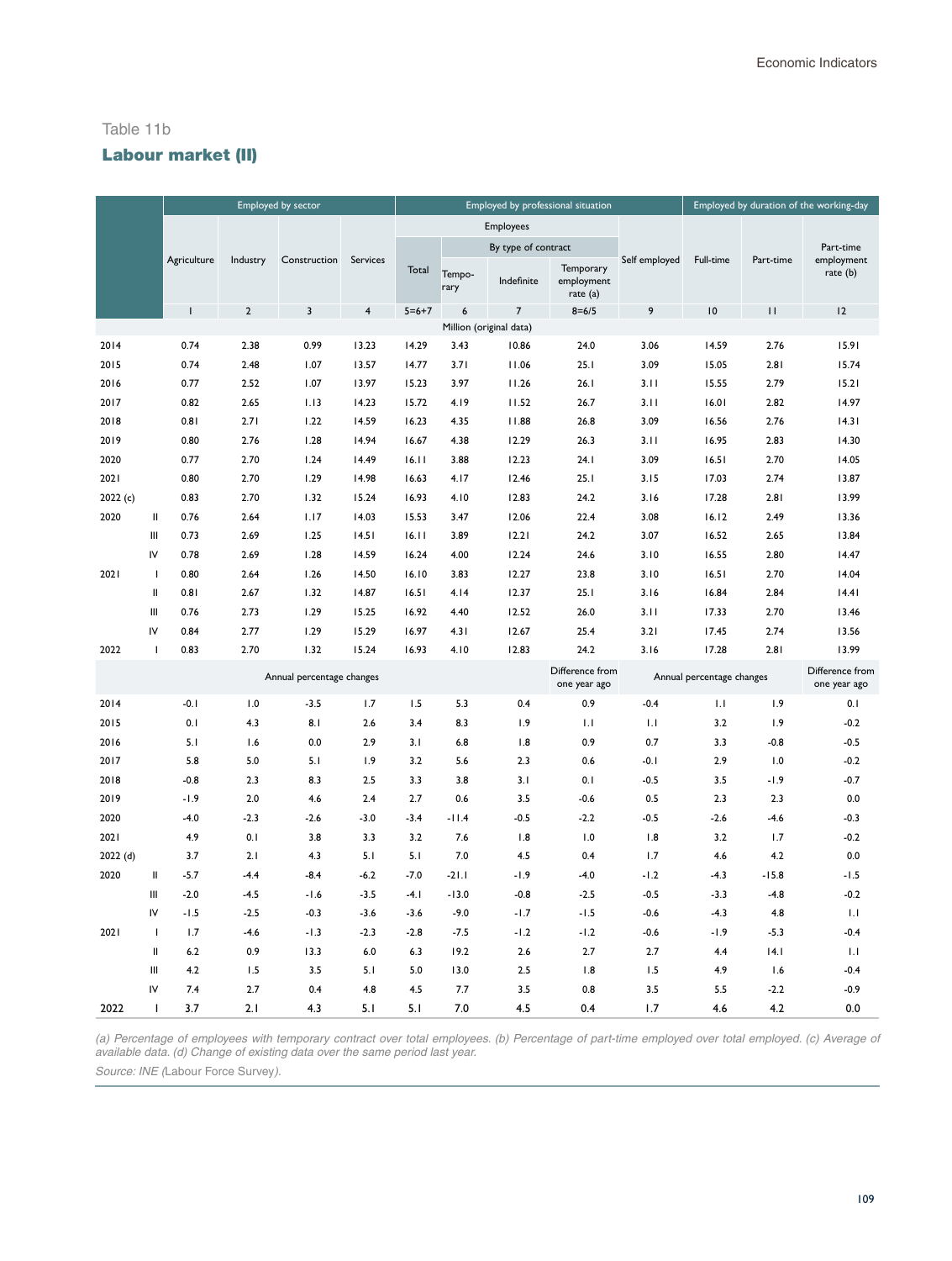## **Chart 11b.1 - Employment by sector**

Annual percentage changes



## **Chart 11b.2 - Employment by type of contract**

Annual percentage changes and percentage over total employees

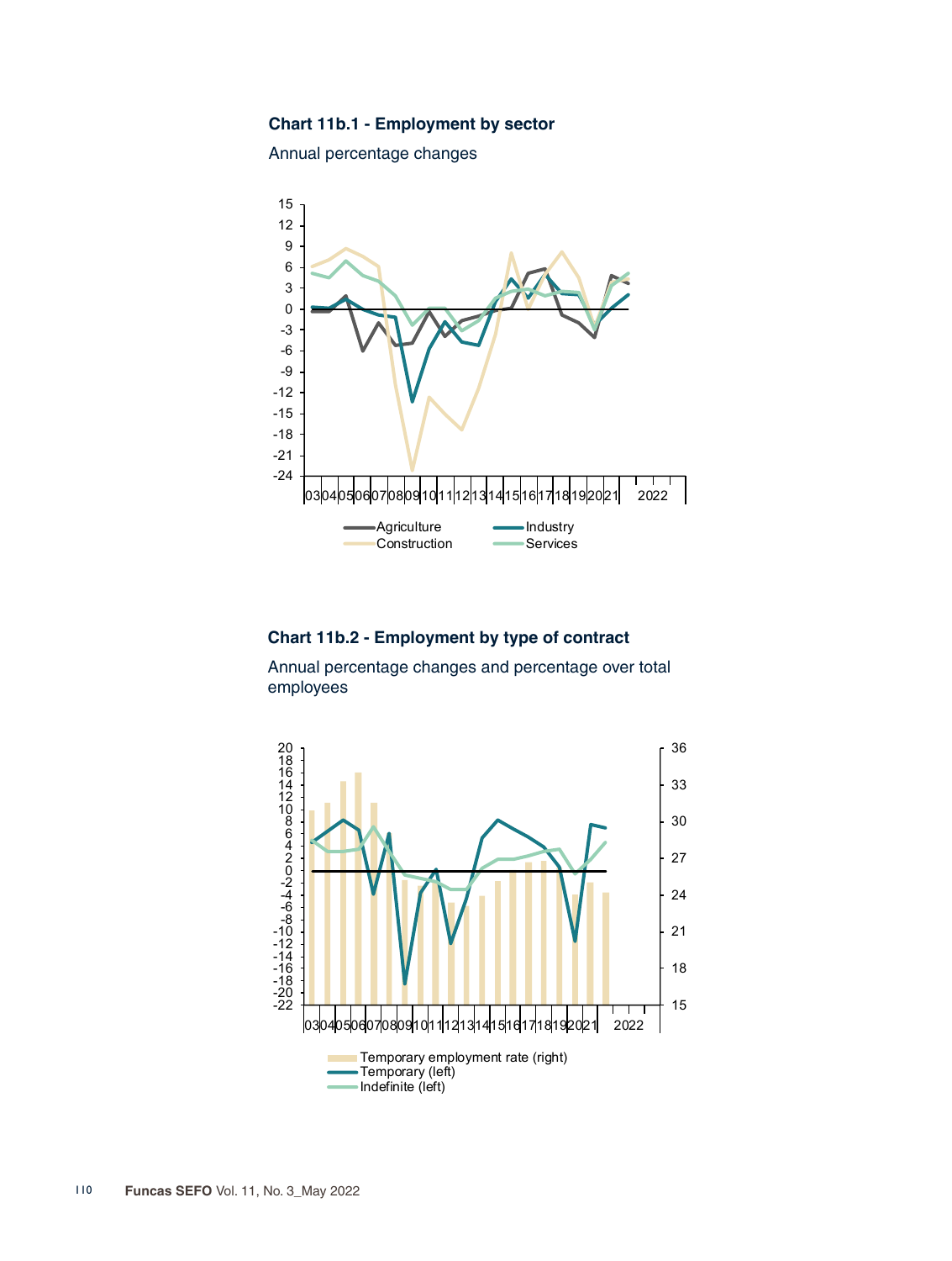# Index of Consumer Prices

Forecasts in yellow

|                    |            | Total excluding |                 | Excluding unprocessed food and energy |                                |              |                   |                         |              |              |
|--------------------|------------|-----------------|-----------------|---------------------------------------|--------------------------------|--------------|-------------------|-------------------------|--------------|--------------|
|                    |            | Total           | food and energy | Total                                 | Non-energy<br>industrial goods | Services     | Processed<br>food | <b>Jnprocessed</b> food | Energy       | Food         |
| % of total in 2021 |            | 100.00          | 62.28           | 79.09                                 | 23.28                          | 39.01        | 16.81             | 8.92                    | 11.98        | 25.73        |
| 2016               |            | 93.2            | 96.0            | 95.8                                  | Indexes, $2021 = 100$<br>98.7  | 94.4         | 95.3              | 87.4                    | 80.6         | 92.6         |
| 2017               |            | 95.0            | 97.0            | 96.8                                  | 98.9                           | 95.9         | 96.0              | 89.6                    | 87.1         | 93.8         |
| 2018               |            | 96.6            | 97.9            | 97.7                                  | 98.9                           | 97.3         | 96.9              | 92.4                    | 92.4         | 95.5         |
|                    |            |                 |                 |                                       |                                |              |                   |                         |              |              |
| 2019<br>2020       |            | 97.3<br>97.0    | 98.9<br>99.4    | 98.5<br>99.2                          | 99.2<br>99.4                   | 98.7<br>99.4 | 97.5              | 94.2<br>97.7            | 91.3<br>82.5 | 96.3<br>98.4 |
| 2021               |            | 100.0           | 100.0           | 100.0                                 | 100.0                          | 100.0        | 98.7<br>100.0     | 100.0                   | 100.0        | 100.0        |
| 2022               |            | 107.0           | 103.5           | 104.6                                 | 103.5                          | 103.5        | 108.5             | 109.7                   | 120.3        | 108.9        |
| 2023               |            | 110.3           | 107.2           | 108.4                                 | 105.9                          | 107.9        | 112.6             | 117.5                   | 116.1        | 114.3        |
|                    |            |                 |                 |                                       | Annual percentage changes      |              |                   |                         |              |              |
| 2016               |            | $-0.2$          | 0.8             | 0.8                                   | 0.5                            | IJ           | 0.8               | 2.3                     | $-8.6$       | 1.3          |
| 2017               |            | $2.0$           | 1.1             | 1.1                                   | 0.2                            | 1.6          | 0.7               | 2.6                     | 8.0          | 1.3          |
| 2018               |            | 1.7             | 0.9             | 0.9                                   | 0.0                            | 1.5          | 1.0               | 3.1                     | 6.1          | 1.8          |
| 2019               |            | 0.7             | 1.0             | 0.9                                   | 0.3                            | 1.4          | 0.5               | 1.9                     | $-1.2$       | 0.9          |
| 2020               |            | $-0.3$          | 0.6             | 0.7                                   | 0.2                            | 0.8          | 1.3               | 3.7                     | $-9.6$       | 2.1          |
| 2021               |            | 3.1             | 0.6             | 0.8                                   | 0.6                            | 0.6          | 1.3               | 2.4                     | 21.2         | 1.7          |
| 2022               |            | 7.0             | 3.5             | 4.6                                   | 3.5                            | 3.5          | 8.5               | 9.7                     | 20.3         | 8.9          |
| 2023               |            | 3.1             | 3.6             | 3.6                                   | 2.4                            | 4.3          | 3.8               | 7.1                     | $-3.5$       | 4.9          |
| 2022               | Jan        | 6.1             | 2.0             | 2.4                                   | 2.4                            | 1.7          | 4.0               | 5.2                     | 33.0         | 4.4          |
|                    | Feb        | 7.6             | 2.4             | 3.0                                   | 3.0                            | 2.0          | 5.3               | 5.0                     | 44.3         | 5.2          |
|                    | Mar        | 9.8             | 2.7             | 3.4                                   | 3.2                            | 2.4          | $6.2$             | 6.7                     | 60.9         | 6.4          |
|                    | Apr        | 8.3             | 3.3             | 4.4                                   | 3.3                            | 3.3          | 8.7               | 10.5                    | 33.7         | 9.3          |
|                    | May        | 7.6             | 3.4             | 4.6                                   | 3.4                            | 3.4          | 9.0               | 10.5                    | 24.7         | 9.5          |
|                    | Jun        | 7.1             | 3.7             | 4.9                                   | 3.6                            | 3.7          | 9.3               | 11.6                    | 17.4         | 10.0         |
|                    | Jul        | 7.5             | 4.1             | 5.3                                   | 3.8                            | 4.2          | 9.6               | 11.4                    | 17.8         | 10.2         |
|                    | Aug        | 7.3             | 4.4             | 5.6                                   | 3.9                            | 4.6          | 9.9               | 10.9                    | 14.7         | 10.2         |
|                    | Sep        | 6.7             | 4.2             | 5.4                                   | 3.9                            | 4.3          | 10.1              | 12.0                    | 9.6          | 10.7         |
|                    | Oct        | 5.8             | 4.1             | 5.3                                   | 3.8                            | 4.2          | 10.0              | 12.8                    | 3.0          | 11.0         |
|                    | Nov        | 5.9             | 4.0             | 5.3                                   | 3.8                            | 4.2          | 10.0              | 11.1                    | 4.5          | 10.4         |
|                    | Dec        | 4.8             | 4.2             | 5.3                                   | 3.8                            | 4.5          | 9.5               | 9.0                     | $-1.5$       | 9.3          |
| 2023               | Jan        | 4.6             | 4.1             | 5.1                                   | 3.1                            | 4.8          | 8.8               | 9.4                     | $-2.6$       | 9.0          |
|                    | Feb        | 3.9             | 4.0             | 4.7                                   | 2.8                            | 4.7          | 7.3               | 9.9                     | $-5.5$       | 8.2          |
|                    | Mar        | 1.4             | 4.2             | 4.7                                   | 2.9                            | 4.9          | 6.5               | 7.7                     | $-20.0$      | 6.9          |
|                    | Apr        | 2.4             | 3.8             | 3.8                                   | 2.7                            | 4.4          | 3.9               | 4.2                     | $-7.5$       | 4.0          |
|                    | May        | 3.0             | 3.8             | 3.7                                   | 2.6                            | 4.5          | 3.6               | 4.0                     | $-2.3$       | 3.7          |
|                    | Jun        | 3.2             | 3.6             | 3.5                                   | $2.5$                          | 4.2          | 3.3               | 3.8                     | 0.2          | 3.5          |
|                    | Jul        | 2.9             | 3.4             | 3.3                                   | 2.3                            | 4.0          | 2.9               | 3.6                     | 0.0          | 3.2          |
|                    | Aug        | 3.2             | 3.2             | $3.0$                                 | 2.1                            | 3.8          | $2.6$             | 9.0                     | $0.0\,$      | 4.8          |
|                    | Sep        | 3.2             | 3.2             | $3.0$                                 | $2.0$                          | 3.9          | 2.3               | 8.7                     | 0.0          | 4.5          |
|                    | Oct        | 3.1             | 3.2             | $3.0\,$                               | $2.0$                          | 4.0          | $2.0$             | 8.5                     | $0.0\,$      | 4.3          |
|                    | Nov        | 3.1             | 3.3             | $3.0\,$                               | 1.9                            | 4.1          | 1.7               | 8.3                     | 0.0          | $4.0$        |
|                    | <b>Dec</b> | 2.9             | 3.1             | $2.7$                                 | 1.8                            | 3.9          | 1.4               | 8.1                     | 0.0          | 3.7          |

*Source: INE and Funcas (Forecasts).*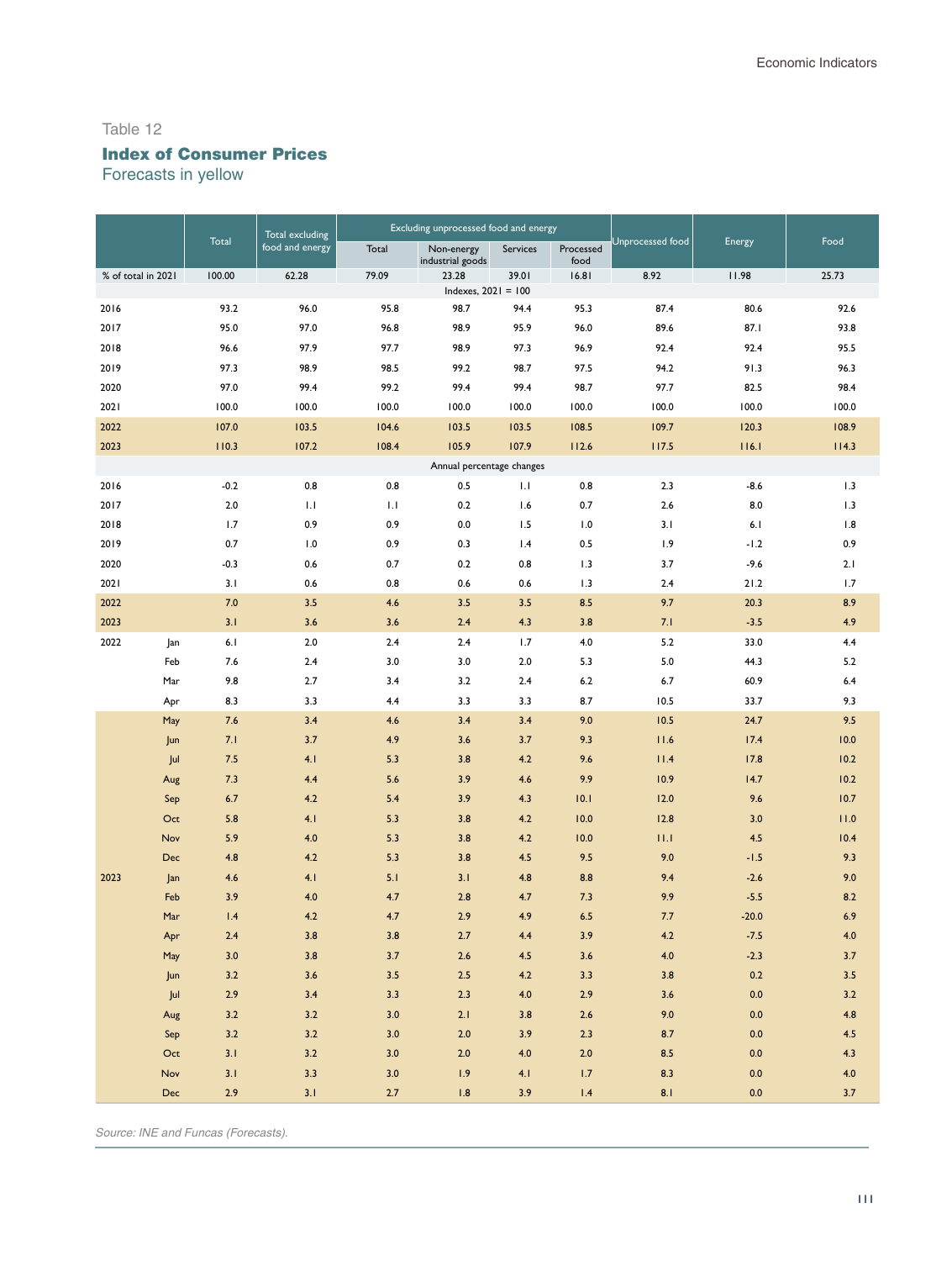# **Chart 12.1 - Inflation rate (I)**

Annual percentage changes



**Chart 12.2 - Inflation rate (II)** Annual percentage changes

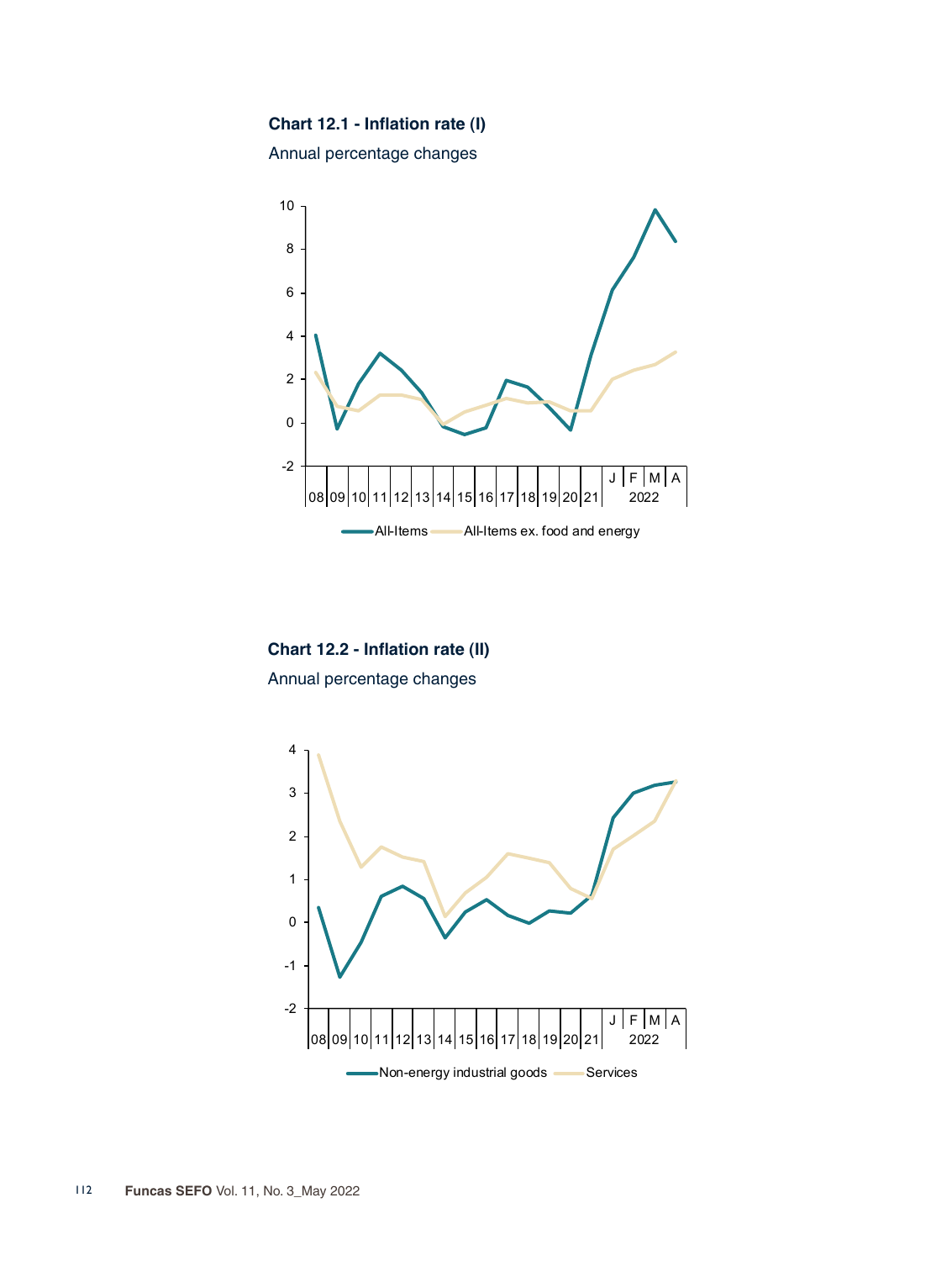## Other prices and costs indicators

|          |               |                            | Industrial producer prices |                            | <b>Housing prices</b>           |                                            | Urban                               |                                     | Wage increase                           |                          |                                          |                                       |
|----------|---------------|----------------------------|----------------------------|----------------------------|---------------------------------|--------------------------------------------|-------------------------------------|-------------------------------------|-----------------------------------------|--------------------------|------------------------------------------|---------------------------------------|
|          |               | <b>GDP</b> deflator<br>(a) | Total                      | <b>Excluding</b><br>energy | Housing<br>Price Index<br>(INE) | $m2$ average<br>price (M.<br>Public Works) | land prices<br>(M. Public<br>Works) | Total labour<br>costs per<br>worker | Wage costs per Other cost per<br>worker | worker                   | Total labour<br>costs per hour<br>worked | agreed in<br>collective<br>bargaining |
|          |               | $2015 = 100$               | $2015 = 100$               |                            |                                 | $2007 = 100$                               |                                     |                                     | $2000 = 100$                            |                          |                                          |                                       |
| 2014     |               | 99.5                       | 102.1                      | 99.7                       | 64.5                            | 71.0                                       | 52.6                                | 143.3                               | 140.9                                   | 150.7                    | 155.4                                    |                                       |
| 2015     |               | 100.0                      | 100.0                      | 100.0                      | 66.8                            | 71.7                                       | 54.9                                | 144.2                               | 142.5                                   | 149.6                    | 156.5                                    | $\ddot{\phantom{a}}$                  |
| 2016     |               | 100.3                      | 96.9                       | 99.6                       | 70.0                            | 73.1                                       | 57.8                                | 143.6                               | 142.1                                   | 148.4                    | 156.2                                    | ٠.                                    |
| 2017     |               | 101.6                      | 101.1                      | 101.9                      | 74.3                            | 74.8                                       | 58.2                                | 144.0                               | 142.3                                   | 149.1                    | 156.2                                    |                                       |
| 2018     |               | 102.9                      | 104.1                      | 103.0                      | 79.3                            | 77.4                                       | 57.3                                | 145.4                               | 143.8                                   | 150.6                    | 158.5                                    | --                                    |
| 2019     |               | 104.2                      | 103.6                      | 103.2                      | 83.3                            | 79.8                                       | 57.7                                | 148.7                               | 146.4                                   | 155.7                    | 162.7                                    | --                                    |
| 2020     |               | 105.4                      | 99.2                       | 103.1                      | 85.0                            | 78.9                                       | 52.3                                | 145.4                               | 142.6                                   | 154.1                    | 173.3                                    |                                       |
| 2021     |               | 107.7                      | 116.4                      | 110.4                      | 88.2                            | 80.6                                       | 54.3                                | 154.0                               | 151.5                                   | 161.5                    | 172.3                                    | --                                    |
| 2022 (b) |               | 109.6                      | 146.9                      | 119.7                      | $\overline{\phantom{a}}$        | $\overline{\phantom{a}}$                   | $\overline{\phantom{a}}$            | --                                  | $\overline{\phantom{a}}$                | --                       | $\overline{\phantom{a}}$                 |                                       |
| 2020     | $\rm{II}$     | 105.1                      | 96.3                       | 102.6                      | 84.8                            | 78.3                                       | 50.1                                | 138.1                               | 135.1                                   | 147.2                    | 180.2                                    | ٠.                                    |
|          | Ш             | 105.9                      | 99.2                       | 102.8                      | 85.7                            | 78.8                                       | 49.3                                | 142.7                               | 139.2                                   | 153.5                    | 174.0                                    | ٠.                                    |
|          | IV            | 106.1                      | 99.9                       | 103.6                      | 85.0                            | 78.9                                       | 51.0                                | 155.5                               | 154.4                                   | 159.1                    | 180.5                                    |                                       |
| 2021     | $\mathbf{I}$  | 105.8                      | 104.0                      | 106.2                      | 85.4                            | 79.0                                       | 49.0                                | 147.3                               | 142.9                                   | 160.7                    | 163.5                                    | $\overline{\phantom{a}}$              |
|          | Ш             | 106.2                      | 110.3                      | 109.5                      | 87.5                            | 80.2                                       | 58.3                                | 156.4                               | 154.6                                   | 161.8                    | 170.8                                    | --                                    |
|          | Ш             | 107.9                      | 118.2                      | 111.4                      | 89.3                            | 80.8                                       | 52.4                                | 149.7                               | 146.2                                   | 160.3                    | 175.2                                    | $\overline{\phantom{a}}$              |
|          | IV            | 110.6                      | 132.9                      | 114.4                      | 90.4                            | 82.4                                       | 57.5                                | 162.5                               | 162.2                                   | 163.3                    | 179.7                                    | $\overline{\phantom{a}}$              |
| 2022     | 1(b)          | 109.6                      | 146.9                      | 119.7                      | $\overline{\phantom{a}}$        | --                                         | --                                  | --                                  | --                                      | --                       | --                                       |                                       |
| 2022     | Jan           | $\overline{\phantom{a}}$   | 141.8                      | 117.7                      | Ξ.                              | $\overline{a}$                             | $\overline{a}$                      | --                                  | ٠.                                      | Ξ.                       | ٠.                                       | ۵.                                    |
|          | Feb           | $\overline{\phantom{a}}$   | 144.7                      | 119.2                      | $\overline{\phantom{a}}$        | $\ddotsc$                                  | Ξ.                                  | ۵.                                  | --                                      | $\sim$                   | ٠.                                       | $\overline{\phantom{a}}$              |
|          | Mar           | $\overline{\phantom{a}}$   | 154.2                      | 122.1                      | $\overline{\phantom{a}}$        | $\overline{\phantom{a}}$                   |                                     | --                                  | --                                      | $\overline{\phantom{a}}$ | $\overline{\phantom{a}}$                 | --                                    |
|          |               |                            |                            |                            |                                 | Annual percent changes (c)                 |                                     |                                     |                                         |                          |                                          |                                       |
| 2014     |               | $-0.2$                     | $-1.3$                     | $-0.8$                     | 0.3                             | $-2.4$                                     | $-4.6$                              | $-0.3$                              | $-0.1$                                  | $-1.0$                   | 0.1                                      | 0.5                                   |
| 2015     |               | 0.5                        | $-2.1$                     | 0.3                        | 3.6                             | 1.1                                        | 4.3                                 | 0.6                                 | 1.1                                     | $-0.7$                   | 0.7                                      | 0.7                                   |
| 2016     |               | 0.3                        | $-3.1$                     | $-0.4$                     | 4.7                             | 1.9                                        | 5.3                                 | $-0.4$                              | $-0.3$                                  | $-0.8$                   | $-0.2$                                   | 1.0                                   |
| 2017     |               | 1.3                        | 4.4                        | 2.3                        | 6.2                             | 2.4                                        | 0.8                                 | 0.2                                 | 0.1                                     | 0.5                      | 0.0                                      | 1.4                                   |
| 2018     |               | 1.2                        | 3.0                        | $\overline{1}$ .           | 6.7                             | 3.4                                        | $-1.6$                              | 1.0                                 | 1.0                                     | 1.0                      | 1.5                                      | 1.8                                   |
| 2019     |               | 1.3                        | $-0.4$                     | 0.1                        | 5.1                             | 3.2                                        | 0.7                                 | 2.2                                 | 1.9                                     | 3.4                      | 2.6                                      | 2.3                                   |
| 2020     |               | 1.1                        | $-4.3$                     | 0.0                        | 2.1                             | $-1.1$                                     | $-9.4$                              | $-2.2$                              | $-2.6$                                  | $-1.0$                   | 6.5                                      | 1.9                                   |
| 2021     |               | 2.2                        | 17.3                       | 7.0                        | 3.7                             | 2.1                                        | 3.7                                 | 5.9                                 | 6.3                                     | 4.8                      | $-0.6$                                   | 1.5                                   |
| 2022 (d) |               | 3.7                        | 41.3                       | 12.7                       | $\overline{\phantom{a}}$        | --                                         | $\overline{\phantom{a}}$            | $\overline{\phantom{a}}$            | $\overline{\phantom{a}}$                | $\overline{\phantom{a}}$ | $\overline{\phantom{a}}$                 | 2.4                                   |
| 2020     | $\mathbf{II}$ | 1.0                        | $-7.7$                     | $-0.7$                     | 2.1                             | $-1.7$                                     | $-15.1$                             | $-8.3$                              | $-9.4$                                  | $-5.0$                   | 12.3                                     | 2.0                                   |
|          | Ш             | 1.6                        | $-3.9$                     | $-0.4$                     | 1.7                             | $-1.1$                                     | $-15.2$                             | $-1.1$                              | $-0.9$                                  | $-1.6$                   | 4.2                                      | 1.9                                   |
|          | IV            | 1.0                        | $-2.8$                     | 0.5                        | 1.5                             | $-1.8$                                     | $-9.7$                              | $-0.1$                              | $-0.7$                                  | 1.6                      | 5.4                                      | 1.9                                   |
| 2021     | $\mathbf{I}$  | 1.2                        | 2.6                        | 2.6                        | 0.9                             | $-0.9$                                     | $-16.9$                             | 1.4                                 | 1.0                                     | 2.6                      | 3.1                                      | 1.6                                   |
|          | $\mathbf{II}$ | 1.0                        | 14.5                       | 6.7                        | 3.3                             | 2.4                                        | 16.3                                | 13.2                                | 14.4                                    | 9.9                      | $-5.2$                                   | 1.6                                   |
|          | Ш             | 1.9                        | 19.1                       | 8.4                        | 4.2                             | 2.6                                        | 6.2                                 | 4.9                                 | 5.0                                     | 4.4                      | 0.7                                      | 1.5                                   |
|          | IV            | 4.3                        | 33.1                       | 10.4                       | 6.4                             | 4.4                                        | 12.7                                | 4.5                                 | 5.1                                     | 2.7                      | $-0.4$                                   | 1.5                                   |
| 2022     | I(e)          | 3.7                        | 41.3                       | 12.7                       | $\sim$                          | $\sim$                                     | ÷.                                  | $\overline{\phantom{a}}$            | $\ddot{\phantom{a}}$                    | $\overline{\phantom{a}}$ | $\overline{\phantom{a}}$                 | 2.4                                   |
| 2022     | Feb           | $\overline{\phantom{a}}$   | 41.2                       | 12.3                       |                                 | Ξ.                                         | Ξ.                                  |                                     |                                         |                          | --                                       | 2.3                                   |
|          | Mar           | $\overline{\phantom{a}}$   | 46.6                       | 13.7                       | $\overline{\phantom{a}}$        | ٠.                                         | ٠.                                  | ٠.                                  | --                                      | $\overline{\phantom{a}}$ | ٠.                                       | 2.4                                   |
|          | Apr           | $\ddot{\phantom{a}}$       | $\ddot{\phantom{a}}$       | ÷.                         | $\overline{\phantom{a}}$        |                                            |                                     |                                     |                                         |                          | $\overline{a}$                           | 2.4                                   |

*(a) Seasonally adjusted. (b) Period with available data. (c) Percent change from the previous quarter for quarterly data, from the previous month for monthly data, unless otherwise indicated. (d) Growth of available period over the same period of the previous year. (e) Growth of the average of available months over the monthly average of the previous quarter.*

*Sources: M. of Public Works, M. of Labour and INE (National Statistics Institute).*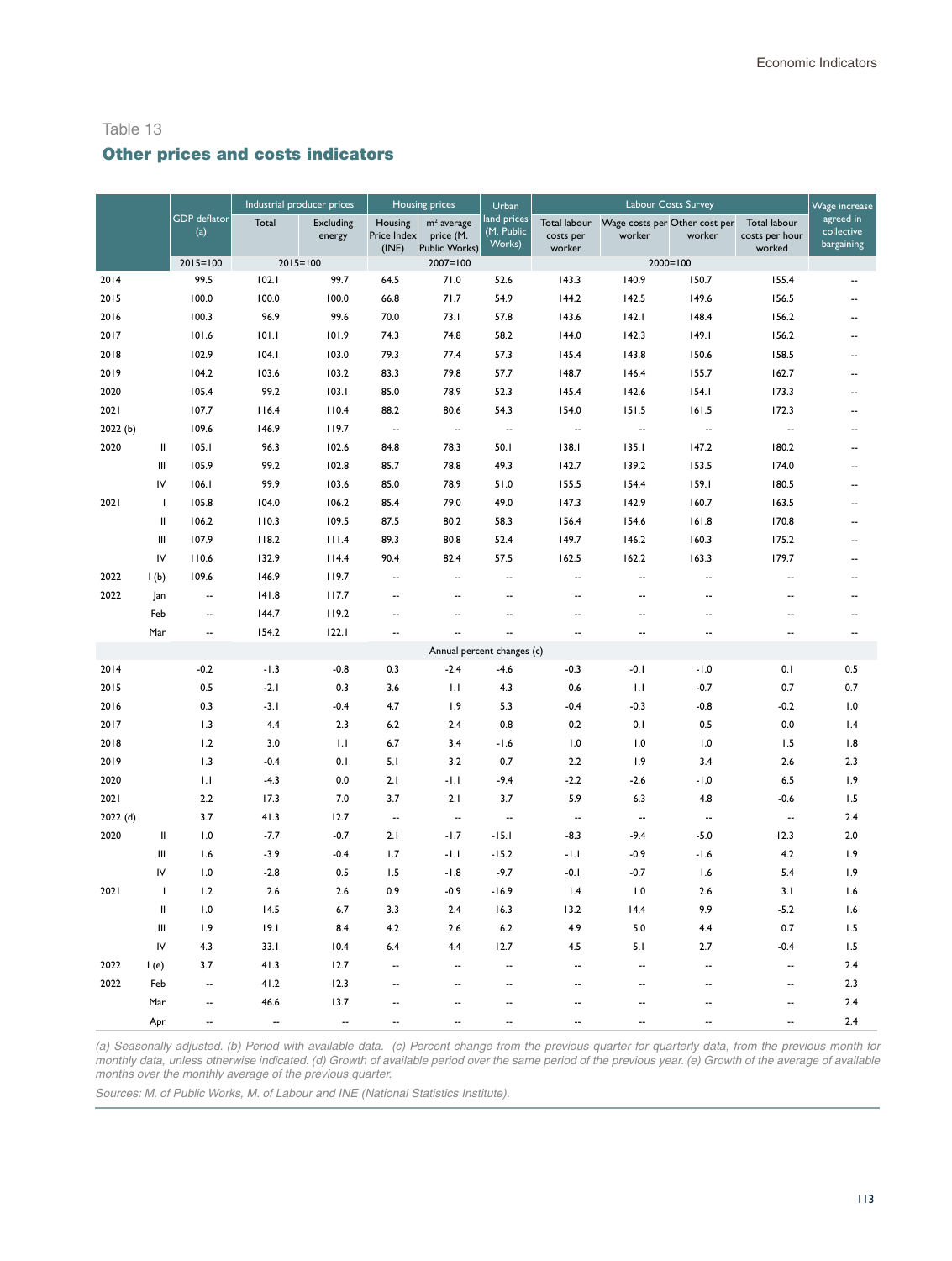## **Chart 13.1 - Housing and urban land prices**

Index (2007=100)



**Chart 13.2 - Wage costs** Annual percent change

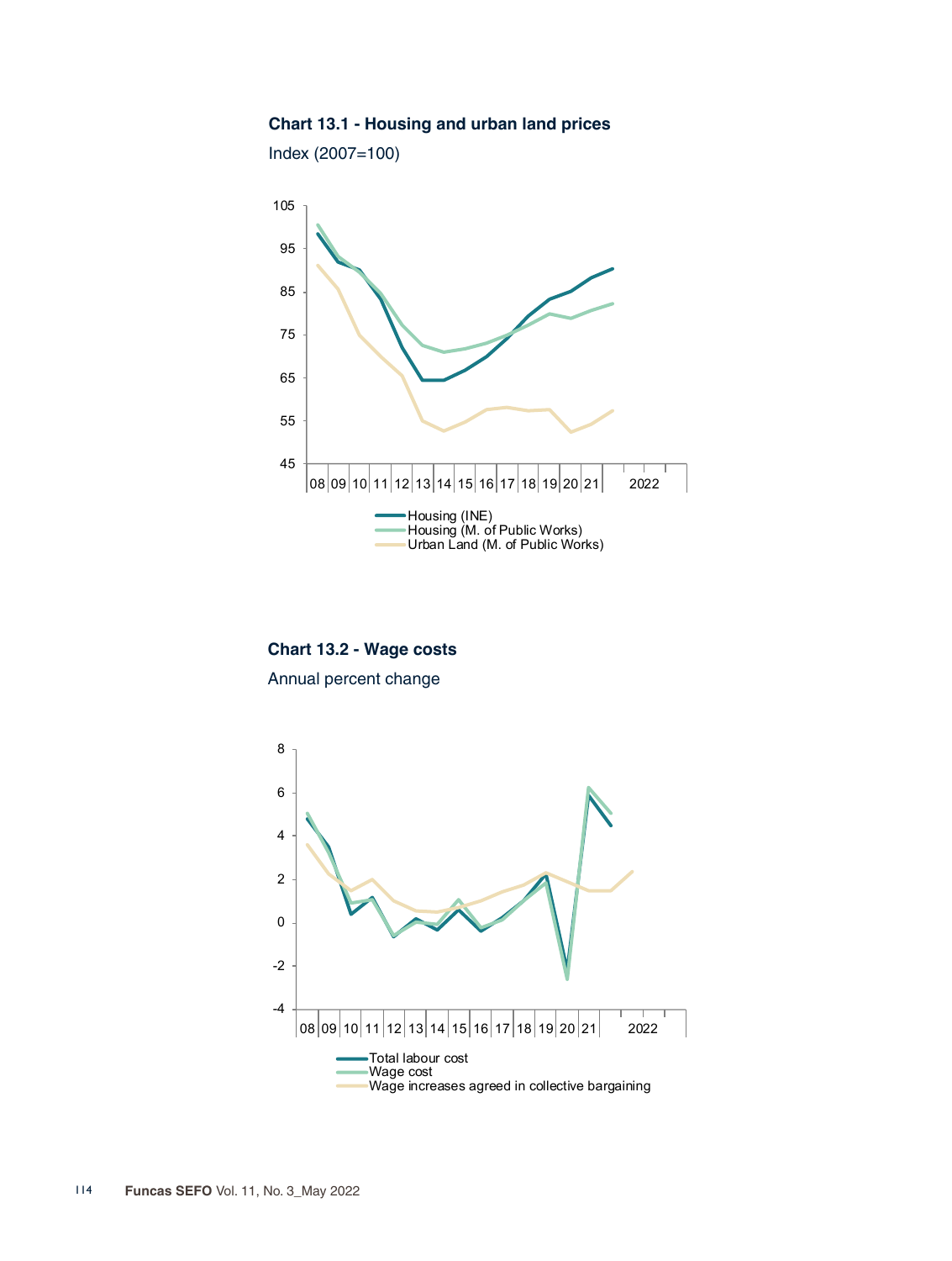# External trade (a)

|         |                                                                                                                                                                                                                                                                                                                                                                                                                                                                                                                                          | Exports of goods |              |               |                        | Imports of goods |               | Exports to                                  | Exports to non-                             | <b>Total Balance</b>             | <b>Balance of</b>                              | <b>Balance</b> of                                         |
|---------|------------------------------------------------------------------------------------------------------------------------------------------------------------------------------------------------------------------------------------------------------------------------------------------------------------------------------------------------------------------------------------------------------------------------------------------------------------------------------------------------------------------------------------------|------------------|--------------|---------------|------------------------|------------------|---------------|---------------------------------------------|---------------------------------------------|----------------------------------|------------------------------------------------|-----------------------------------------------------------|
|         |                                                                                                                                                                                                                                                                                                                                                                                                                                                                                                                                          | Nominal          | Prices       | Real          | Nominal                | Prices           | Real          | <b>EU</b> countries<br>(monthly<br>average) | <b>EU</b> countries<br>(monthly<br>average) | of goods<br>(monthly<br>average) | goods excluding<br>energy (monthly<br>average) | goods with<br><b>EU</b> countries<br>(monthly<br>average) |
|         |                                                                                                                                                                                                                                                                                                                                                                                                                                                                                                                                          |                  | $2005 = 100$ |               |                        | $2005 = 100$     |               |                                             |                                             | <b>EUR Billions</b>              |                                                |                                                           |
| 2014    |                                                                                                                                                                                                                                                                                                                                                                                                                                                                                                                                          | 155.2            | 109.4        | 141.9         | 114.0                  | 107.3            | 106.3         | 11.4                                        | 8.7                                         | $-2.1$                           | 1.1                                            | 0.4                                                       |
| 2015    |                                                                                                                                                                                                                                                                                                                                                                                                                                                                                                                                          | 161.2            | 110.1        | 146.5         | 118.0                  | 104.6            | 112.9         | 12.0                                        | 8.9                                         | $-2.1$                           | 0.2                                            | 0.2                                                       |
| 2016    |                                                                                                                                                                                                                                                                                                                                                                                                                                                                                                                                          | 165.4            | 108.2        | 153.0         | 117.5                  | 101.3            | 116.1         | 12.5                                        | 8.8                                         | $-1.4$                           | 0.3                                            | 0.4                                                       |
| 2017    |                                                                                                                                                                                                                                                                                                                                                                                                                                                                                                                                          | 178.2            | 108.9        | 163.7         | 129.8                  | 106.1            | 122.4         | 13.6                                        | 9.5                                         | $-2.2$                           | 0.0                                            | 0.6                                                       |
| 2018    |                                                                                                                                                                                                                                                                                                                                                                                                                                                                                                                                          | 184.0            | 112.1        | 164.2         | 137.2                  | 110.9            | 123.8         | 14.1                                        | 9.7                                         | $-2.9$                           | $-0.3$                                         | 0.7                                                       |
| 2019    |                                                                                                                                                                                                                                                                                                                                                                                                                                                                                                                                          | 187.7            | 112.9        | 166.3         | 138.4                  | 110.8            | 125.0         | 14.3                                        | 9.9                                         | $-2.6$                           | $-0.3$                                         | 0.8                                                       |
| 2020    |                                                                                                                                                                                                                                                                                                                                                                                                                                                                                                                                          | 170.1            | 112.1        | 151.8         | 118.9                  | 107.4            | 110.8         | 13.2                                        | 8.8                                         | $-1.1$                           | 0.3                                            | 1.3                                                       |
| 2021    |                                                                                                                                                                                                                                                                                                                                                                                                                                                                                                                                          | 204.3            | 120.9        | 168.9         | 147.6                  | 118.1            | 125.0         | 16.3                                        | 10.1                                        | $-2.2$                           | 0.1                                            | 2.1                                                       |
| 2022(b) |                                                                                                                                                                                                                                                                                                                                                                                                                                                                                                                                          | 232.9            | 134.4        | 173.3         | 181.0                  | 134.1            | 134.9         | 18.9                                        | 10.9                                        | $-5.1$                           | $-1.2$                                         | 2.8                                                       |
| 2020    | Ш                                                                                                                                                                                                                                                                                                                                                                                                                                                                                                                                        | 140.7            | 111.6        | 126.1         | 96.I                   | 104.7            | 91.8          | 11.0                                        | 7.0                                         | $-0.5$                           | 0.2                                            | 1.7                                                       |
|         | Ш                                                                                                                                                                                                                                                                                                                                                                                                                                                                                                                                        | 176.4            | 110.5        | 159.7         | 120.2                  | 105.5            | 114.0         | 13.8                                        | 8.8                                         | $-0.6$                           | 0.6                                            | 1.5                                                       |
|         | IV                                                                                                                                                                                                                                                                                                                                                                                                                                                                                                                                       | 180.9            | 112.5        | 160.8         | 123.8                  | 107.4            | 115.2         | 14.0                                        | 9.2                                         | $-0.7$                           | 0.5                                            | 1.2                                                       |
| 2021    | $\mathbf{I}$                                                                                                                                                                                                                                                                                                                                                                                                                                                                                                                             | 187.3            | 115.2        | 162.6         | 129.9                  | 110.6            | 117.4         | 14.8                                        | 9.2                                         | $-1.1$                           | 0.7                                            | 1.8                                                       |
|         | $\mathsf{II}$                                                                                                                                                                                                                                                                                                                                                                                                                                                                                                                            | 208.8            | 119.4        | 174.9         | 145.8                  | 115.8            | 125.9         | 16.4                                        | 10.3                                        | $-1.4$                           | 0.5                                            | 1.9                                                       |
|         | $\mathsf{III}$                                                                                                                                                                                                                                                                                                                                                                                                                                                                                                                           | 210.6            | 122.4        | 172.0         | 150.4                  | 119.6            | 125.8         | 16.7                                        | 10.3                                        | $-2.1$                           | 0.3                                            | 2.4                                                       |
|         | IV                                                                                                                                                                                                                                                                                                                                                                                                                                                                                                                                       | 215.6            | 126.2        | 170.9         | 164.4                  | 124.1            | 132.4         | 17.1                                        | 10.6                                        | $-4.1$                           | $-0.9$                                         | 2.2                                                       |
| 2022    | $\mathbf{I}$                                                                                                                                                                                                                                                                                                                                                                                                                                                                                                                             | 232.9            | 134.4        | 173.3         | 181.0                  | 134.1            | 134.9         | 19.1                                        | 10.8                                        | $-5.1$                           | 0.0                                            | 3.1                                                       |
|         | Dec                                                                                                                                                                                                                                                                                                                                                                                                                                                                                                                                      | 219.9            | 128.4        | 171.2         | 169.7                  | 126.5            | 134.2         | 17.5                                        | 10.7                                        | $-4.6$                           | $-1.2$                                         | 2.3                                                       |
| 2022    | Jan                                                                                                                                                                                                                                                                                                                                                                                                                                                                                                                                      | 224.5            | 131.6        | 170.6         | 179.4                  | 132.3            | 135.6         | 18.4                                        | 10.4                                        | $-5.9$                           | $-2.3$                                         | 2.9                                                       |
|         | Feb                                                                                                                                                                                                                                                                                                                                                                                                                                                                                                                                      | 239.3            | 132.3        | 180.9         | 182.4                  | 135.9            | 134.3         | 19.4                                        | 11.2                                        | $-4.6$                           | $-0.6$                                         | 3.3                                                       |
|         | Mar                                                                                                                                                                                                                                                                                                                                                                                                                                                                                                                                      | 234.8            | 139.4        | 168.4         | 181.1                  | 134.2            | 135.0         | 19.5                                        | 10.6                                        | $-4.9$                           | $-0.7$                                         | 3.1                                                       |
|         |                                                                                                                                                                                                                                                                                                                                                                                                                                                                                                                                          |                  |              |               | Percentage changes (c) |                  |               |                                             |                                             |                                  | Percentage of GDP                              |                                                           |
| 2014    |                                                                                                                                                                                                                                                                                                                                                                                                                                                                                                                                          | 2.0              | $-0.9$       | 3.0           | 5.2                    | $-2.3$           | 7.7           | 3.5                                         | $-0.4$                                      | $-2.4$                           | 1.3                                            | 1.0                                                       |
| 2015    |                                                                                                                                                                                                                                                                                                                                                                                                                                                                                                                                          | 3.8              | 0.6          | 3.2           | 3.5                    | $-2.5$           | 6.1           | 5.3                                         | 1.8                                         | $-2.3$                           | 0.2                                            | 0.2                                                       |
| 2016    |                                                                                                                                                                                                                                                                                                                                                                                                                                                                                                                                          | 2.6              | $-1.7$       | 4.4           | $-0.4$                 | $-3.1$           | 2.8           | 4.7                                         | $-0.1$                                      | $-1.6$                           | 0.3                                            | 0.4                                                       |
| 2017    |                                                                                                                                                                                                                                                                                                                                                                                                                                                                                                                                          | 7.7              | 0.7          | 7.0           | 10.5                   | 4.7              | 5.5           | 8.3                                         | 6.9                                         | $-2.3$                           | 0.0                                            | 0.7                                                       |
| 2018    |                                                                                                                                                                                                                                                                                                                                                                                                                                                                                                                                          | 3.3              | 3.0          | 0.3           | 5.7                    | 4.5              | 1.2           | 3.9                                         | 2.5                                         | $-2.9$                           | $-0.3$                                         | 0.7                                                       |
| 2019    |                                                                                                                                                                                                                                                                                                                                                                                                                                                                                                                                          | 2.0              | 0.7          | 1.3           | 0.9                    | $-0.1$           | 0.9           | 1.8                                         | 2.2                                         | $-2.5$                           | $-0.3$                                         | 0.8                                                       |
| 2020    |                                                                                                                                                                                                                                                                                                                                                                                                                                                                                                                                          | $-9.4$           | $-0.7$       | $-8.8$        | $-14.1$                | $-3.1$           | $-11.4$       | $-8.2$                                      | $-11.1$                                     | $-1.2$                           | 0.3                                            | 1.4                                                       |
| 2021    |                                                                                                                                                                                                                                                                                                                                                                                                                                                                                                                                          | 20.1             | 7.9          | 11.3          | 24.2                   | 10.0             | 12.8          | 23.8                                        | 14.5                                        | $-2.2$                           | 0.1                                            | 2.0                                                       |
| 2022(d) |                                                                                                                                                                                                                                                                                                                                                                                                                                                                                                                                          | 23.9             | 16.7         | $6.2\,$       | 39.0                   | 21.1             | 14.7          | 19.8                                        | 16.9                                        | $\overline{\phantom{a}}$         | $\overline{\phantom{a}}$                       | --                                                        |
| 2020    | $\mathop{\mathrm{II}}% \nolimits_{\mathop{\mathrm{II}}% \nolimits} \mathop{\mathrm{II}}% \nolimits_{\mathop{\mathrm{II}}% \nolimits} \mathop{\mathrm{II}}% \nolimits_{\mathop{\mathrm{II}}% \nolimits} \mathop{\mathrm{II}}% \nolimits_{\mathop{\mathrm{II}}% \nolimits} \mathop{\mathrm{II}}% \nolimits_{\mathop{\mathrm{II}}% \nolimits} \mathop{\mathrm{II}}% \nolimits_{\mathop{\mathrm{II}}% \nolimits} \mathop{\mathrm{II}}% \nolimits_{\mathop{\mathrm{II}}% \nolimits} \mathop{\mathrm{II}}% \nolimits_{\mathop{\mathrm{II}}% \$ | $-20.3$          | $-1.6$       | $-19.0$       | $-25.9$                | $-5.7$           | $-21.4$       | $-19.3$                                     | $-21.8$                                     | $-2.7$                           | 1.0                                            | 8.2                                                       |
|         | Ш                                                                                                                                                                                                                                                                                                                                                                                                                                                                                                                                        | 25.4             | $-1.0$       | 26.6          | 25.0                   | 0.7              | 24.2          | 25.7                                        | 25.0                                        | $-2.6$                           | 2.7                                            | 6.2                                                       |
|         | IV                                                                                                                                                                                                                                                                                                                                                                                                                                                                                                                                       | 2.6              | 1.8          | 0.7           | 3.0                    | 1.8              | 1.1           | 1.1                                         | 4.9                                         | $-3.0$                           | 1.9                                            | 5.1                                                       |
| 2021    | $\mathbf{I}$                                                                                                                                                                                                                                                                                                                                                                                                                                                                                                                             | 3.5              | 2.4          | 1.1           | 5.0                    | 3.0              | 1.9           | 6.4                                         | $-0.8$                                      | $-4.6$                           | 2.7                                            | 7.3                                                       |
|         | $\,$ II                                                                                                                                                                                                                                                                                                                                                                                                                                                                                                                                  | 11.5             | 3.6          | 7.6           | 12.3                   | 4.7              | 7.2           | 10.8                                        | 12.6                                        | $-5.8$                           | 2.1                                            | 7.7                                                       |
|         | Ш                                                                                                                                                                                                                                                                                                                                                                                                                                                                                                                                        | 0.9              | 2.6          | $-1.6$        | 3.2                    | 3.2              | $-0.1$        | 1.6                                         | $-0.2$                                      | $-8.2$                           | 1.0                                            | 9.3                                                       |
|         | IV                                                                                                                                                                                                                                                                                                                                                                                                                                                                                                                                       | 2.4              | 3.0          | $-0.7$        | 9.3                    | 3.8              | 5.3           | 2.2                                         | 2.5                                         | $-15.5$                          | $-3.2$                                         | 8.2                                                       |
| 2022    | J.                                                                                                                                                                                                                                                                                                                                                                                                                                                                                                                                       | 8.0              | 6.5          | 1.4           | 10.1                   | 8.1              | 1.9           | 0.0                                         | 1.8                                         | $-19.4$                          | 0.0                                            | 11.8                                                      |
| 2022    | Jan                                                                                                                                                                                                                                                                                                                                                                                                                                                                                                                                      | 2.1              | 2.5          | $-0.4$        | 5.7                    | 4.6              | 1.1           | 4.9                                         | $-2.4$                                      |                                  |                                                |                                                           |
|         | Feb<br>Mar                                                                                                                                                                                                                                                                                                                                                                                                                                                                                                                               | 6.6<br>$-1.9$    | 0.5<br>5.4   | 6.1<br>$-6.9$ | 1.7<br>$-0.7$          | 2.7<br>$-1.2$    | $-1.0$<br>0.5 | 5.8<br>0.1                                  | 8.0<br>$-5.4$                               |                                  |                                                |                                                           |
|         |                                                                                                                                                                                                                                                                                                                                                                                                                                                                                                                                          |                  |              |               |                        |                  |               |                                             |                                             |                                  |                                                |                                                           |

*(a) Seasonally adjusted, except for annual data. (b) Period with available data. (c) Percent change from the previous quarter for quarterly data, from the previous month for monthly data. (d) Growth of available period over the same period of the previous year.* 

*Source: Ministry of Economy.*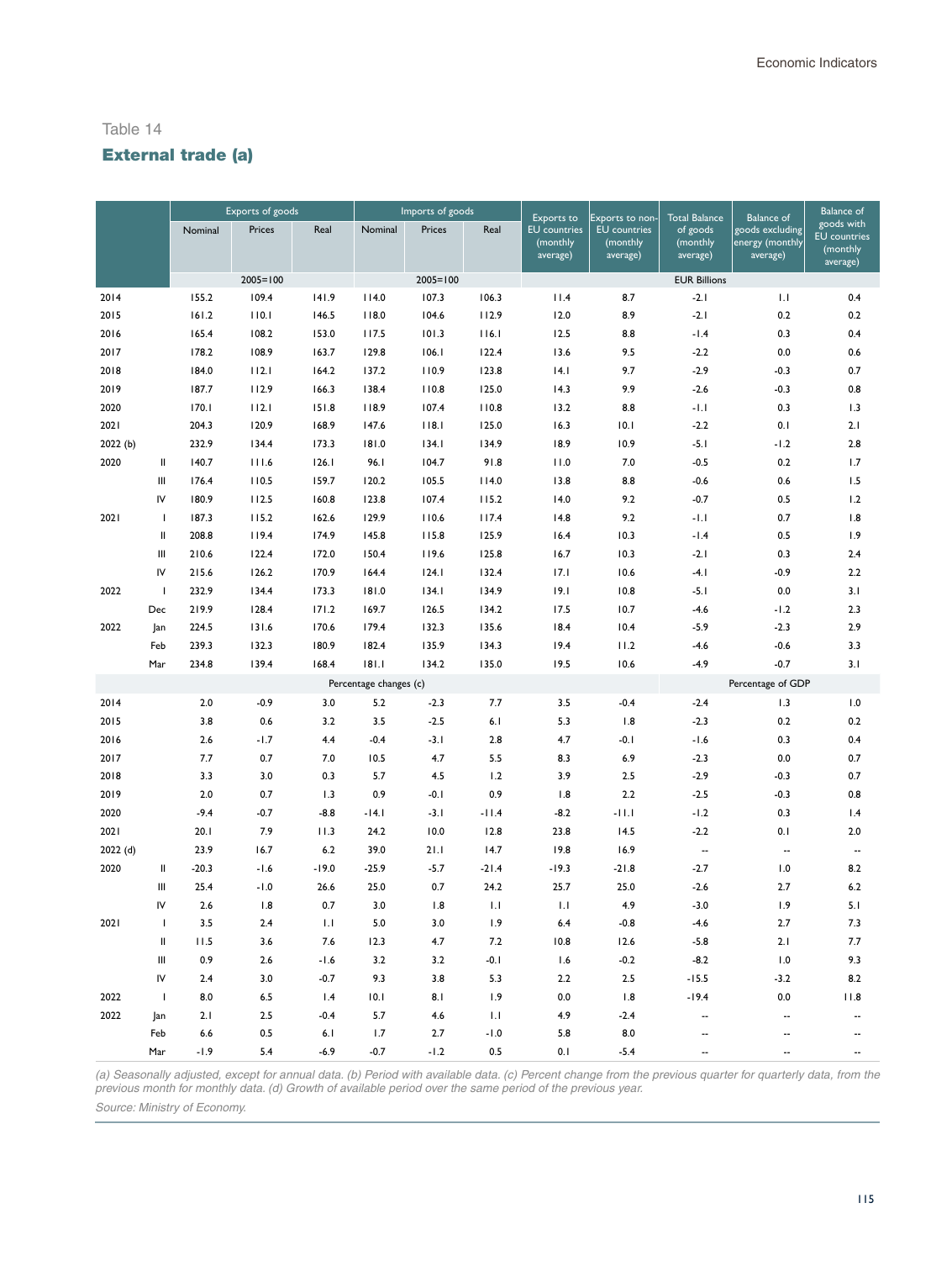## **Chart 14.1 - External trade (real)**

Annual percent change



**Chart 14.2 - Trade balance** EUR Billions, moving sum of 12 months

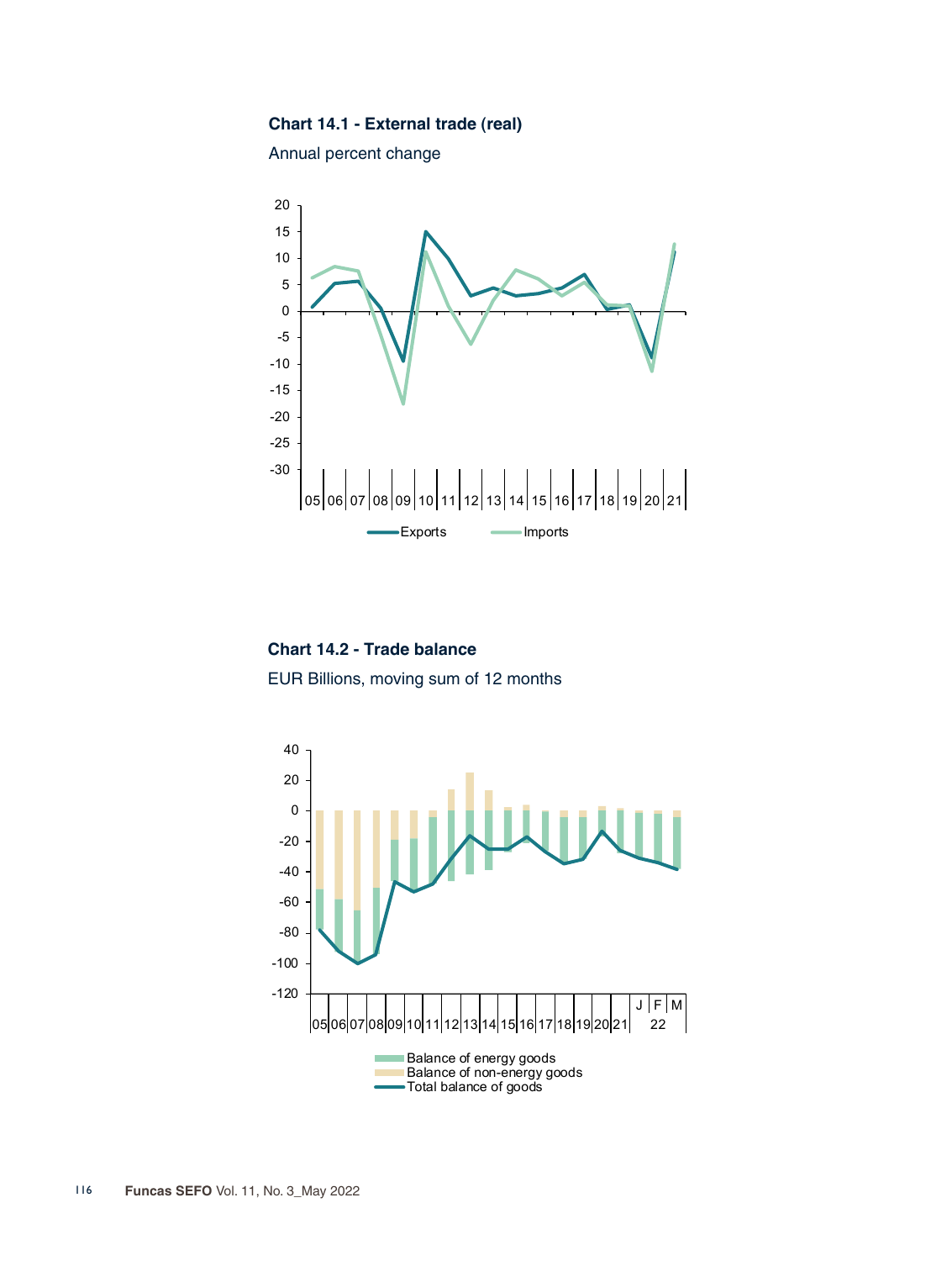# Balance of Payments (according to IMF manual)

(Net transactions)

|      |                                                                                                                                                                                                                                                                                                                                                                                                                                                                                                                                          | Current account                                 |                |                       |                         |                                 |                  | Financial account   |                                            |                      |                        |                                 |               |          |           |
|------|------------------------------------------------------------------------------------------------------------------------------------------------------------------------------------------------------------------------------------------------------------------------------------------------------------------------------------------------------------------------------------------------------------------------------------------------------------------------------------------------------------------------------------------|-------------------------------------------------|----------------|-----------------------|-------------------------|---------------------------------|------------------|---------------------|--------------------------------------------|----------------------|------------------------|---------------------------------|---------------|----------|-----------|
|      |                                                                                                                                                                                                                                                                                                                                                                                                                                                                                                                                          | Total<br>Goods<br>Services<br>Primary<br>Income |                | Secondary<br>Income   | Capital<br>account      | Current<br>and capital          |                  |                     | Financial account, excluding Bank of Spain |                      |                        | Bank of<br>Spain                | Errors<br>and |          |           |
|      |                                                                                                                                                                                                                                                                                                                                                                                                                                                                                                                                          |                                                 |                |                       |                         |                                 |                  | accounts            | Total                                      | Direct<br>investment | Porfolio<br>investment | Other<br>investment derivatives | Financial     |          | omissions |
|      |                                                                                                                                                                                                                                                                                                                                                                                                                                                                                                                                          | $1=2+3+4+5$                                     | $\overline{2}$ | $\overline{3}$        | $\overline{\mathbf{4}}$ | $\sqrt{5}$                      | $\boldsymbol{6}$ | $7 = 1 + 6$         | $8=9+10+11+12$                             | 9                    | 10                     | $\mathbf{H}$                    | 12            | 13       | 4         |
|      |                                                                                                                                                                                                                                                                                                                                                                                                                                                                                                                                          |                                                 |                |                       |                         |                                 |                  | <b>EUR billions</b> |                                            |                      |                        |                                 |               |          |           |
| 2014 |                                                                                                                                                                                                                                                                                                                                                                                                                                                                                                                                          | 17.54                                           | $-21.26$       | 53.25                 | $-3.79$                 | $-10.67$                        | 4.54             | 22.08               | $-10.00$                                   | 10.68                | $-2.67$                | $-19.03$                        | 1.01          | 27.14    | $-4.94$   |
| 2015 |                                                                                                                                                                                                                                                                                                                                                                                                                                                                                                                                          | 21.83                                           | $-20.68$       | 53.44                 | $-0.24$                 | $-10.69$                        | 6.98             | 28.80               | 69.47                                      | 30.07                | $-5.16$                | 40.75                           | 3.81          | $-40.79$ | $-0.12$   |
| 2016 |                                                                                                                                                                                                                                                                                                                                                                                                                                                                                                                                          | 35.37                                           | $-14.28$       | 58.70                 | 2.75                    | $-11.80$                        | 2.43             | 37.80               | 89.49                                      | 11.19                | 46.65                  | 29.09                           | 2.57          | $-54.02$ | $-2.34$   |
| 2017 |                                                                                                                                                                                                                                                                                                                                                                                                                                                                                                                                          | 32.21                                           | $-22.04$       | 63.93                 | 0.44                    | $-10.13$                        | 2.84             | 35.05               | 68.01                                      | 12.46                | 25.08                  | 22.74                           | 7.72          | $-32.63$ | 0.33      |
| 2018 |                                                                                                                                                                                                                                                                                                                                                                                                                                                                                                                                          | 22.61                                           | $-29.31$       | 62.00                 | 1.73                    | $-11.81$                        | 5.81             | 28.42               | 46.64                                      | $-16.87$             | 15.13                  | 49.43                           | $-1.05$       | $-14.25$ | 3.98      |
| 2019 |                                                                                                                                                                                                                                                                                                                                                                                                                                                                                                                                          | 26.19                                           | $-26.76$       | 63.22                 | 2.69                    | $-12.96$                        | 4.22             | 30.40               | 10.48                                      | 6.62                 | $-48.01$               | 59.42                           | $-7.55$       | 14.82    | $-5.11$   |
| 2020 |                                                                                                                                                                                                                                                                                                                                                                                                                                                                                                                                          | 9.25                                            | $-9.09$        | 25.62                 | 6.59                    | $-13.87$                        | 4.47             | 13.72               | 98.22                                      | 19.60                | 53.67                  | 32.05                           | $-7.09$       | $-80.98$ | 3.53      |
| 2021 |                                                                                                                                                                                                                                                                                                                                                                                                                                                                                                                                          | 6.58                                            | $-9.94$        | 24.49                 | 2.40                    | $-10.37$                        | 6.06             | 12.64               | 33.26                                      | $-23.00$             | 21.29                  | 32.46                           | 2.52          | $-10.53$ | 10.09     |
| 2020 | I                                                                                                                                                                                                                                                                                                                                                                                                                                                                                                                                        | 0.16                                            | $-6.17$        | 8.94                  | 1.33                    | $-3.95$                         | 0.74             | 0.90                | 46.43                                      | $-2.76$              | 31.55                  | 15.79                           | 1.86          | $-43.40$ | 2.13      |
|      | $\sf II$                                                                                                                                                                                                                                                                                                                                                                                                                                                                                                                                 | 1.99                                            | 0.51           | 3.72                  | 0.30                    | $-2.54$                         | 0.73             | 2.71                | 1.76                                       | 5.14                 | $-3.72$                | $-3.26$                         | 3.60          | 5.62     | 4.67      |
|      | Ш                                                                                                                                                                                                                                                                                                                                                                                                                                                                                                                                        | 2.12                                            | $-2.71$        | 7.55                  | 0.10                    | $-2.82$                         | 0.90             | 3.02                | 13.58                                      | 7.95                 | 4.64                   | $-0.98$                         | 1.98          | $-0.54$  | 10.03     |
|      | IV                                                                                                                                                                                                                                                                                                                                                                                                                                                                                                                                       | 4.99                                            | $-0.73$        | 5.41                  | 4.86                    | $-4.56$                         | 2.10             | 7.09                | 6.23                                       | 2.14                 | $-7.38$                | 11.19                           | 0.28          | 5.70     | 4.84      |
| 2021 | I                                                                                                                                                                                                                                                                                                                                                                                                                                                                                                                                        | $-0.40$                                         | $-1.49$        | 3.78                  | 1.15                    | $-3.84$                         | 1.10             | 0.71                | 2.10                                       | $-4.56$              | 3.66                   | 1.33                            | 1.67          | $-3.00$  | $-1.61$   |
|      | $\sf II$                                                                                                                                                                                                                                                                                                                                                                                                                                                                                                                                 | 2.48                                            | $-1.24$        | 6.52                  | 0.84                    | $-3.64$                         | 1.88             | 4.36                | 24.11                                      | $-16.20$             | 15.43                  | 24.71                           | 0.16          | $-14.40$ | 5.35      |
|      | Ш                                                                                                                                                                                                                                                                                                                                                                                                                                                                                                                                        | 4.49                                            | $-7.21$        | 14.19                 | 0.40                    | $-2.89$                         | 3.08             | 7.58                | 7.05                                       | $-2.24$              | 2.20                   | 6.41                            | 0.68          | 6.88     | 6.36      |
|      | IV                                                                                                                                                                                                                                                                                                                                                                                                                                                                                                                                       | 4.77                                            | $-10.74$       | 14.40                 | 3.88                    | $-2.77$                         | 4.90             | 9.67                | 13.38                                      | 6.14                 | $-6.16$                | 16.97                           | $-3.57$       | $-3.72$  | $-0.01$   |
|      |                                                                                                                                                                                                                                                                                                                                                                                                                                                                                                                                          |                                                 |                | Goods and<br>Services |                         | Primary and<br>Secondary Income |                  |                     |                                            |                      |                        |                                 |               |          |           |
| 2021 | Dec                                                                                                                                                                                                                                                                                                                                                                                                                                                                                                                                      | 0.03                                            |                | $-1.11$               |                         | 1.14                            | 3.39             | 3.42                | 24.89                                      | $-0.27$              | $-0.41$                | 27.49                           | $-1.91$       | $-22.57$ | $-1.10$   |
| 2022 | ]an                                                                                                                                                                                                                                                                                                                                                                                                                                                                                                                                      | $-2.60$                                         |                | $-1.96$               |                         | $-0.64$                         | 0.49             | $-2.11$             | $-13.03$                                   | 1.33                 | 14.90                  | $-29.83$                        | 0.57          | 8.91     | $-2.00$   |
|      | Feb                                                                                                                                                                                                                                                                                                                                                                                                                                                                                                                                      | 0.25                                            |                | 1.58                  |                         | $-1.33$                         | 0.64             | 0.89                | 3.28                                       | 0.87                 | 4.75                   | $-3.98$                         | 1.64          | $-1.43$  | 0.97      |
|      |                                                                                                                                                                                                                                                                                                                                                                                                                                                                                                                                          |                                                 |                |                       |                         |                                 |                  | Percentage of GDP   |                                            |                      |                        |                                 |               |          |           |
| 2014 |                                                                                                                                                                                                                                                                                                                                                                                                                                                                                                                                          | 1.7                                             | $-2.1$         | 5.2                   | $-0.4$                  | $-1.0$                          | 0.4              | 2.1                 | $-1.0$                                     | 1.0                  | $-0.3$                 | $-1.8$                          | 0.1           | 2.6      | $-0.5$    |
| 2015 |                                                                                                                                                                                                                                                                                                                                                                                                                                                                                                                                          | 2.0                                             | $-1.9$         | 5.0                   | 0.0                     | $-1.0$                          | 0.6              | 2.7                 | 6.4                                        | 2.8                  | $-0.5$                 | 3.8                             | 0.4           | $-3.8$   | 0.0       |
| 2016 |                                                                                                                                                                                                                                                                                                                                                                                                                                                                                                                                          | 3.2                                             | $-1.3$         | 5.3                   | 0.2                     | $-1.1$                          | 0.2              | 3.4                 | 8.0                                        | 1.0                  | 4.2                    | 2.6                             | 0.2           | $-4.9$   | $-0.2$    |
| 2017 |                                                                                                                                                                                                                                                                                                                                                                                                                                                                                                                                          | 2.8                                             | $-1.9$         | 5.5                   | 0.0                     | $-0.9$                          | 0.2              | 3.0                 | 5.9                                        | 1.1                  | 2.2                    | 2.0                             | 0.7           | $-2.8$   | 0.0       |
| 2018 |                                                                                                                                                                                                                                                                                                                                                                                                                                                                                                                                          | 1.9                                             | $-2.4$         | 5.2                   | 0.1                     | $-1.0$                          | 0.5              | 2.4                 | 3.9                                        | $-1.4$               | 1.3                    | 4.1                             | $-0.1$        | $-1.2$   | 0.3       |
| 2019 |                                                                                                                                                                                                                                                                                                                                                                                                                                                                                                                                          | 2.1                                             | $-2.2$         | 5.1                   | 0.2                     | $-1.0$                          | 0.3              | 2.4                 | 0.8                                        | 0.5                  | $-3.9$                 | 4.8                             | $-0.6$        | 1.2      | $-0.4$    |
| 2020 |                                                                                                                                                                                                                                                                                                                                                                                                                                                                                                                                          | 0.8                                             | $-0.8$         | 2.3                   | 0.6                     | $-1.2$                          | 0.4              | 1.2                 | 8.8                                        | 1.7                  | 4.8                    | 2.9                             | $-0.6$        | $-7.2$   | 0.3       |
| 2021 |                                                                                                                                                                                                                                                                                                                                                                                                                                                                                                                                          | 0.7                                             | $-1.1$         | 2.8                   | 0.3                     | $-1.2$                          | 0.7              | 1.4                 | 3.8                                        | $-2.6$               | 2.4                    | 3.7                             | 0.3           | $-1.2$   | 1.2       |
| 2020 | $\mathbf{I}$                                                                                                                                                                                                                                                                                                                                                                                                                                                                                                                             | 0.1                                             | $-2.1$         | 3.1                   | 0.5                     | $-1.4$                          | 0.3              | 0.3                 | 16.0                                       | $-1.0$               | 10.9                   | 5.5                             | 0.6           | $-15.0$  | 0.7       |
|      | $\mathop{\mathrm{II}}% \nolimits_{\mathop{\mathrm{II}}% \nolimits} \mathop{\mathrm{II}}% \nolimits_{\mathop{\mathrm{II}}% \nolimits} \mathop{\mathrm{II}}% \nolimits_{\mathop{\mathrm{II}}% \nolimits} \mathop{\mathrm{II}}% \nolimits_{\mathop{\mathrm{II}}% \nolimits} \mathop{\mathrm{II}}% \nolimits_{\mathop{\mathrm{II}}% \nolimits} \mathop{\mathrm{II}}% \nolimits_{\mathop{\mathrm{II}}% \nolimits} \mathop{\mathrm{II}}% \nolimits_{\mathop{\mathrm{II}}% \nolimits} \mathop{\mathrm{II}}% \nolimits_{\mathop{\mathrm{II}}% \$ | 0.8                                             | 0.2            | 1.5                   | 0.1                     | $-1.0$                          | 0.3              | 1.1                 | 0.7                                        | 2.0                  | $-1.5$                 | $-1.3$                          | 1.4           | 2.2      | 1.9       |
|      | Ш                                                                                                                                                                                                                                                                                                                                                                                                                                                                                                                                        | 0.8                                             | $-1.0$         | 2.7                   | 0.0                     | $-1.0$                          | 0.3              | 1.1                 | 4.8                                        | 2.8                  | 1.6                    | $-0.3$                          | 0.7           | $-0.2$   | 3.6       |
|      | IV                                                                                                                                                                                                                                                                                                                                                                                                                                                                                                                                       | 1.7                                             | $-0.2$         | 1.8                   | 1.6                     | $-1.5$                          | 0.7              | 2.4                 | 2.1                                        | 0.7                  | $-2.5$                 | 3.7                             | 0.1           | 1.9      | 1.6       |
| 2021 | $\overline{1}$                                                                                                                                                                                                                                                                                                                                                                                                                                                                                                                           | $-0.1$                                          | $-0.5$         | 1.4                   | 0.4                     | $-1.4$                          | 0.4              | 0.3                 | 0.8                                        | $-1.6$               | 1.3                    | 0.5                             | 0.6           | $-1.1$   | $-0.6$    |
|      | $\sf II$                                                                                                                                                                                                                                                                                                                                                                                                                                                                                                                                 | 0.8                                             | $-0.4$         | 2.2                   | 0.3                     | $-1.2$                          | 0.6              | 1.5                 | 8.0                                        | $-5.4$               | 5.1                    | 8.2                             | 0.1           | $-4.8$   | 1.8       |
|      | Ш                                                                                                                                                                                                                                                                                                                                                                                                                                                                                                                                        | 1.5                                             | $-2.4$         | 4.8                   | 0.1                     | $-1.0$                          | 1.0              | 2.5                 | 2.4                                        | $-0.8$               | 0.7                    | 2.2                             | 0.2           | 2.3      | 2.1       |
|      | IV                                                                                                                                                                                                                                                                                                                                                                                                                                                                                                                                       | 1.5                                             | $-3.3$         | 4.4                   | 1.2                     | $-0.8$                          | 1.5              | 3.0                 | 4.1                                        | 1.9                  | $-1.9$                 | 5.2                             | $-1.1$        | $-1.1$   | 0.0       |
|      |                                                                                                                                                                                                                                                                                                                                                                                                                                                                                                                                          |                                                 |                |                       |                         |                                 |                  |                     |                                            |                      |                        |                                 |               |          |           |

Source: Bank of Spain.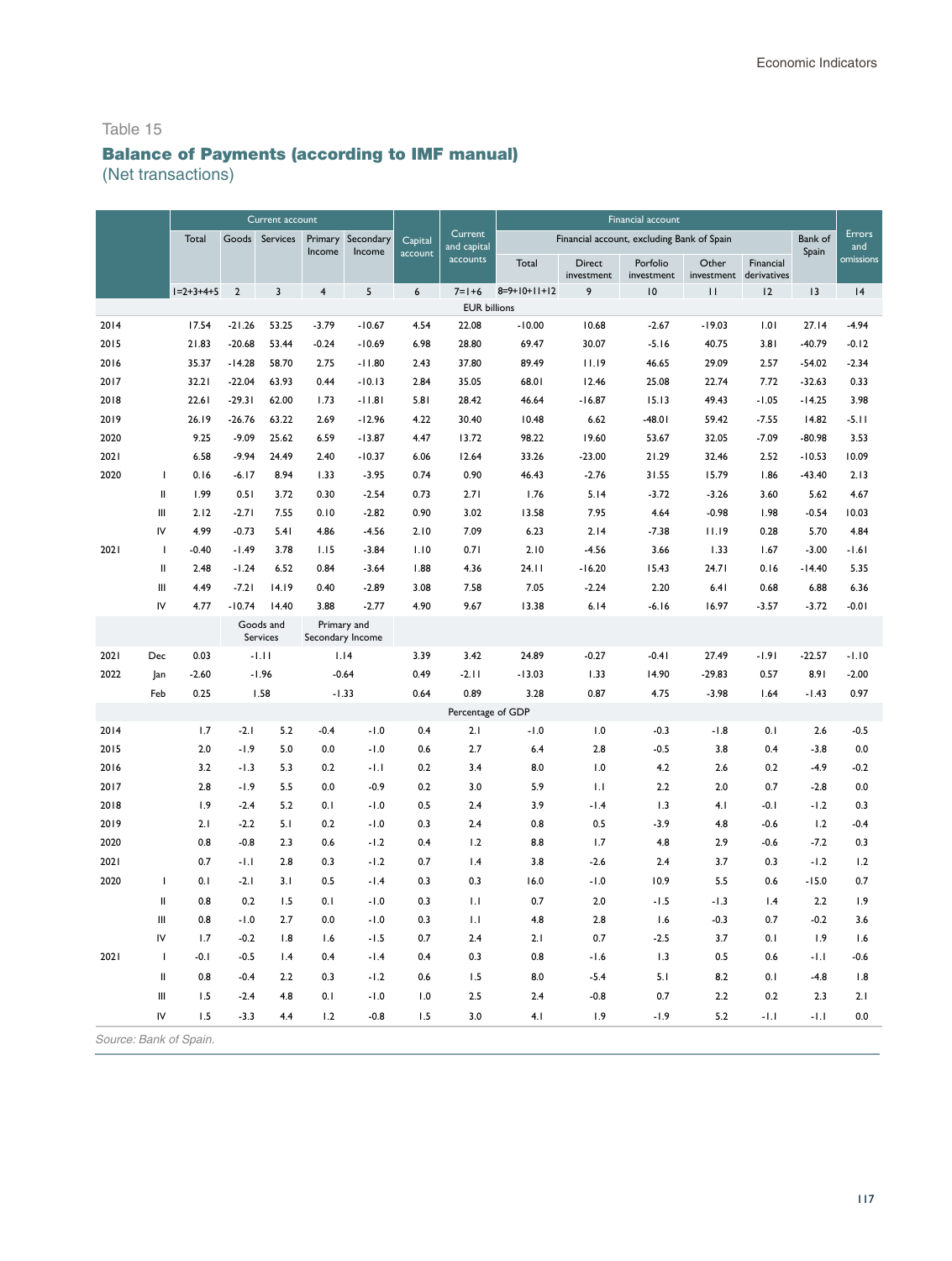## **Chart 15.1 - Balance of payments: Current and capital accounts**





**Chart 15.2 - Balance of payments: Financial account**

EUR Billions, 12-month cumulated

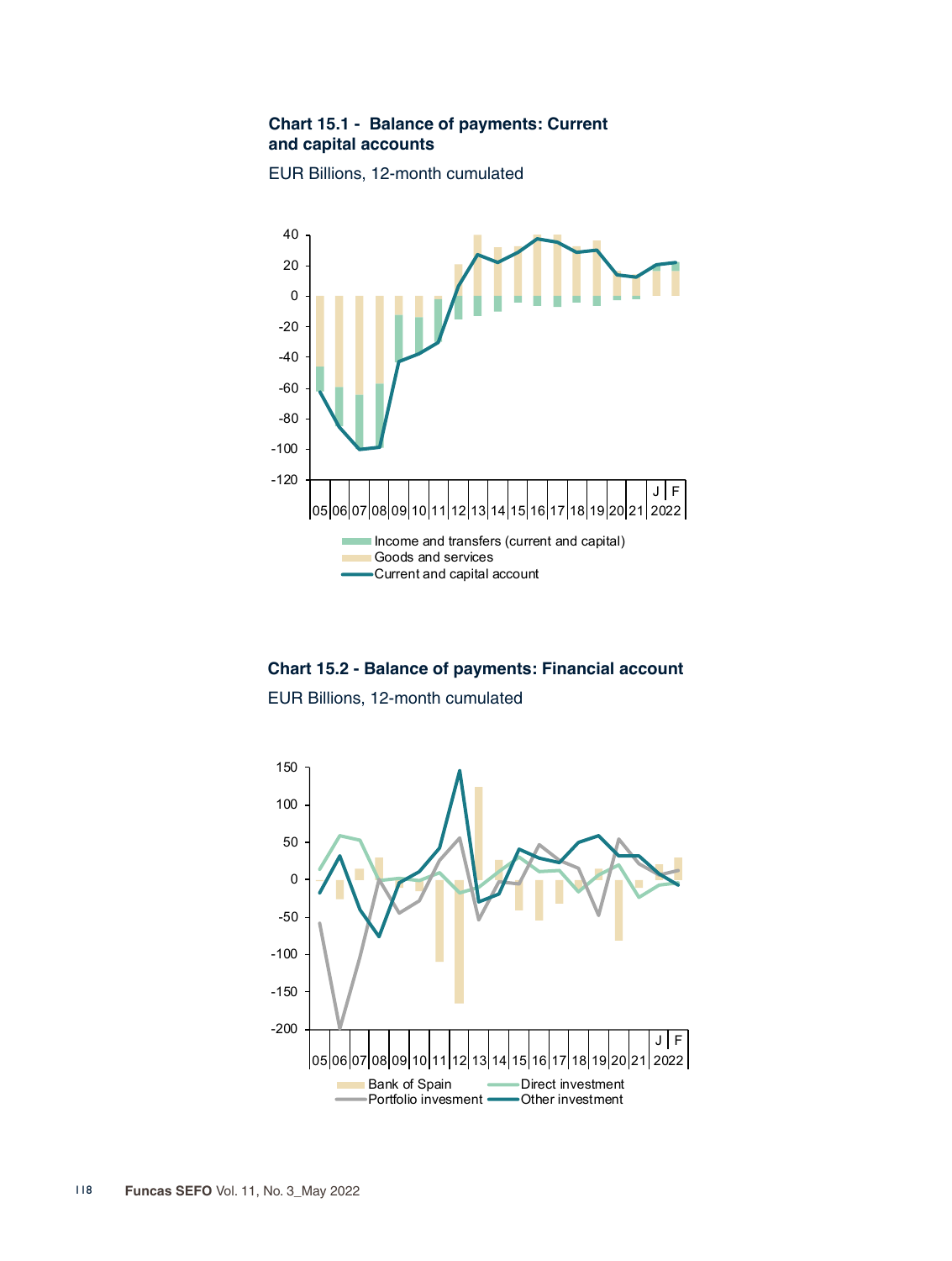# Competitiveness indicators in relation to EMU

|                  |                                                                                                                                                                                                                                                                                                                                                                                                                                                                                                                                          |                          | Relative Unit Labour Costs in manufacturing<br>(Spain/Rest of EMU) (a) |                          | Harmonized Consumer Prices |                |               |                          | <b>Real Effective</b><br>Exchange Rate in |                          |                                    |
|------------------|------------------------------------------------------------------------------------------------------------------------------------------------------------------------------------------------------------------------------------------------------------------------------------------------------------------------------------------------------------------------------------------------------------------------------------------------------------------------------------------------------------------------------------------|--------------------------|------------------------------------------------------------------------|--------------------------|----------------------------|----------------|---------------|--------------------------|-------------------------------------------|--------------------------|------------------------------------|
|                  |                                                                                                                                                                                                                                                                                                                                                                                                                                                                                                                                          | wages                    | Relative hourly Relative hourly<br>productivity                        | <b>Relative ULC</b>      | Spain                      | EMU            | Spain/EMU     | Spain                    | EMU                                       | Spain/EMU                | relation to<br>developed countries |
|                  |                                                                                                                                                                                                                                                                                                                                                                                                                                                                                                                                          |                          | $1998 = 100$                                                           |                          |                            | $2015 = 100$   |               |                          | $2015 = 100$                              |                          | $19991 = 100$                      |
| 2014             |                                                                                                                                                                                                                                                                                                                                                                                                                                                                                                                                          | 102.2                    | 99.7                                                                   | 102.6                    | 100.6                      | 100.0          | 100.7         | 102.1                    | 102.8                                     | 99.3                     | 112.2                              |
| 2015             |                                                                                                                                                                                                                                                                                                                                                                                                                                                                                                                                          | 99.4                     | 99.9                                                                   | 99.4                     | 100.0                      | 100.0          | 100.0         | 100.0                    | 100.0                                     | 100.0                    | 107.8                              |
| 2016             |                                                                                                                                                                                                                                                                                                                                                                                                                                                                                                                                          | 98.I                     | 96.7                                                                   | 101.4                    | 99.7                       | 100.3          | 99.4          | 96.9                     | 97.9                                      | 98.9                     | 108.0                              |
| 2017             |                                                                                                                                                                                                                                                                                                                                                                                                                                                                                                                                          | 97.7                     | 96.4                                                                   | 101.4                    | 101.7                      | 101.8          | 99.9          | 101.2                    | 100.7                                     | 100.5                    | 109.7                              |
| 2018             |                                                                                                                                                                                                                                                                                                                                                                                                                                                                                                                                          | 97.4                     | 93.3                                                                   | 104.4                    | 103.5                      | 103.6          | 99.9          | 103.8                    | 103.3                                     | 100.4                    | 110.5                              |
| 2019             |                                                                                                                                                                                                                                                                                                                                                                                                                                                                                                                                          | 97.6                     | 94.0                                                                   | 103.9                    | 104.3                      | 104.8          | 99.5          | 103.4                    | 103.7                                     | 99.8                     | 109.1                              |
| 2020             |                                                                                                                                                                                                                                                                                                                                                                                                                                                                                                                                          | 95.4                     | 93.3                                                                   | 102.2                    | 103.9                      | 105.1          | 98.9          | 99.8                     | 101.2                                     | 98.6                     | 108.5                              |
| 2021             |                                                                                                                                                                                                                                                                                                                                                                                                                                                                                                                                          | 97.I                     | 94.9                                                                   | 102.4                    | 107.0                      | 107.8          | 99.3          | 114.6                    | 111.0                                     | 106.2                    | 108.9                              |
| 2022 (b)<br>2020 |                                                                                                                                                                                                                                                                                                                                                                                                                                                                                                                                          | --<br>--                 | $\overline{\phantom{a}}$<br>٠.                                         |                          | 113.0<br>104.5             | 113.0<br>105.5 | 100.0<br>99.I | 139.7<br>97.3            | 130.5<br>99.9                             | 107.1<br>97.4            | 109.0<br>108.6                     |
|                  | Ш<br>Ш                                                                                                                                                                                                                                                                                                                                                                                                                                                                                                                                   |                          | --                                                                     | --                       | 103.4                      | 105.1          | 98.4          | 99.7                     | 100.6                                     | 99.2                     | 108.2                              |
|                  | IV                                                                                                                                                                                                                                                                                                                                                                                                                                                                                                                                       | --<br>--                 | ٠.                                                                     | ۰.<br>۰.                 | 104.1                      | 105.0          | 99.1          | 100.4                    | 101.4                                     | 99.0                     | 109.3                              |
| 2021             | $\mathbf{I}$                                                                                                                                                                                                                                                                                                                                                                                                                                                                                                                             | --                       | ٠.                                                                     | --                       | 104.1                      | 105.8          | 98.4          | 104.1                    | 104.1                                     | 100.1                    | 108.2                              |
|                  | $\mathop{\mathrm{II}}% \nolimits_{\mathop{\mathrm{II}}% \nolimits} \mathop{\mathrm{II}}% \nolimits_{\mathop{\mathrm{II}}% \nolimits} \mathop{\mathrm{II}}% \nolimits_{\mathop{\mathrm{II}}% \nolimits} \mathop{\mathrm{II}}% \nolimits_{\mathop{\mathrm{II}}% \nolimits} \mathop{\mathrm{II}}% \nolimits_{\mathop{\mathrm{II}}% \nolimits} \mathop{\mathrm{II}}% \nolimits_{\mathop{\mathrm{II}}% \nolimits} \mathop{\mathrm{II}}% \nolimits_{\mathop{\mathrm{II}}% \nolimits} \mathop{\mathrm{II}}% \nolimits_{\mathop{\mathrm{II}}% \$ | --                       | ٠.                                                                     | ۰.                       | 106.9                      | 107.4          | 99.5          | 109.5                    | 107.2                                     | 102.2                    | 109.5                              |
|                  | Ш                                                                                                                                                                                                                                                                                                                                                                                                                                                                                                                                        | --                       | ٠.                                                                     | ۰.                       | 106.9                      | 108.0          | 99.0          | 116.3                    | 112.2                                     | 103.7                    | 108.3                              |
|                  | IV                                                                                                                                                                                                                                                                                                                                                                                                                                                                                                                                       | --                       | Ξ.                                                                     | ۰.                       | 110.2                      | 109.9          | 100.3         | 128.3                    | 120.4                                     | 106.6                    | 109.4                              |
| 2022             | $\mathbf{I}$                                                                                                                                                                                                                                                                                                                                                                                                                                                                                                                             | --                       | ٠.                                                                     | ۰.                       | 112.3                      | 112.3          | 100.0         | 139.7                    | 130.5                                     | 107.1                    | 109.0                              |
| 2022             | Feb                                                                                                                                                                                                                                                                                                                                                                                                                                                                                                                                      | --                       | ٠.                                                                     | ۰.                       | 111.2                      | 111.7          | 99.5          | 138.1                    | 129.0                                     | 107.1                    | 108.4                              |
|                  | Mar                                                                                                                                                                                                                                                                                                                                                                                                                                                                                                                                      | --                       | --                                                                     | ۰.                       | 115.5                      | 114.5          | 100.9         | 145.6                    | 134.8                                     | 108.0                    | 110.2                              |
|                  | Apr                                                                                                                                                                                                                                                                                                                                                                                                                                                                                                                                      | $\overline{\phantom{a}}$ | ٠.                                                                     | --                       | 115.2                      | 115.1          | 100.1         | --                       | $\overline{\phantom{a}}$                  | $\overline{\phantom{a}}$ | $\sim$                             |
|                  |                                                                                                                                                                                                                                                                                                                                                                                                                                                                                                                                          |                          | Annual percentage changes                                              |                          |                            |                | Differential  |                          | Annual percentage changes                 | Differential             | Annual percentage<br>changes       |
| 2014             |                                                                                                                                                                                                                                                                                                                                                                                                                                                                                                                                          | $-1.7$                   | 0.2                                                                    | $-1.9$                   | $-0.2$                     | 0.4            | $-0.6$        | $-1.3$                   | $-1.5$                                    | 0.2                      | 13.0                               |
| 2015             |                                                                                                                                                                                                                                                                                                                                                                                                                                                                                                                                          | $-2.8$                   | 0.2                                                                    | $-3.0$                   | $-0.6$                     | 0.0            | $-0.6$        | $-2.0$                   | $-2.8$                                    | 0.8                      | $-3.9$                             |
| 2016             |                                                                                                                                                                                                                                                                                                                                                                                                                                                                                                                                          | $-1.3$                   | $-3.2$                                                                 | 2.0                      | $-0.3$                     | 0.3            | $-0.6$        | -3.1                     | $-2.1$                                    | $-1.0$                   | 0.2                                |
| 2017             |                                                                                                                                                                                                                                                                                                                                                                                                                                                                                                                                          | $-0.4$                   | $-0.4$                                                                 | 0.0                      | 2.0                        | 1.5            | 0.5           | 4.5                      | 2.8                                       | 1.7                      | 1.5                                |
| 2018             |                                                                                                                                                                                                                                                                                                                                                                                                                                                                                                                                          | $-0.3$                   | $-3.2$                                                                 | 2.9                      | 1.7                        | 1.7            | 0.0           | 2.5                      | 2.6                                       | -0.1                     | 0.8                                |
| 2019             |                                                                                                                                                                                                                                                                                                                                                                                                                                                                                                                                          | 0.2                      | 0.7                                                                    | $-0.5$                   | 0.8                        | 1.2            | $-0.4$        | $-0.3$                   | 0.4                                       | $-0.6$                   | $-1.3$                             |
| 2020             |                                                                                                                                                                                                                                                                                                                                                                                                                                                                                                                                          | $-2.3$                   | $-0.7$                                                                 | $-1.6$                   | $-0.3$                     | 0.3            | $-0.6$        | $-3.6$                   | $-2.5$                                    | $-0.8$                   | $-0.6$                             |
| 2021             |                                                                                                                                                                                                                                                                                                                                                                                                                                                                                                                                          | 1.8                      | 1.6                                                                    | 0.1                      | 3.0                        | 2.6            | 0.4           | 14.8                     | 9.7                                       | 5.1                      | 0.4                                |
| 2022(c)          |                                                                                                                                                                                                                                                                                                                                                                                                                                                                                                                                          | --                       | $\overline{a}$                                                         | ۰.                       | 8.0                        | 6.5            | 1.5           | 33.5                     | 22.9                                      | 10.6                     | 0.6                                |
| 2020             | Ш                                                                                                                                                                                                                                                                                                                                                                                                                                                                                                                                        | --                       | --                                                                     | --                       | $-0.6$                     | 0.2            | $-0.8$        | $-0.6$                   | 0.2                                       | $-0.8$                   | $-1.1$                             |
|                  | Ш                                                                                                                                                                                                                                                                                                                                                                                                                                                                                                                                        | --                       | --                                                                     | $\overline{\phantom{a}}$ | $-0.6$                     | 0.0            | $-0.6$        | $-0.6$                   | 0.0                                       | $-0.6$                   | -0.3                               |
|                  | IV                                                                                                                                                                                                                                                                                                                                                                                                                                                                                                                                       |                          | --                                                                     | --                       | $-0.8$                     | $-0.3$         | $-0.5$        | $-0.8$                   | $-0.3$                                    | $-0.5$                   | 0.4                                |
| 2021             | $\mathbf{I}$                                                                                                                                                                                                                                                                                                                                                                                                                                                                                                                             | $\overline{\phantom{a}}$ | ٠.                                                                     | ۰.                       | 0.5                        | 1.1            | $-0.6$        | 2.5                      | 1.2                                       | 1.3                      | 0.4                                |
|                  | $\,$ II                                                                                                                                                                                                                                                                                                                                                                                                                                                                                                                                  |                          |                                                                        |                          | 2.3                        | 1.8            | $0.5\,$       | 12.5                     | 7.3                                       | 5.2                      | 0.9                                |
|                  | Ш                                                                                                                                                                                                                                                                                                                                                                                                                                                                                                                                        |                          |                                                                        |                          | 3.4                        | 2.8            | 0.6           | 16.6                     | 11.5                                      | 5.1                      | 0.1                                |
|                  | ${\sf IV}$                                                                                                                                                                                                                                                                                                                                                                                                                                                                                                                               |                          |                                                                        |                          | 5.8                        | 4.6            | 1.2           | 27.8                     | 18.8                                      | 9.0                      | 0.1                                |
| 2022             | $\mathbf{I}$                                                                                                                                                                                                                                                                                                                                                                                                                                                                                                                             |                          |                                                                        |                          | 7.9                        | 6.1            | 1.8           | 34.2                     | 25.4                                      | 8.8                      | 0.7                                |
| 2021             | Dec                                                                                                                                                                                                                                                                                                                                                                                                                                                                                                                                      |                          |                                                                        |                          | $6.6$                      | 5.0            | 1.6           | 29.6                     | 20.5                                      | 9.1                      | 0.2                                |
| 2022             | Jan                                                                                                                                                                                                                                                                                                                                                                                                                                                                                                                                      |                          |                                                                        |                          | $6.2\,$                    | 5.1            | 1.1           | 30.3                     | 23.6                                      | 6.7                      | $-0.3$                             |
|                  | Feb                                                                                                                                                                                                                                                                                                                                                                                                                                                                                                                                      |                          |                                                                        |                          | 7.6                        | 5.9            | 1.7           | $\overline{\phantom{a}}$ | $\overline{\phantom{a}}$                  |                          |                                    |

*(a) EMU excluding Ireland and Spain. (b) Period with available data. (c) Growth of available period over the same period of the previous year. Sources: Eurostat, Bank of Spain and Funcas.*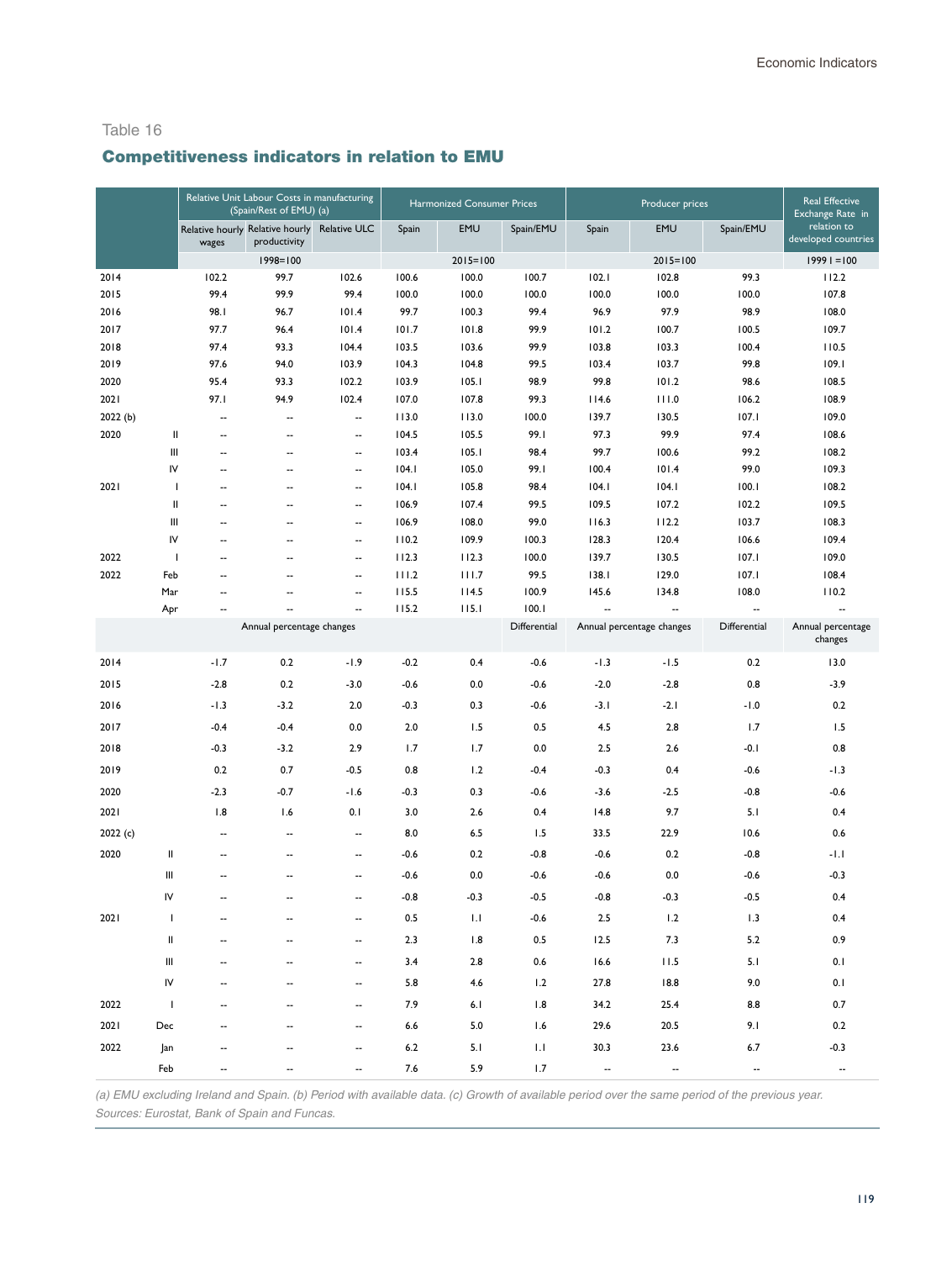#### **Chart 16.1 - Relative Unit Labour Costs in manufacturing (Spain/Rest of EMU)**





**Chart 16.2 - Harmonized Consumer Prices** Annual growth in % and percentage points

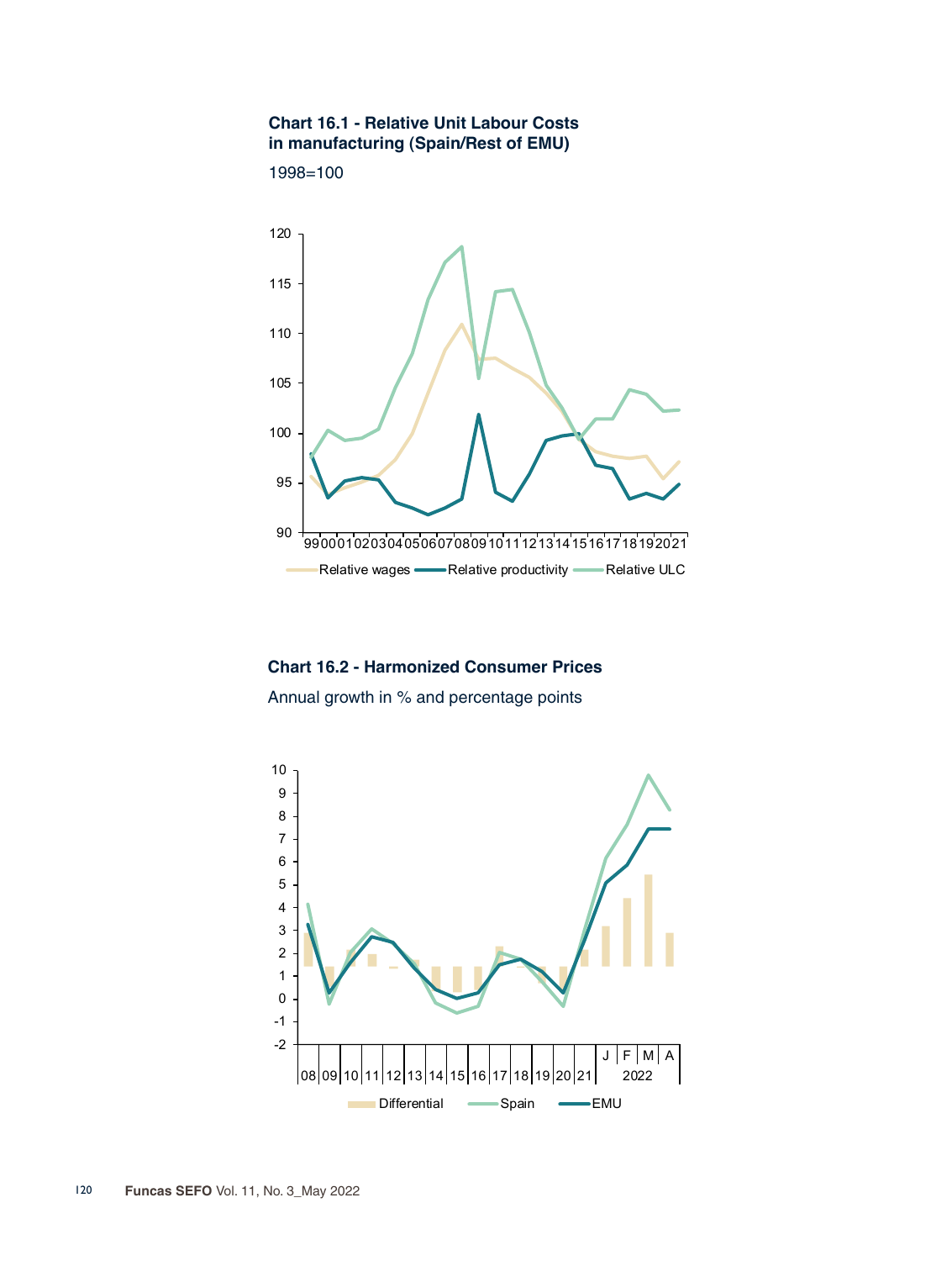#### Table 17a

# Imbalances: International comparison (I)

(In yellow: European Commission Forecasts)

|      | Government net lending (+) or borrowing (-) |          |            | Government consolidated gross debt |                               | Current Account Balance of Payments (National Accounts) |         |            |            |
|------|---------------------------------------------|----------|------------|------------------------------------|-------------------------------|---------------------------------------------------------|---------|------------|------------|
|      | Spain                                       | EMU      | <b>USA</b> | Spain                              | EMU                           | <b>USA</b>                                              | Spain   | <b>EMU</b> | <b>USA</b> |
|      |                                             |          |            |                                    | Billions of national currency |                                                         |         |            |            |
| 2008 | $-50.7$                                     | $-208.0$ | $-1,084.5$ | 440.6                              | 6,705.0                       | 10,699.8                                                | $-98.8$ | $-49.1$    | $-704.2$   |
| 2009 | $-120.6$                                    | $-578.3$ | $-1,896.6$ | 569.5                              | 7,444.7                       | 12,311.3                                                | $-43.7$ | 64.9       | $-383.1$   |
| 2010 | $-102.2$                                    | $-598.3$ | $-1,863.1$ | 649.2                              | 8,189.2                       | 14,025.2                                                | $-39.2$ | 59.1       | $-439.8$   |
| 2011 | $-103.6$                                    | $-416.1$ | $-1,709.1$ | 743.0                              | 8,648.5                       | 15,222.9                                                | $-29.0$ | 88.5       | $-460.3$   |
| 2012 | $-119.1$                                    | $-374.6$ | $-1,493.3$ | 927.8                              | 9,142.2                       | 16,432.7                                                | 0.9     | 230.0      | $-423.9$   |
| 2013 | $-76.8$                                     | $-305.4$ | $-977.3$   | 1,025.7                            | 9,466.9                       | 17,352.0                                                | 20.8    | 285.I      | $-352.1$   |
| 2014 | $-63.1$                                     | $-253.1$ | $-910.4$   | 1,084.8                            | 9,709.1                       | 18,141.4                                                | 17.5    | 320.1      | $-376.2$   |
| 2015 | $-57.2$                                     | $-210.1$ | $-837.2$   | 1,113.7                            | 9,828.8                       | 18,922.2                                                | 21.8    | 359.2      | $-424.7$   |
| 2016 | $-47.9$                                     | $-159.7$ | $-1,010.1$ | 1,145.1                            | 10,003.7                      | 19,976.8                                                | 35.4    | 390.5      | $-403.7$   |
| 2017 | $-36.1$                                     | $-105.3$ | $-833.7$   | 1,183.4                            | 10,089.5                      | 20,492.7                                                | 32.2    | 414.5      | $-372.9$   |
| 2018 | $-31.2$                                     | $-51.9$  | $-1,261.8$ | 1,208.9                            | 10,188.2                      | 21,974.1                                                | 22.6    | 418.0      | $-440.3$   |
| 2019 | $-38.1$                                     | $-79.6$  | $-1,363.9$ | 1,223.4                            | 10,273.2                      | 23,201.4                                                | 26.2    | 343.4      | $-479.8$   |
| 2020 | $-115.2$                                    | $-806.9$ | $-3,198.8$ | 1,345.8                            | 11,321.6                      | 27,747.8                                                | 9.3     | 301.I      | $-587.1$   |
| 2021 | $-82.8$                                     | $-625.7$ | $-2,680.4$ | 1,427.2                            | 11,945.1                      | 29,617.2                                                | 11.5    | 386.0      | $-828.7$   |
| 2022 | $-63.2$                                     | $-483.5$ | $-1,445.5$ | 1,496.4                            | 12,389.7                      | 31,072.6                                                | 23.5    | 308.9      | $-979.4$   |
| 2023 | $-60.3$                                     | $-342.3$ | $-1,297.1$ | 1,563.7                            | 12,796.9                      | 32,340.5                                                | 28.5    | 396.4      | $-913.0$   |
|      |                                             |          |            |                                    | Percentage of GDP             |                                                         |         |            |            |
| 2008 | $-4.6$                                      | $-2.2$   | $-7.3$     | 39.7                               | 69.7                          | 72.4                                                    | $-8.9$  | $-0.5$     | $-4.8$     |
| 2009 | $-11.3$                                     | $-6.2$   | $-13.1$    | 53.3                               | 80.3                          | 85.0                                                    | $-4.1$  | 0.7        | $-2.6$     |
| 2010 | $-9.5$                                      | $-6.3$   | $-12.4$    | 60.5                               | 85.9                          | 93.2                                                    | $-3.7$  | 0.6        | $-2.9$     |
| 2011 | $-9.7$                                      | $-4.2$   | $-11.0$    | 69.9                               | 88.3                          | 97.6                                                    | $-2.7$  | 0.9        | $-3.0$     |
| 2012 | $-11.6$                                     | $-3.8$   | $-9.2$     | 90.0                               | 92.9                          | 101.1                                                   | 0.1     | 2.3        | $-2.6$     |
| 2013 | $-7.5$                                      | $-3.1$   | $-5.8$     | 100.5                              | 95.3                          | 103.0                                                   | 2.0     | 2.9        | $-2.1$     |
| 2014 | $-6.1$                                      | $-2.5$   | $-5.2$     | 105.1                              | 95.5                          | 103.4                                                   | 1.7     | 3.1        | $-2.1$     |
| 2015 | $-5.3$                                      | $-2.0$   | $-4.6$     | 103.3                              | 93.4                          | 103.9                                                   | 2.0     | 3.4        | $-2.3$     |
| 2016 | $-4.3$                                      | $-1.5$   | $-5.4$     | 102.8                              | 92.5                          | 106.9                                                   | 3.2     | 3.6        | $-2.2$     |
| 2017 | $-3.1$                                      | $-0.9$   | $-4.3$     | 101.9                              | 89.9                          | 105.2                                                   | 2.8     | 3.7        | $-1.9$     |
| 2018 | $-2.6$                                      | $-0.4$   | $-6.1$     | 100.5                              | 87.8                          | 107.0                                                   | 1.9     | 3.6        | $-2.1$     |
| 2019 | $-3.1$                                      | $-0.7$   | $-6.4$     | 98.3                               | 85.7                          | 108.6                                                   | 2.1     | 2.9        | $-2.2$     |
| 2020 | $-10.3$                                     | $-7.1$   | $-15.3$    | 120.0                              | 99.2                          | 132.8                                                   | 0.8     | 2.6        | $-2.8$     |
| 2021 | $-6.9$                                      | $-5.1$   | $-11.7$    | 118.4                              | 97.4                          | 128.8                                                   | 1.0     | 3.2        | $-3.6$     |
| 2022 | $-4.9$                                      | $-3.7$   | $-5.7$     | 115.1                              | 94.7                          | 123.4                                                   | 1.8     | 2.4        | $-3.9$     |
| 2023 | $-4.4$                                      | $-2.5$   | $-4.9$     | 113.7                              | 92.7                          | 122.1                                                   | 2.1     | 2.9        | $-3.4$     |

*Source: European Commission Forecasts, Spring 2022.*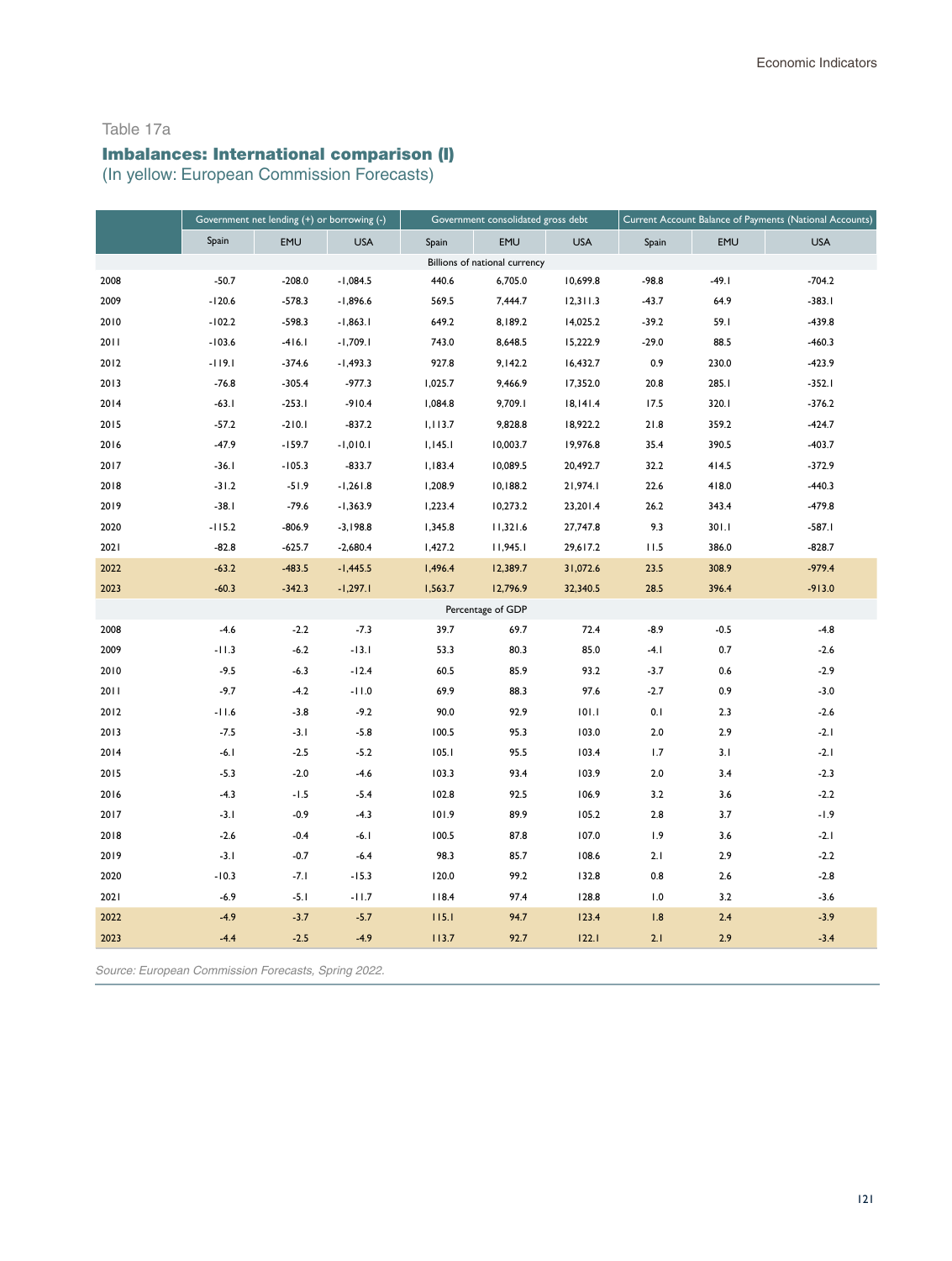#### **Chart 17a.1 - Government deficit**

Percentage of GDP



*(f) European Commission forecast.*

# **Chart 17a.2 - Government gross debt** Percentage of GDP



*(f) European Commission forecast.*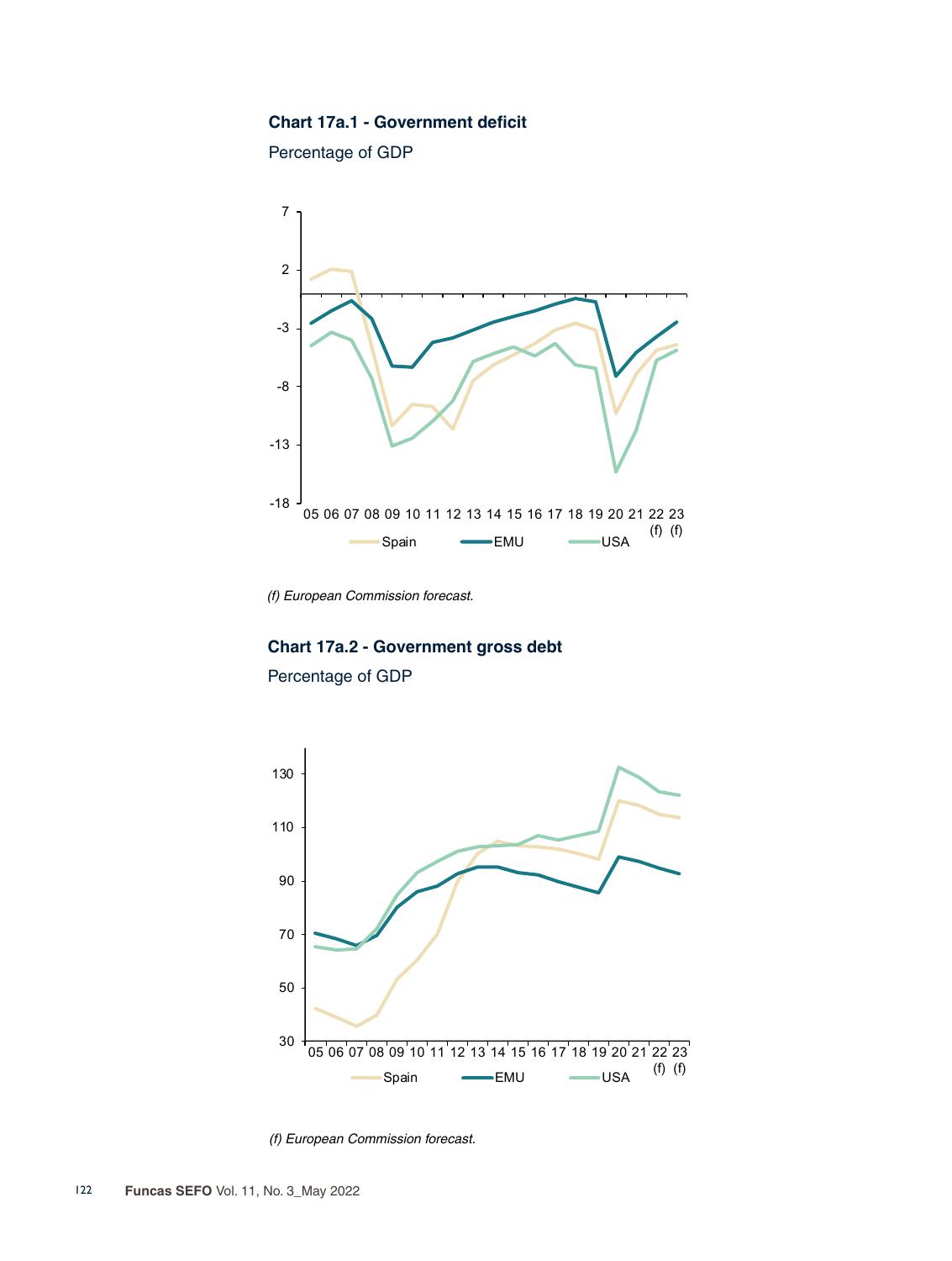#### Table 17b

# Imbalances: International comparison (II)

|      |       | Household debt (a) |                               | Non-financial corporations debt (a) |            |            |  |  |
|------|-------|--------------------|-------------------------------|-------------------------------------|------------|------------|--|--|
|      | Spain | EMU                | <b>USA</b>                    | Spain                               | <b>EMU</b> | <b>USA</b> |  |  |
|      |       |                    | Billions of national currency |                                     |            |            |  |  |
| 2005 | 656.2 | 4,771.4            | 8,940.4                       | 954.I                               | 7,273.3    | 8,180.5    |  |  |
| 2006 | 783.5 | 5,193.1            | 9,940.3                       | 1,171.9                             | 7,914.9    | 9,000.7    |  |  |
| 2007 | 879.3 | 5,561.2            | 10,625.0                      | 1,371.6                             | 8,673.8    | 10, 136.1  |  |  |
| 2008 | 916.7 | 5,774.0            | 10,577.3                      | 1,460.0                             | 9,363.5    | 10,709.7   |  |  |
| 2009 | 908.9 | 5,880.7            | 10,441.3                      | 1,473.5                             | 9,458.0    | 10,192.1   |  |  |
| 2010 | 905.2 | 6,021.5            | 9,992.3                       | 1,498.0                             | 9,696.1    | 10,060.1   |  |  |
| 2011 | 877.9 | 6,104.5            | 9,785.5                       | 1,458.3                             | 10,085.7   | 10,296.1   |  |  |
| 2012 | 840.9 | 6,097.0            | 9,537.1                       | 1,339.2                             | 10,245.9   | 10,839.2   |  |  |
| 2013 | 793.6 | 6,057.7            | 9,437.0                       | 1,267.9                             | 10,273.1   | 11,352.2   |  |  |
| 2014 | 757.8 | 6,064.6            | 9,387.3                       | 1,203.7                             | 10,645.3   | 12,121.6   |  |  |
| 2015 | 733.3 | 6,127.9            | 9,492.8                       | 1,183.7                             | 11,194.0   | 12,931.4   |  |  |
| 2016 | 718.5 | 6,232.8            | 9,658.8                       | 1,166.5                             | 11,534.4   | 13,588.5   |  |  |
| 2017 | 711.0 | 6,395.1            | 9,928.8                       | 1,146.6                             | 11,711.1   | 14,548.9   |  |  |
| 2018 | 709.6 | 6,582.3            | 10,203.9                      | 1,138.0                             | 12,016.1   | 15,515.6   |  |  |
| 2019 | 708.6 | 6,809.2            | 10,481.2                      | 1,150.1                             | 12,385.1   | 16,270.1   |  |  |
| 2020 | 701.3 | 7,000.7            | 10,919.7                      | 1,199.3                             | 12,810.8   | 17,718.4   |  |  |
|      |       |                    | Percentage of GDP             |                                     |            |            |  |  |
| 2005 | 70.8  | 56.5               | 68.6                          | 102.9                               | 86.1       | 62.7       |  |  |
| 2006 | 78.0  | 58.4               | 71.9                          | 116.7                               | 89.0       | 65.1       |  |  |
| 2007 | 81.8  | 59.2               | 73.4                          | 127.5                               | 92.4       | 70.0       |  |  |
| 2008 | 82.6  | 60.0               | 71.6                          | 131.6                               | 97.3       | 72.5       |  |  |
| 2009 | 85.0  | 63.4               | 72.1                          | 137.8                               | 102.0      | 70.4       |  |  |
| 2010 | 84.4  | 63.2               | 66.4                          | 139.6                               | 101.7      | 66.8       |  |  |
| 2011 | 82.5  | 62.3               | 62.7                          | 137.1                               | 103.0      | 66.0       |  |  |
| 2012 | 81.6  | 62.0               | 58.7                          | 129.9                               | 104.2      | 66.7       |  |  |
| 2013 | 77.8  | 61.0               | 56.0                          | 124.3                               | 103.4      | 67.4       |  |  |
| 2014 | 73.4  | 59.6               | 53.5                          | 116.6                               | 104.6      | 69.1       |  |  |
| 2015 | 68.0  | 58.2               | 52.1                          | 109.8                               | 106.4      | 71.0       |  |  |
| 2016 | 64.5  | 57.6               | 51.7                          | 104.7                               | 106.7      | 72.7       |  |  |
| 2017 | 61.2  | 57.0               | 51.0                          | 98.7                                | 104.4      | 74.7       |  |  |
| 2018 | 59.0  | 56.7               | 49.7                          | 94.6                                | 103.6      | 75.6       |  |  |
| 2019 | 56.9  | 56.8               | 49.0                          | 92.4                                | 103.3      | 76.1       |  |  |
| 2020 | 62.5  | $61.4$             | 52.3                          | 106.9                               | 112.4      | 84.8       |  |  |

*(a) Loans and debt securities.*

*Sources: Eurostat and Federal Reserve.*